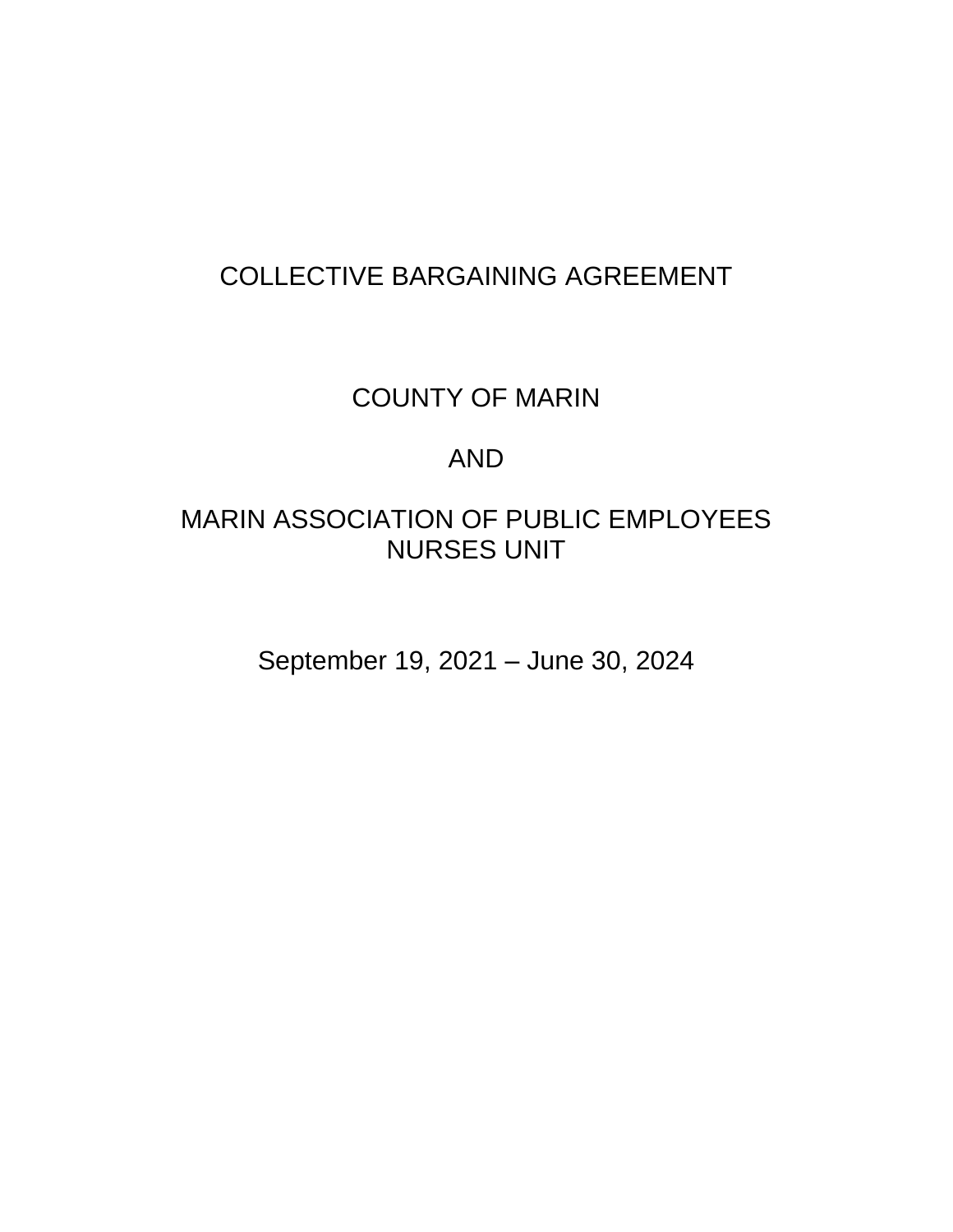## **TABLE OF CONTENTS**

| А.<br>B <sub>1</sub><br>C.<br>D.<br>E.                                                                                                                                                                                                                                                                                                                                                                                                             |  |
|----------------------------------------------------------------------------------------------------------------------------------------------------------------------------------------------------------------------------------------------------------------------------------------------------------------------------------------------------------------------------------------------------------------------------------------------------|--|
|                                                                                                                                                                                                                                                                                                                                                                                                                                                    |  |
| А.<br><b>B.</b><br>C.<br>D.                                                                                                                                                                                                                                                                                                                                                                                                                        |  |
|                                                                                                                                                                                                                                                                                                                                                                                                                                                    |  |
|                                                                                                                                                                                                                                                                                                                                                                                                                                                    |  |
|                                                                                                                                                                                                                                                                                                                                                                                                                                                    |  |
|                                                                                                                                                                                                                                                                                                                                                                                                                                                    |  |
|                                                                                                                                                                                                                                                                                                                                                                                                                                                    |  |
|                                                                                                                                                                                                                                                                                                                                                                                                                                                    |  |
| A.<br>AN ALTERNATIVE WORK SCHEDULE IS A FIXED SCHEDULE OTHER THAN A REGULAR 7.5- OR 8-HOUR DAY WITH FIVE<br>(5) DAYS OF WORK AND TWO (2) DAYS OFF. THE FLSA WORKWEEK FOR EMPLOYEES WITH AN ALTERNATIVE WORK<br>SCHEDULE OF 9/80 OR 9/75 SCHEDULE BEGINS AT WHAT IS THE MIDPOINT OF EMPLOYEE'S SHORT DAY AND ENDS AT<br>THE SAME TIME OF THE SAME DAY OF THE FOLLOWING WEEK. THE "SHORT DAY" IS THE SAME DAY OF WEEK AS THE<br>$\mathbf{C}$ .<br>D. |  |
|                                                                                                                                                                                                                                                                                                                                                                                                                                                    |  |
| А.<br><b>B.</b><br>C.<br>LIMITATIONS IN DECISION OF PERSONNEL COMMISSION OR ARBITRATOR (HEARING OFFICER(S)).  11<br>D.<br>Е.                                                                                                                                                                                                                                                                                                                       |  |
|                                                                                                                                                                                                                                                                                                                                                                                                                                                    |  |
|                                                                                                                                                                                                                                                                                                                                                                                                                                                    |  |
| А.<br><b>B.</b><br>C.<br>D.<br>Ε.<br>F.                                                                                                                                                                                                                                                                                                                                                                                                            |  |
|                                                                                                                                                                                                                                                                                                                                                                                                                                                    |  |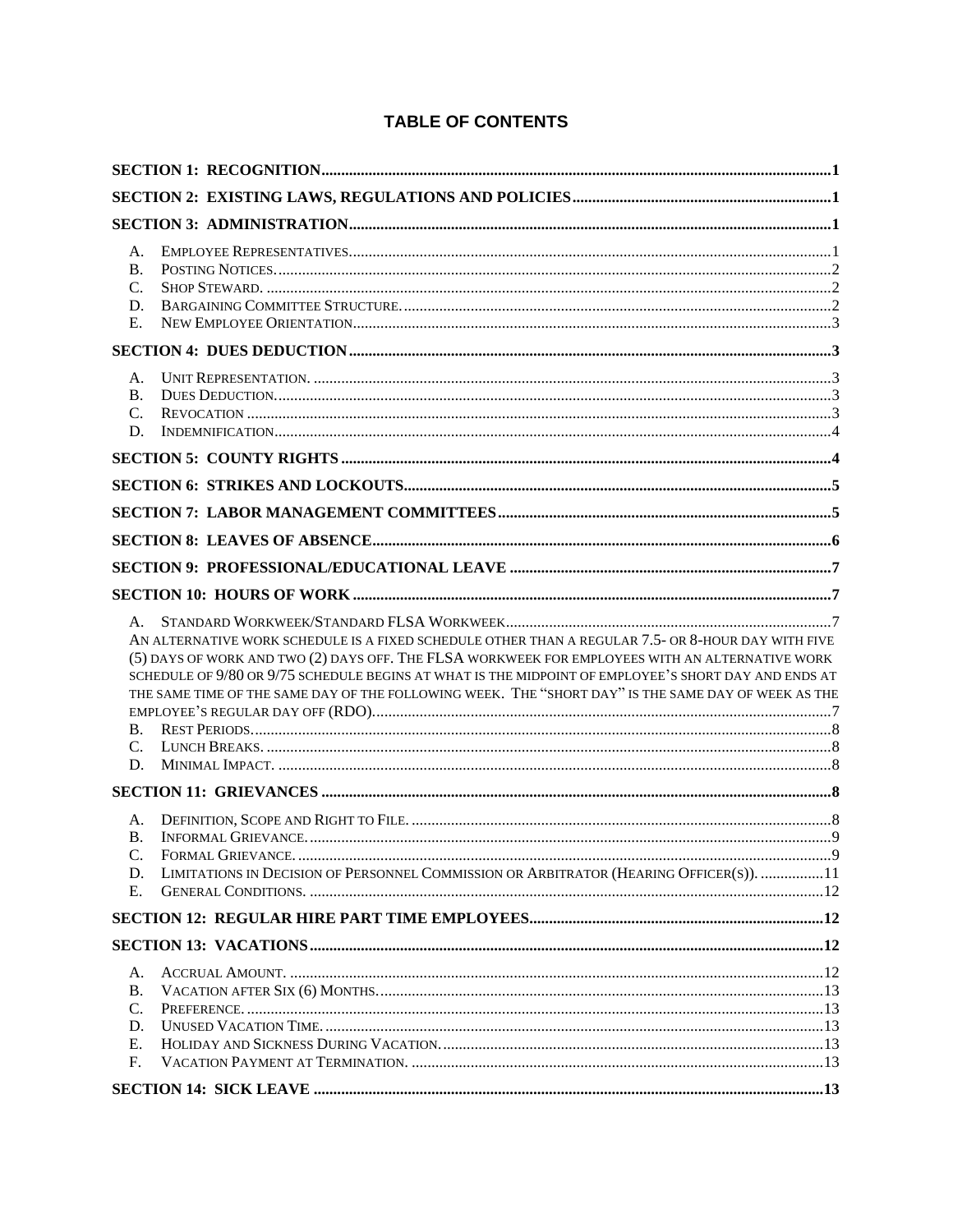| А.              |  |
|-----------------|--|
| B.              |  |
| $\mathcal{C}$ . |  |
| D.              |  |
| Ε.              |  |
|                 |  |
| Α.              |  |
| <b>B.</b>       |  |
| $\mathcal{C}$ . |  |
|                 |  |
|                 |  |
| A.              |  |
| <b>B.</b>       |  |
| C.              |  |
| D.              |  |
| Е.              |  |
| F.              |  |
| G.              |  |
| Н.              |  |
| I.              |  |
| J.              |  |
|                 |  |
|                 |  |
|                 |  |
| $A_{1}$         |  |
|                 |  |
|                 |  |
|                 |  |
|                 |  |
|                 |  |
| А.              |  |
| <b>B.</b>       |  |
| $\mathcal{C}$ . |  |
|                 |  |
|                 |  |
| Α.              |  |
| <b>B.</b>       |  |
| $C_{\cdot}$     |  |
|                 |  |
|                 |  |
|                 |  |
|                 |  |
|                 |  |
|                 |  |
|                 |  |
| Α.              |  |
| Β.              |  |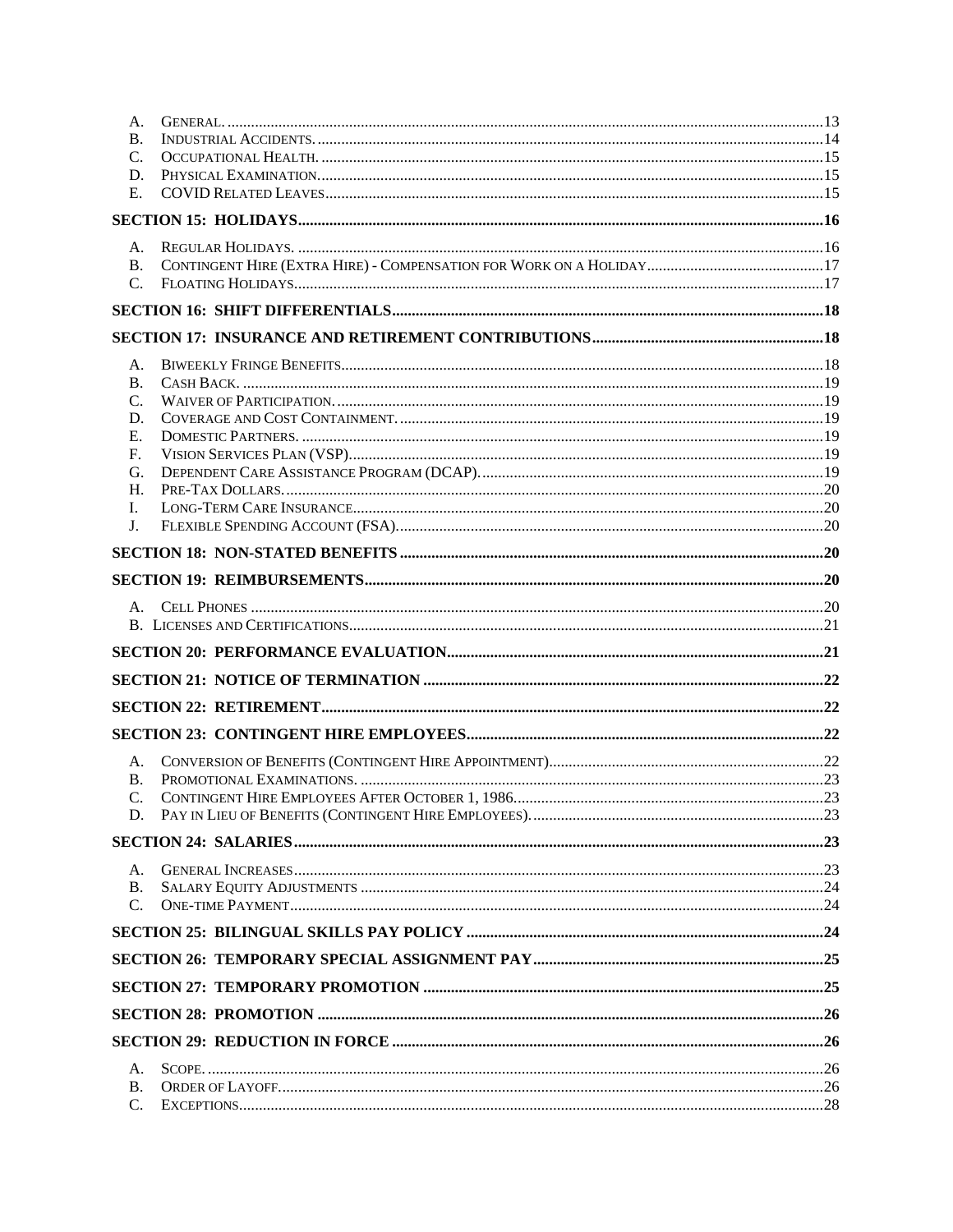| D.             |                                                                        |  |
|----------------|------------------------------------------------------------------------|--|
| E.             |                                                                        |  |
| $F_{\cdot}$    |                                                                        |  |
| G.             |                                                                        |  |
|                |                                                                        |  |
|                |                                                                        |  |
|                |                                                                        |  |
|                |                                                                        |  |
|                |                                                                        |  |
|                |                                                                        |  |
|                |                                                                        |  |
|                |                                                                        |  |
| $A_{-}$        |                                                                        |  |
| $\mathbf{B}$ . |                                                                        |  |
| $\mathcal{C}$  |                                                                        |  |
|                |                                                                        |  |
|                |                                                                        |  |
|                |                                                                        |  |
|                |                                                                        |  |
|                |                                                                        |  |
|                |                                                                        |  |
|                |                                                                        |  |
|                |                                                                        |  |
|                | SIDE LETTER - COMPARABLE EMPLOYERS FOR FUTURE CONTRACT NEGOTIATIONS 36 |  |
|                |                                                                        |  |
|                |                                                                        |  |
|                |                                                                        |  |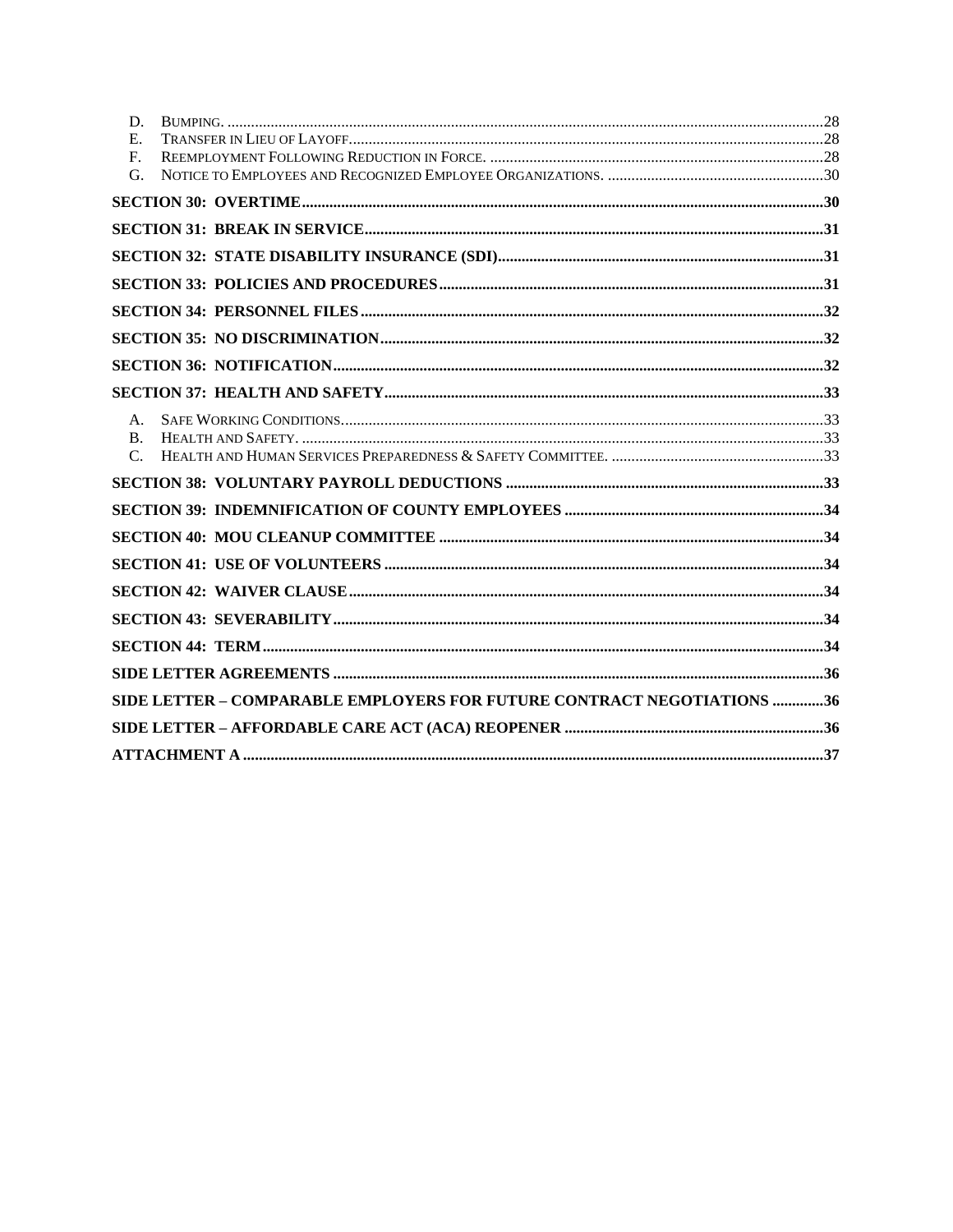## **COLLECTIVE BARGAINING AGREEMENT**

## **MARIN ASSOCIATION OF PUBLIC EMPLOYEES NURSES UNIT & COUNTY OF MARIN**

The salaries, hours, fringe benefits, and working conditions set forth have been mutually agreed upon by the designated bargaining representatives of the County of Marin (hereinafter called "County") and the Marin Association of Public Employees (hereinafter called "MAPE" or "Union") and shall apply to all employees of the County working in the classifications set forth hereunder. The County agrees to update this language to reflect certification and any lawful change in the status of MAPE as the exclusive representative of this bargaining unit if and when legal requirements have been met.

### **Section 1: Recognition**

- <span id="page-4-0"></span>A. County hereby recognizes Union as the bargaining representative for the purposes of establishing salaries, hours, fringe benefits, and working conditions for all employees in the bargaining unit as established on September 19, 1968, and as modified by the County Personnel Commission on April 28, 1977, and thereafter as needed, consisting of the job classifications in Attachment A.
- B. Union recognizes its obligation to cooperate with County to assure maximum service of the highest quality and efficiency to the citizens of Marin County, consonant with its obligations to the employees it represents.
- C. Whenever a person is hired in any of the job classifications set forth herein, County shall notify such person that the Union is the recognized bargaining representative. It is further agreed that County shall notify the Union within thirty (30) days of the event of the employment or termination of any person within the bargaining unit.

## **Section 2: Existing Laws, Regulations and Policies**

<span id="page-4-1"></span>This Agreement is subject to all Federal, State and local laws, and ordinances and regulations of the County of Marin. The Union and the employees affected thereby, unless otherwise specified herein, shall be entitled to all benefits conferred thereby and shall observe all obligations engendered thereby.

## **Section 3: Administration**

<span id="page-4-3"></span><span id="page-4-2"></span>A. Employee Representatives.

The Union may, by written notice to the Director of Human Resources and the Director of Health and Human Services, designate the Union Chapter President and five (5) of its members as shop stewards. Shop stewards shall be permitted reasonable time for Union activities. Total employee time in all the Union bargaining units spent on Union business during each week shall not exceed twenty (20) hours and no individual employee shall spend more than four (4) hours of County time on Union business, exclusive of the Professional Performance, Safety, and MOU Cleanup Committees.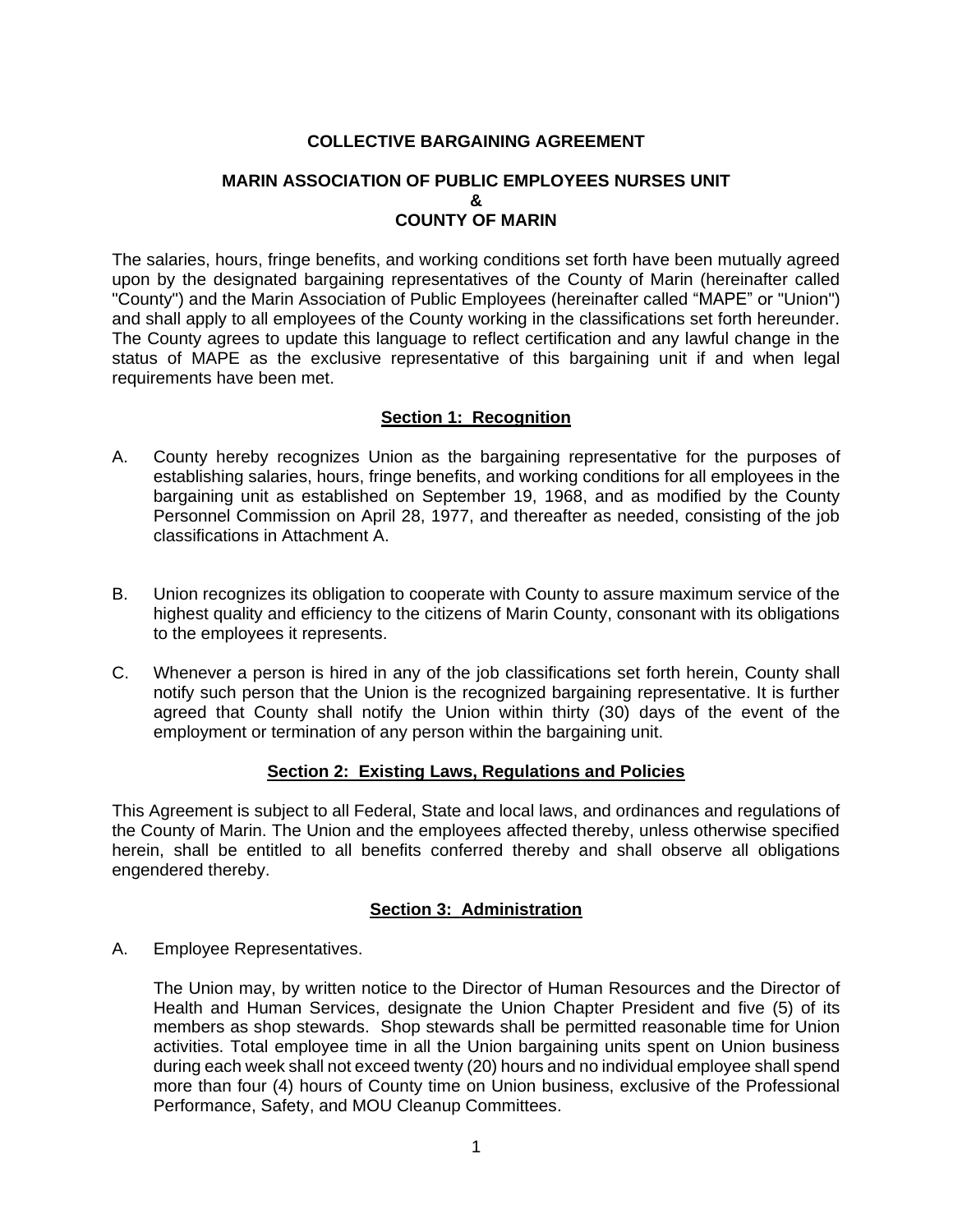Union activity shall be defined as participating in resolution of contract disputes during the life of the Agreement and the adjustment of grievances of employees in the bargaining unit, subject to the limitations set forth in this Agreement. These permitted activities performed during the normal employee duty time of such designated shop stewards shall fall within one of the following categories:

- 1. Discuss with an employee a grievance or complaint.
- 2. Make inquiries in order to obtain relevant information related to a grievance, including discussions with supervisors, other employees or other management officials.
- 3. Assist employees in preparation for, or represent employees and review steps of the grievance procedure or arbitration.
- 4. Participate in discussions or meetings with supervisors, other management officials, or other involved parties, e.g., the Union, regarding grievances and such other issues directly related to wages, hours or working conditions, and mutually agreed-upon matters.
- 5. Prepare for scheduled meetings between the County and the Union.

When any shop steward is conducting business as defined above, the steward will request the permission of his/her immediate supervisor in reasonable advance of any meeting, advising the supervisor of his/her destination and when he/she expects to return. Upon returning to his/her duty station, the shop steward will notify his/her supervisor. Upon arriving at the workplace of an employee to be represented, the shop steward shall normally be permitted to contact the employee. The represented employee also shall be required to request permission for time off in reasonable advance of any meeting. To the maximum extent possible, interviews between representatives and the employees will be held away from other employees and away from the public.

All union activities shall be conducted in such a manner as not to disrupt departmental business or the activities of the employees involved.

<span id="page-5-0"></span>B. Posting Notices.

Authorized representatives of the Union shall be allowed to post Union notices on bulletin boards maintained on County premises.

<span id="page-5-1"></span>C. Shop Steward.

The shop steward may investigate and process formal grievances filed by employees.

<span id="page-5-2"></span>D. Bargaining Committee Structure.

In connection with contract negotiations, unless otherwise agreed, each bargaining committee will not exceed five (5) persons, plus the Union Chapter President. Employee members of Union's bargaining committee will be allowed to absent themselves from duties for reasonable periods of time, without loss of pay, for the purpose of participating in contract negotiations.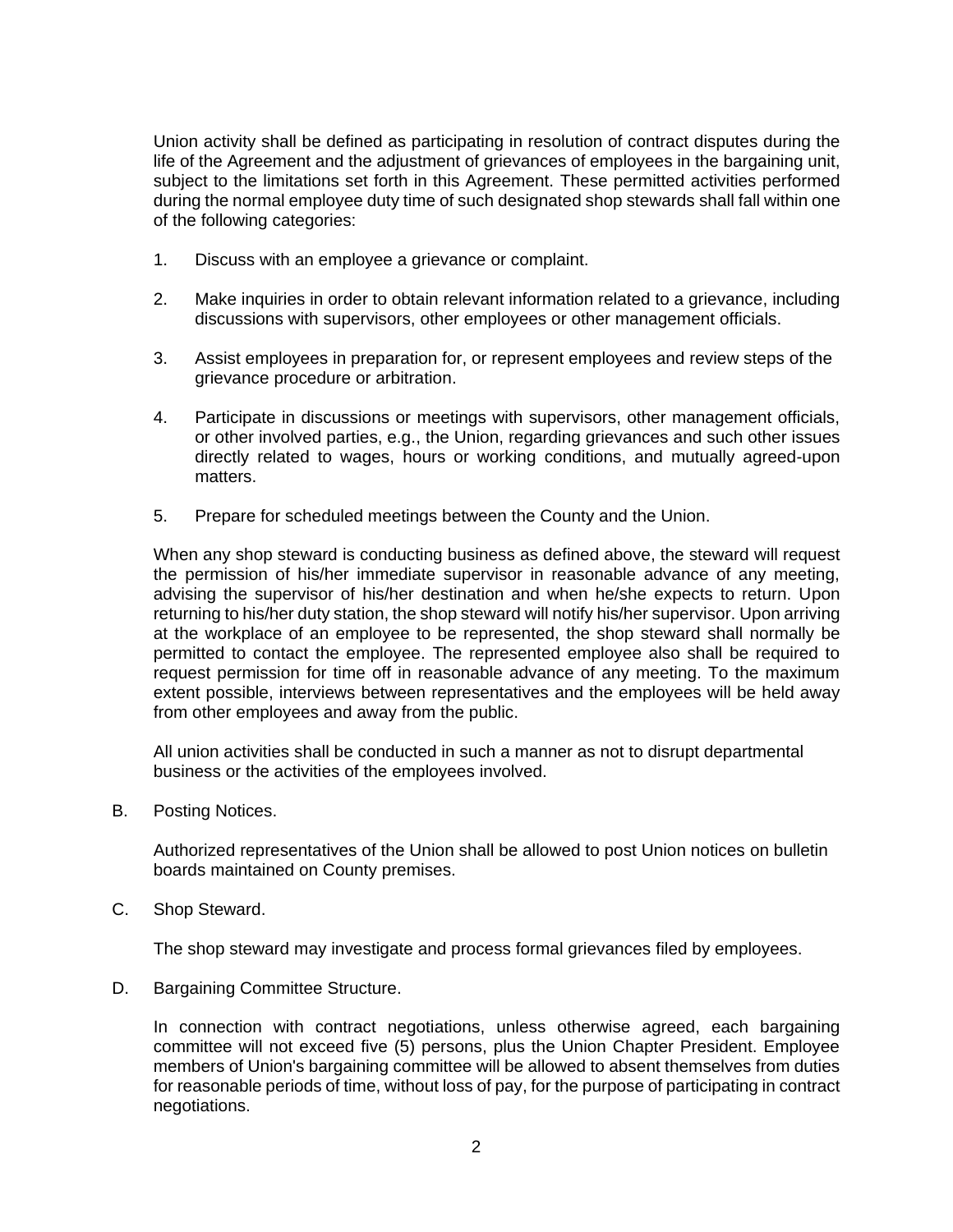<span id="page-6-0"></span>E. New Employee Orientation

The County shall provide the Union written notice of County-wide new employee orientations, whether in person or online, at least ten (10) business days prior to the orientation. The notice shall include time, date, and location of the orientation. Representatives of the Union shall be permitted to meet with the new employees for up to thirty (30) minutes during a portion of the orientation for which attendance is mandatory. The Union shall provide the County at least five (5) business days prior to the orientation any materials it would like the County to distribute to new employees at the orientation. If the Union staff are unavailable, the County shall grant release time for one (1) union steward to attend the orientation pursuant to Section A.

The County shall make best efforts to provide the Union with the name, job title, department, work location, work, home and personal cellular telephone numbers, personal email addresses, and home addresses of all employees in the bargaining unit every 90 days, but no less than once every 120 days.

## **Section 4: Dues Deduction**

<span id="page-6-2"></span><span id="page-6-1"></span>A. Unit Representation.

It is recognized that the Union owes the same responsibilities to all employees in the representation unit and has a duty to provide fair and equal representation to all employees in all classes in the unit whether or not they are members of the Union.

<span id="page-6-3"></span>B. Dues Deduction.

The parties agree that upon written consent of the employee involved or upon certification of the Union that it has and will maintain employee's written authorization, the County will deduct dues as established (and as may be changed from time to time) by the Union from the salaries of its members. The sums so withheld shall be remitted by the County, without delay, along with a list of employees who have had said dues deducted. Such dues deductions shall continue so long as the Union remains the exclusive representative of these bargaining units or unless discontinued or modified in accordance with the process outlined below.

<span id="page-6-4"></span>C. Revocation

The County will direct to the union any employee who desires to revoke his/her authorization for Union membership.

Deductions will continue unless the employee mails a written revocation to the Union in accordance with the terms of the membership card or authorization form, or, for employees whose membership card or authorization form does not provide terms of revocation, by mailing a written revocation to the Union that is postmarked during the 30-day period immediately prior to the annual anniversary of the date on which the employee signed an authorization form.

It is understood that if an employee does not revoke his/her authorization for Union membership during the period specified above, dues shall continue to be deducted from the employee's earnings.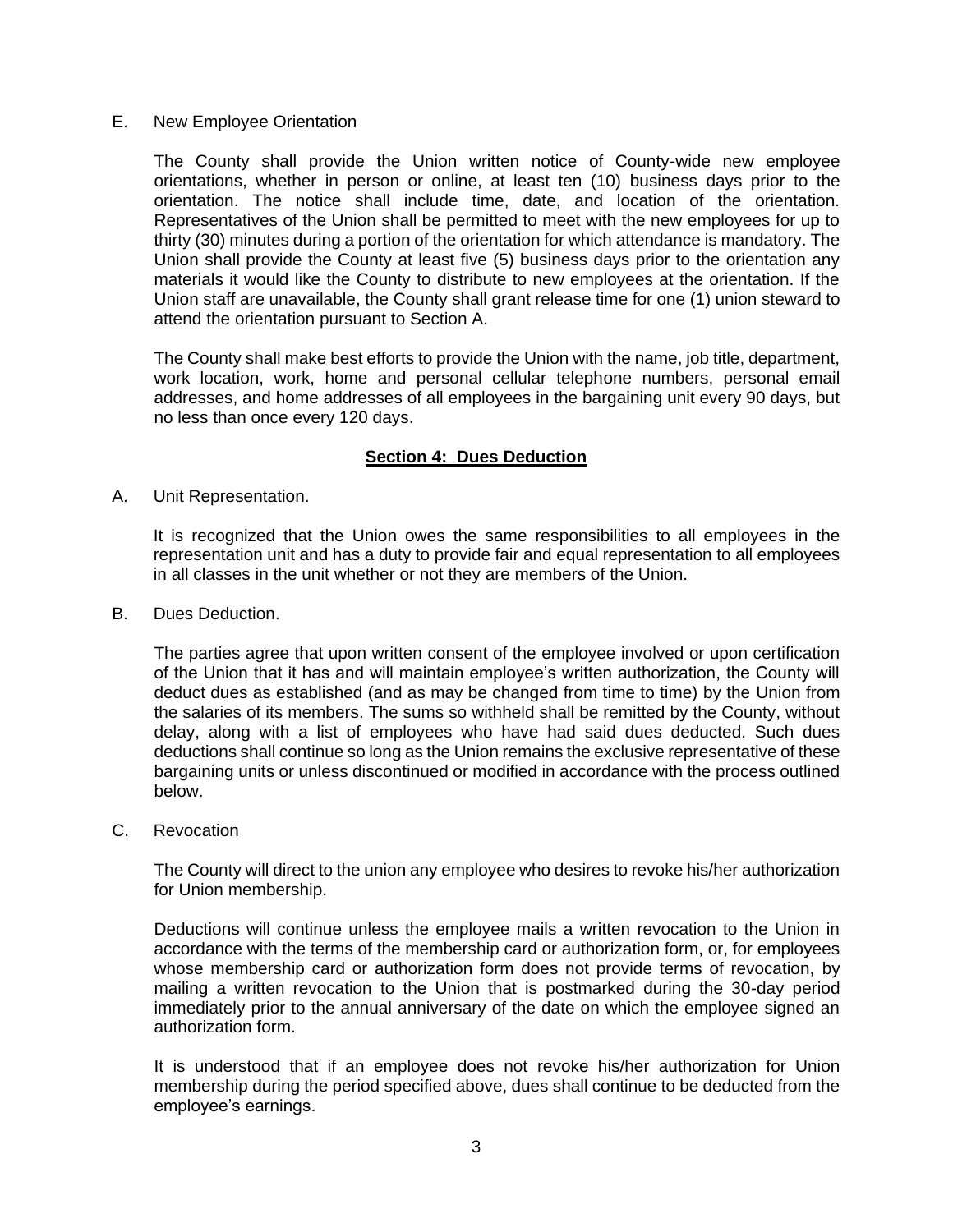#### <span id="page-7-0"></span>D. Indemnification

The Union shall indemnify, hold harmless, and defend the County against any claim, including but not limited to any civil or administrative action, and expense and liability of any kind, including but not limited to reasonable attorney's fees, legal costs, settlements, or judgments, arising from or related to the County's compliance with this section. The Union shall be responsible for the defense of any claim within this provision, subject to the following: (i) the County shall promptly give written notice of any claim to the Union, (ii) the County shall provide assistance reasonably requested for the defense of the claim; and (iii) the Union has the right to control the defense or settlement of the claim; provided, however, that the County shall have the right to participate in, but not control, any litigation for which indemnification is sought with counsel of its own choosing, at its own expense; and provided further that the Union may not settle or otherwise resolve any claim or action in a way that obligates the County in any manner, including but not limited to paying any amounts in settlement, taking or omitting to take any actions, agreeing to any policy change on the part of the County, or agreeing to any injunctive relief or consent decree being entered against the County, without the consent of the County. This duty to indemnify, hold harmless, and defend shall not apply to actions related to compliance with this section brought by the Union against the County.

## **Section 5: County Rights**

- <span id="page-7-1"></span>A. All County rights and functions, except those which are expressly abridged by this Agreement, shall remain vested with the County.
- B. The rights of the County include, but are not limited to, the exclusive right to determine the mission of its constituent departments, commissions and boards; set standards of service; determine the procedures and standards of selection for employment and promotion; train, direct and assign its employees; take disciplinary action; relieve its employees from duty because of lack of work or for other legitimate reasons; maintain the efficiency of County operations; determine the methods, means and personnel by which County operations are to be conducted; determine the content of job classifications; take all necessary actions to carry out its mission in emergencies; and exercise complete control and discretion over its organization and the technology of performing its work. The County has the right to make reasonable rules and regulations pertaining to employees, consistent with this Agreement.
- C. This Agreement is not intended to, nor may it be construed to, modify the provisions of the County Code or the Personnel Management Regulations (PMRs) relating to the merit system or personnel administration. The Personnel Commission shall continue to exercise the authority vested in it by County Code and PMRs.

If a provision of the PMRs is in conflict with a provision of this Collective Bargaining Agreement, to the extent of such conflict, the provision of the Collective Bargaining Agreement shall be controlling.

Notwithstanding the above, during the term of this Collective Bargaining Agreement via the process outlined in the PMR Revision Side Letter, MAPE and the County may agree to modify a provision of the PMR in conflict with this Collective Bargaining Agreement and conform relevant sections of this Agreement to the agreed-upon modification to the PMR.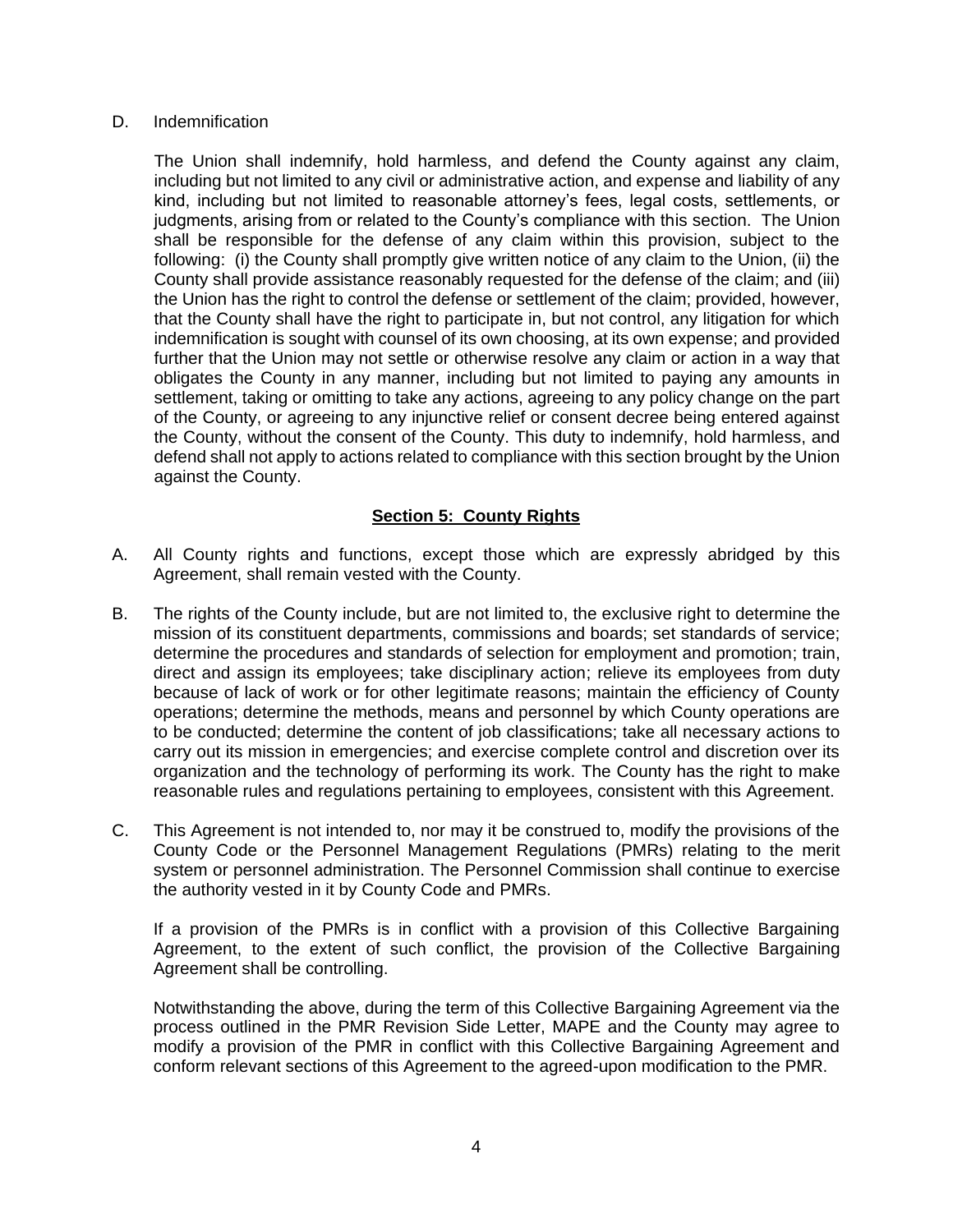D. Nothing herein may be construed to limit the right of the parties to consult on any matter outside the scope of representation.

## **Section 6: Strikes and Lockouts**

<span id="page-8-0"></span>A. During the term of this Agreement, County agrees that it will not lock out employees, and the Union, despite any sanctions or instructions by their international union or central labor council, agrees that they will not engage in, encourage or approve any strike, slowdown or other work stoppage growing out of any dispute relating to the terms of this Agreement.

The Union will take whatever lawful steps are necessary to prevent any interruption of work in violation of this Agreement, recognizing, with County, that all matters of controversy within the scope of this Agreement shall be settled by established grievance procedures.

B. Each party consents to, and waives any defenses against, an injunctive action by the other party to restrain any violation of this section.

## **Section 7: Labor Management Committees**

- <span id="page-8-1"></span>A. Labor Management/Professional Performance Committee
	- The Labor Management/Professional Performance Committee (LM/PPC) shall review and evaluate working conditions in the bargaining unit, and make recommendations to improve patient care, the safety of the community, and nursing practice. The County will give the Committee's recommendations due consideration and shall reply to written recommendations as soon as possible but no later than sixty (60) days from the date of receipt.

The LM/PPC's purpose and objectives are:

- a) To consider constructively the professional practice of Nurses;
- b) To work constructively for the improvement of patient care, the safety of the community, and nursing practice;
- c) To recommend to the County ways to improve patient care;
- d) To make recommendations to the County of where the PPC believes a critical nurse staffing shortage exists;
- e) To consider constructively the improvement of safety and health conditions which may be hazardous;
- f) To discuss nurse staffing or nursing practice complaints with a review of such complaints and their validity. If there are more than five complaints per month in a given unit, the unit manager will attend the next scheduled LM/PPC meeting to discuss the issues on that unit.
- B. There shall be an equal number of Union members of the Committee and Management members of the Committee, with no more than five (5) representatives each. Union members of the Committee shall be permitted to take not more than four (4) hours per representative per week from County duties without loss of compensation for purposes of attending to the business of the Union and the LM/PPC . The representatives shall not interrupt departmental business in the discharge of such responsibilities.
- C. The Committee shall meet at least once every three (3) months. There shall be a written agenda for all meetings. Any safety and health matters shall be on the agenda.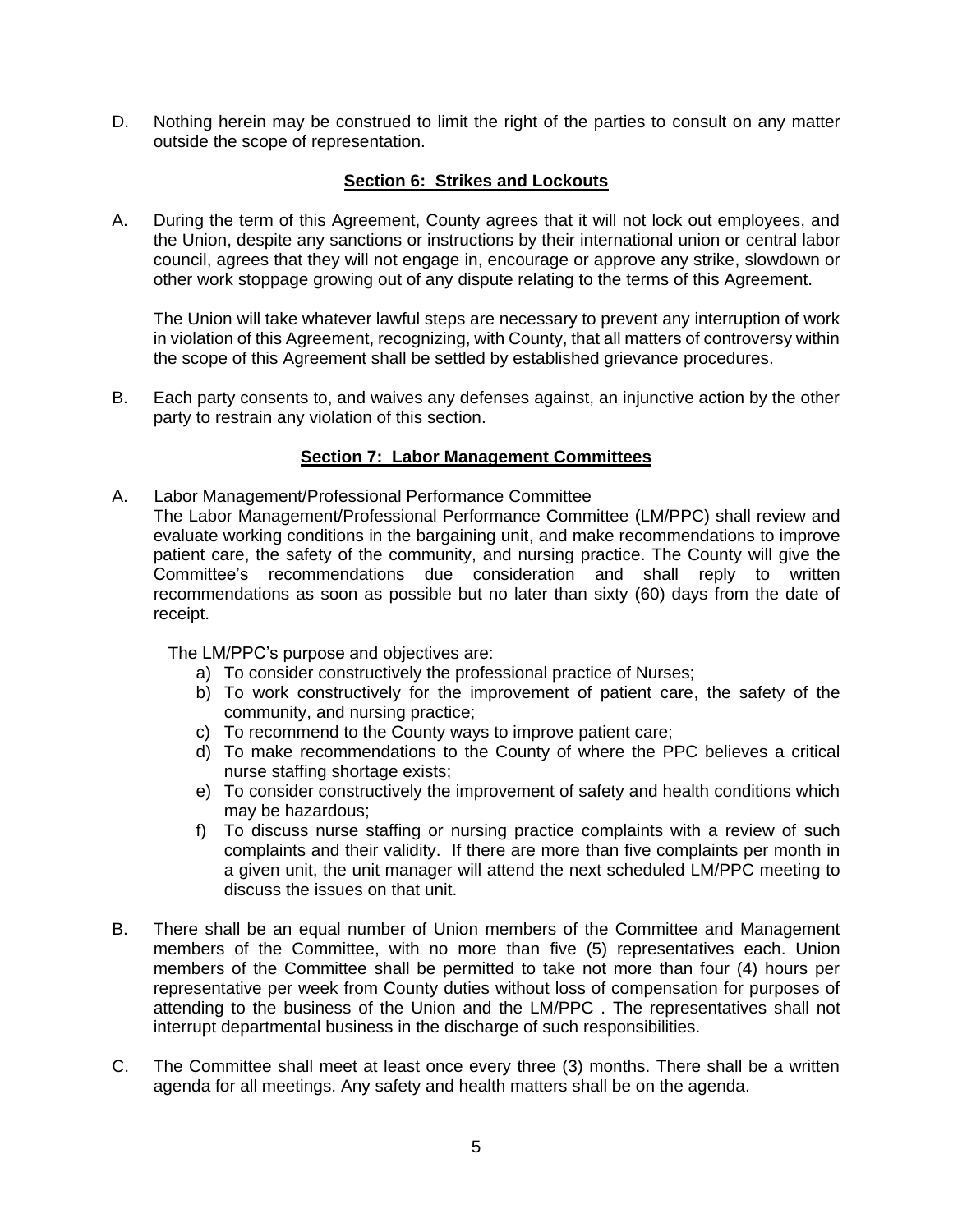D. Labor Management Committee for Career Development, Recruitment, and Retention The parties will create a joint labor/management committee, inclusive of MAPE General Unit, HHS Unit and Nurses, with an equal number of union and management members appointed that will meet on a quarterly basis to discuss career development.

## **Section 8: Leaves of Absence**

- <span id="page-9-0"></span>A. All leaves of absence without pay shall be subject to the approval of the Director of Health and Human Services.
- B. Approved leave without pay for purposes other than prolonged sickness shall commence after the employee has used all of his/her accrued vacation and compensatory time. In cases of prolonged illness, approved leave without pay shall commence after the employee has used all of his/her accrued sick leave, vacation, and compensatory time, except that ten (10) days/eighty (80) hours' accrued vacation time may be retained.
- C. The practice of granting leave with pay in cases of extended illness of long-term County employees will not be a condition afforded within the terms of this Agreement.
- D. Regular Hire employees summoned for jury duty shall be deemed to be on special paid leave for the duration of their jury duty and shall receive their regular salary. The amount received as jury fees shall be returned to the County.
- E. Regular Hire employees may take up to eight (8) hours per month (40 hours per school year) to participate in their school-age children's activities. Part-time employees may use the leave on a pro rata basis. The leave is unpaid, but employees may use accrued vacation, floating holiday, or compensatory time (if applicable).
- F. Regular and Contingent Hire employees may be eligible for leave under the Family Medical Leave Act and/or California Family Rights Act, and any modifications thereto, and as required by State and Federal law.
- G. The Union may request with the employee a leave of absence from County employment for Union leave. The Union's request shall provide reasonable notice, the activity in which the employee will engage and the length of leave requested. The employee will remain on County payroll, on leave status. The County shall be reimbursed by the Union for the costs of the leave, including the costs of the benefits and any related administrative costs. The parties agree to discuss the cost specifics during the approval process. The immediate supervisor will be presented with the request, as well as the Director of Human Resources. The Director of Human Resources may grant or deny the requested leave. Prior to denying such leave request, the Director shall meet, upon request, with the Union Representative to discuss the decision. The HR Director shall make a final determination on granting or denying the leave. Such decision by the County is final, is not subject to appeal and may not be grieved.

Only one employee covered by this Agreement will be authorized to be on leave at any one time. Further, such leave may only be approved for a maximum of 6 months per employee, unless otherwise agreed by the parties.

H. The County will approve up to three (3) working days paid administrative leave in any twelve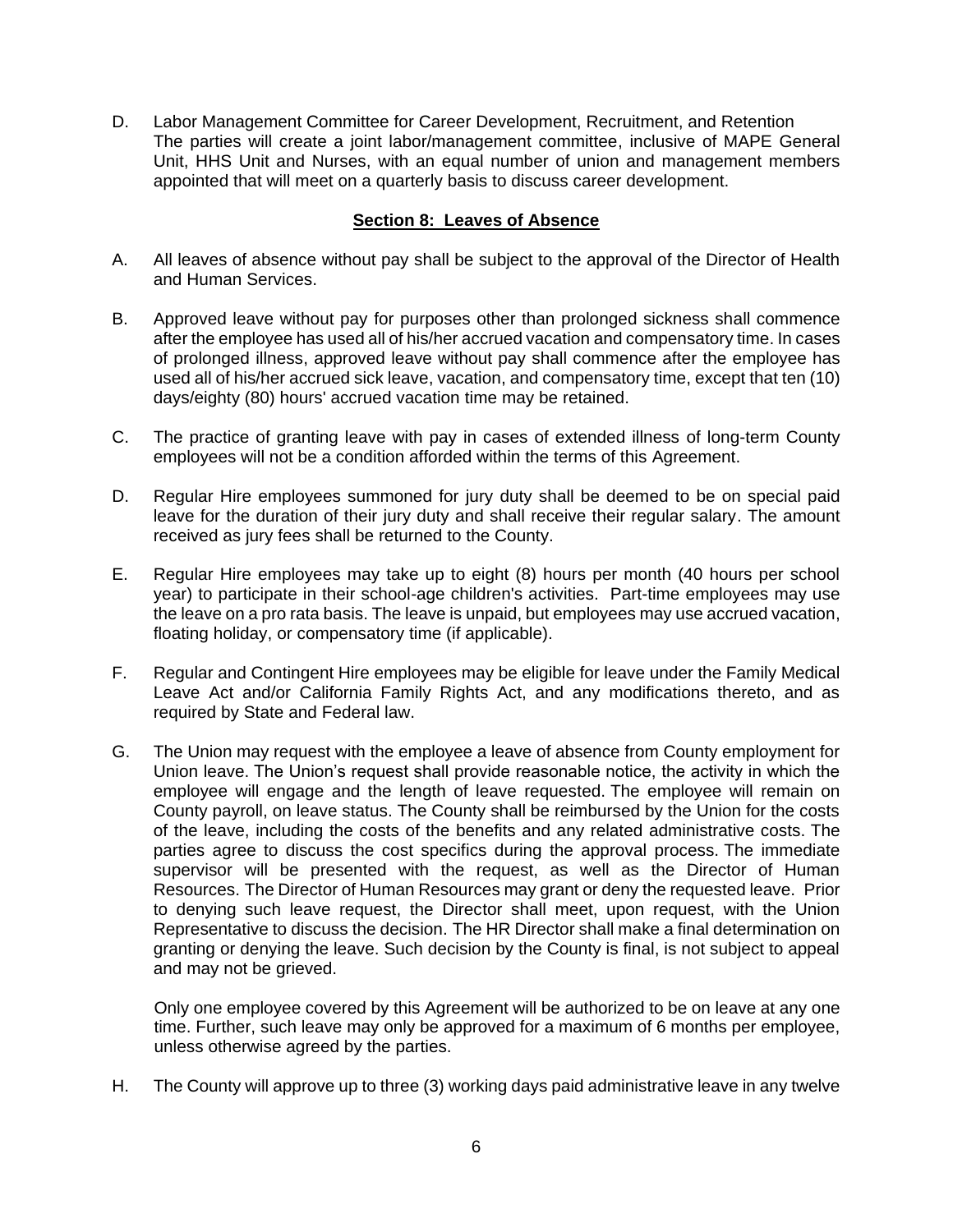(12) month period when the employee's primary residence located in California is rendered uninhabitable due to fire, flood, or earthquake. Requests must be approved by the CAO. Documentation must be provided within a reasonable period of time. If adequate documentation is not provided, leave will be charged against any of the employee's other paid time accruals.

## **Section 9: Professional/Educational Leave**

<span id="page-10-0"></span>Each employee within the unit shall be entitled to a maximum of five (5) days' (40 hours') leave each fiscal year without loss of compensation for the purpose of attending professional and/or educational activities related to nursing, including home-study courses.

Although requests for professional/educational leave will be granted provided an employee has submitted a written request, the ability to take professional/educational leave is subject to management's reasonable judgment as to the maintenance of minimum work forces at all times, peak workload coverage, and public convenience. Requests for professional/educational leave will not be denied solely based on subject matter.

Professional/educational leave should be scheduled as far in advance as reasonably possible.

Up to 20 hours of unused professional/educational leave may be carried over into the next fiscal year, but an employee's balance may never exceed 60 hours.

## **Section 10: Hours of Work**

- <span id="page-10-2"></span><span id="page-10-1"></span>A. Standard Workweek/Standard FLSA Workweek
	- a. Standard Workweek

The standard work week shall consist of five (5) days, Monday through Friday inclusive. This standard shall not apply to employees in work units which have different schedules of work and/or operation.

b. Standard FLSA Workweek

For the purpose of overtime calculation, when applicable, the FLSA workweek shall begin at 12:00 a.m. on Sunday and end at 11:59 p.m. on the following Saturday, except that a different FLSA workweek may be established for employees on fixed alternative work schedules.

- <span id="page-10-3"></span>c. Flex time/Alternative Work Schedules Employees may request, and department heads may approve, flex time and alternative work schedules. Such requests shall not be arbitrarily nor unreasonably denied. Flex time and alternative work schedules will be defined as:
	- 1. Flex time Flexibility around a set work schedule and/or flexibility on a daily basis.
	- 2. Alternative Work Schedule An alternative work schedule is a fixed schedule other than a regular 7.5- or 8 hour day with five (5) days of work and two (2) days off. The FLSA workweek for employees with an alternative work schedule of 9/80 or 9/75 schedule begins at what is the midpoint of employee's short day and ends at the same time of the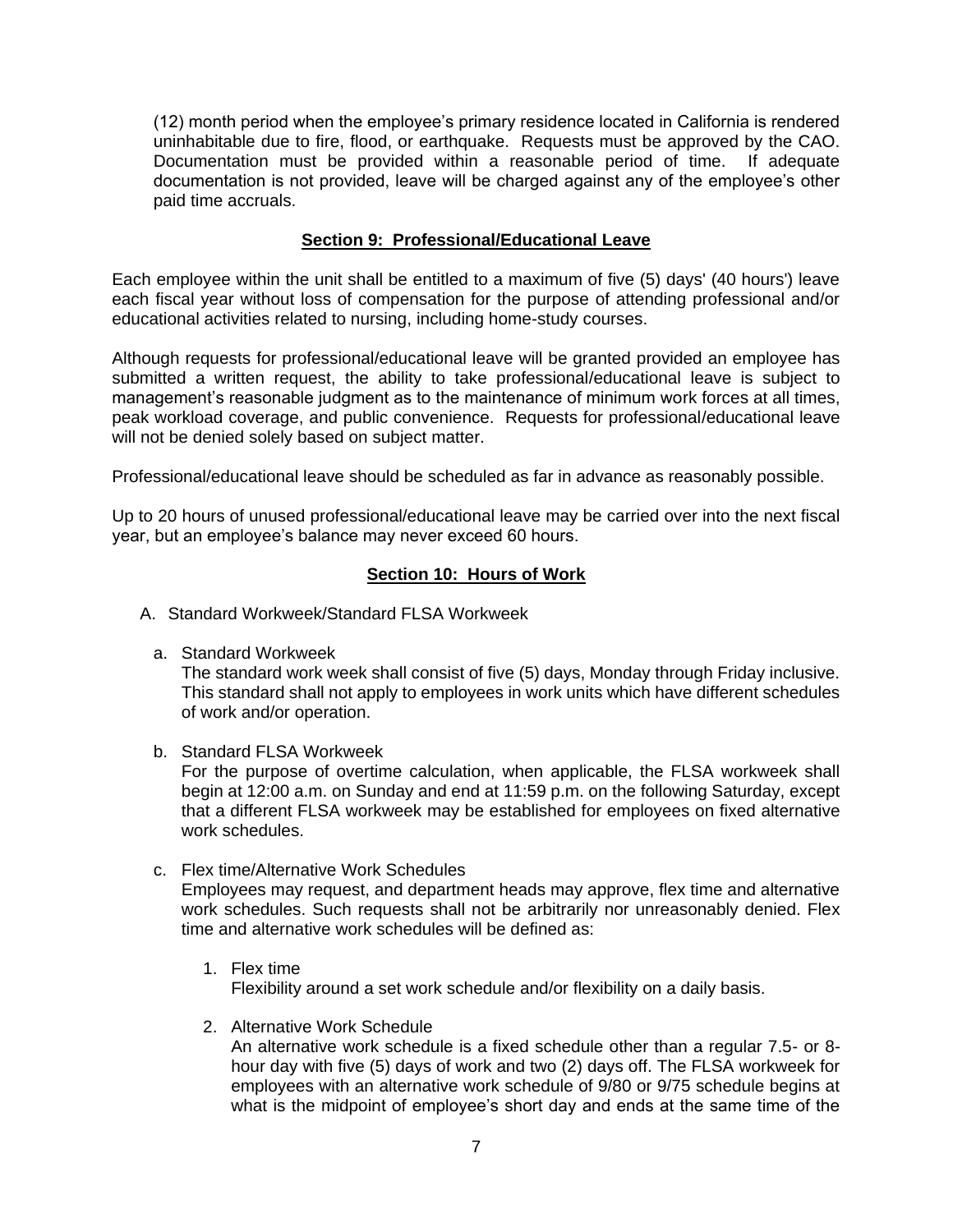same day of the following week. The "short day" is the same day of week as the employee's regular day off (RDO).

<span id="page-11-0"></span>B. Rest Periods.

The work schedule of all employees shall provide for a fifteen (15) minute rest period during each four (4) hour period.

<span id="page-11-1"></span>C. Lunch Breaks.

A regularly-scheduled workday shall consist of eight (8) consecutive hours of work within a maximum nine (9) hour period, interrupted by an unpaid meal break of not less than one-half (1/2) hour.

<span id="page-11-2"></span>D. Minimal Impact.

In order to minimize the impact of the requirement to work weekends and to improve the quality of life for workers in twenty-four- (24) hour facilities by providing staff the maximum level of predictability possible, the County will use its best efforts to schedule each Regular Hire, full-time and part-time nurse to work no more than twenty-six (26) weekends per calendar year unless otherwise requested by the employee. Whenever feasible, employees will be scheduled to work every other weekend or two (2) out of four (4) weekends.

For the purpose of this Agreement, weekends shall be Saturday and Sunday, except in the case of the night shift, which shall be Friday and Saturday.

## **Section 11: Grievances**

- <span id="page-11-4"></span><span id="page-11-3"></span>A. Definition, Scope and Right to File.
	- 1. A grievance is a claimed violation, misinterpretation, inequitable application, or noncompliance with provisions of
		- a. Collective bargaining agreement.
		- b. County ordinances.
		- c. Resolutions.
		- d. Rules.
		- e. Regulations.
		- f. Existing practices affecting the status or working conditions of County employees.
	- 2. Appeals of appointment, disciplinary action, examination appeals, release from probation, complaints of discrimination, as described in Section XXXIV and the content of performance evaluations are not grievable hereunder.
	- 3. A grievance may be filed by an employee on his/her own behalf or jointly by any group of employees or by a recognized employee organization. The grievant's signature is required at each step. In the event the grievant is unavailable or unable to sign the grievance, the grievant may authorize the shop steward to sign on his/her behalf.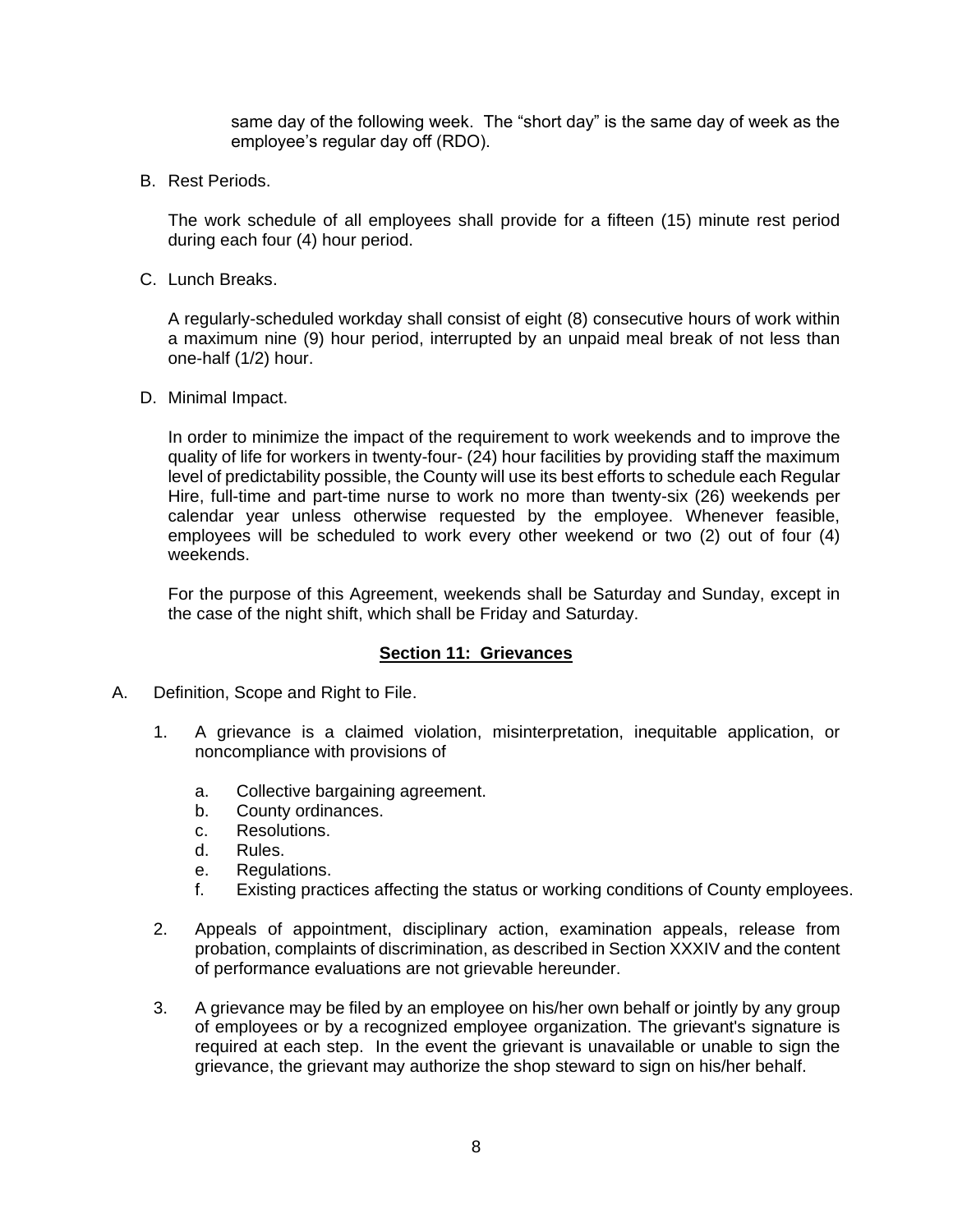- 4. A grievance may be filed by an employee organization when claiming a violation within its scope of representation.
- 5. If it is asserted that a grievance is outside the scope of the procedures or definitions contained herein, such assertion shall be evaluated and ruled upon at each step. Such claim shall not halt the further processing of the grievance until step 3 is reached. At step 3, the Personnel Commission shall evaluate the assertion and make a ruling prior to hearing the grievance on the merits if necessary. If the Personnel Commission rules that the matter is not grievable hereunder, the grievance will be dismissed and cannot be processed further; however, disputes concerning the applicability of the grievance procedure that persist beyond step 3 may be submitted for determination by a court unless the Union and the County agree otherwise.
- 6. Amendments to a grievance will be prohibited without the approval of both parties.
- 7. A copy of the grievance/appeal will be provided to the department head at each step of the grievance procedure.
- 8. Mediation may be used by both parties to assist them in resolving grievances. The decision to utilize mediation will be voluntary. Mediation may be held at any time prior to submission of the final appeal under step 3 of the grievance.
- 9. Any resolution of the grievance will not result in the modification or elimination of any existing written policy, procedure, or collective bargaining agreement provision.
- <span id="page-12-0"></span>B. Informal Grievance.
	- 1. Within fourteen (14) calendar days of the event giving rise to a grievance, the grievant shall present the grievance informally for disposition by the immediate supervisor or at any appropriate level of authority within the department.
	- 2. Presentation of an informal grievance shall be a prerequisite to the institution of a formal grievance.
- <span id="page-12-1"></span>C. Formal Grievance.
	- 1. If the grievant believes that the grievance has not been redressed within fourteen (14) calendar days, he/she may initiate a formal grievance within seven (7) calendar days thereafter. A formal grievance can only be initiated by completing and filing with the Department of Human Resources a form provided by the Director of Human Resources for this purpose. The form shall contain
		- a. Name(s) of grievant.
		- b. Class title(s).
		- c. Department(s).
		- d. Mailing address(es).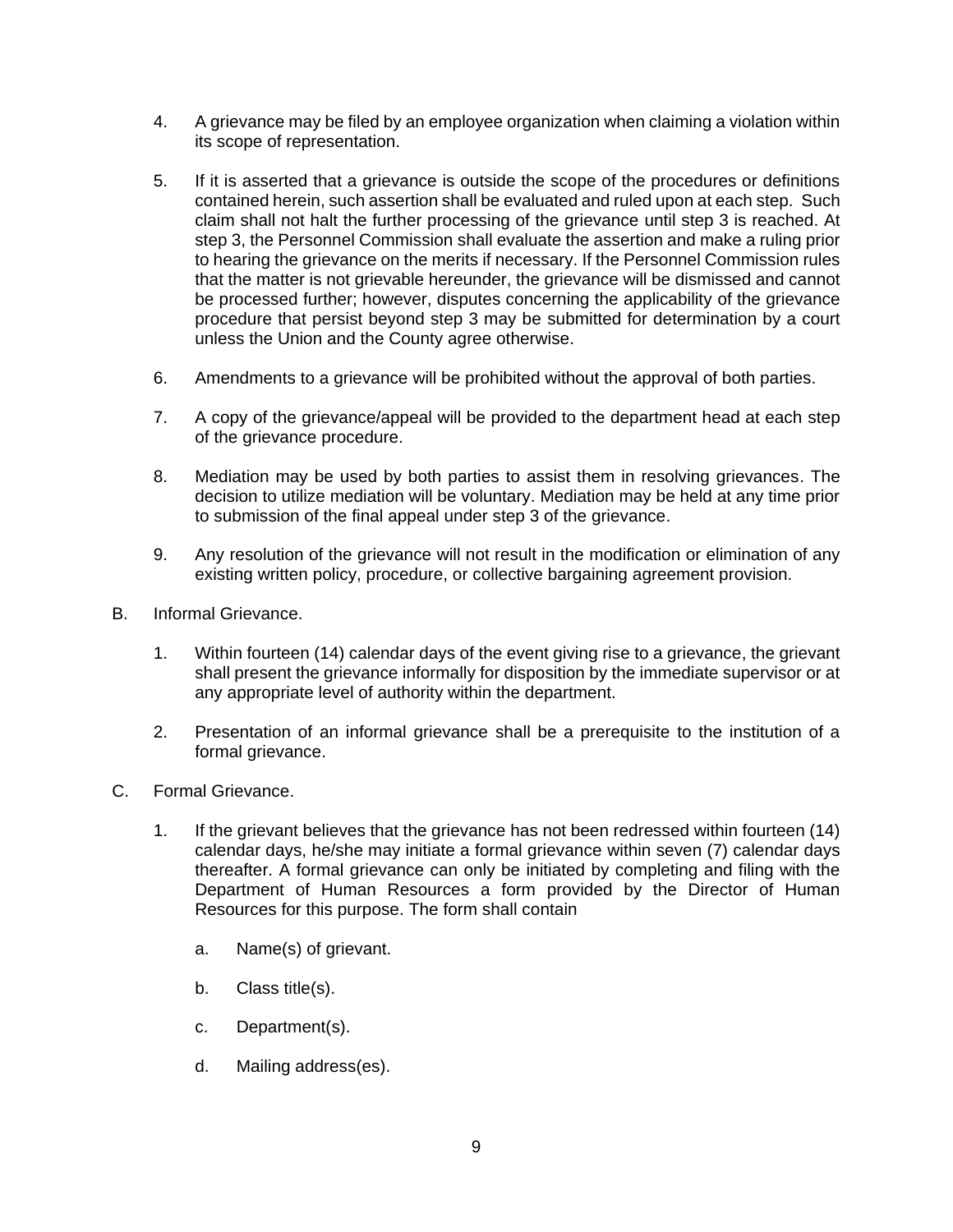- e. A clear statement of the nature of the grievance (citing applicable ordinances, rules, regulations, or collective bargaining agreement language).
- f. The date upon which the event giving rise to the alleged grievance occurred.
- g. The date upon which the informal discussion with the supervisor took place.
- h. A proposed solution to the grievance.
- i. The date of execution of the grievance form.
- j. The signature of the grievant.
- k. The name of the organization, if any, representing the grievant followed by the signature of the organization's representative.
- 2. Step 1.

Within three (3) calendar weeks after a formal grievance is filed, the department head shall investigate the grievance, confer with the grievant in an attempt to resolve the grievance, and make a decision in writing.

- 3. Step 2.
	- a. If the grievance is not resolved in step 1 to the satisfaction of the grievant, he/she may, within not more than seven (7) calendar days from his/her receipt of the department head's decision, request consideration of the grievance by the County Administrator by so notifying the Department of Human Resources in writing.
	- b. Within fourteen (14) calendar days after such notification, the County Administrator shall investigate the grievance, confer with persons affected and their representatives to the extent he/she deems necessary. A written decision shall be rendered within twenty-one (21) calendar days of the conclusion of the hearing or finding of fact.
	- c. If the written decision of the County Administrator resolves the grievance to the satisfaction of the grievant and the County, it shall bind the County subject to ratification by the Board of Supervisors if the decision requires an unbudgeted expenditure.
	- d. If the written decision of the County Administrator does not resolve the grievance to the satisfaction of the grievant, he/she shall advise the grievant, in writing, of his decision and the alternatives under step 3 should the grievant choose to proceed further.
- 4. Step 3.
	- a. A final appeal to step 3 may be filed, in writing, with the Department of Human Resources not more than seven (7) calendar days from his/her receipt of the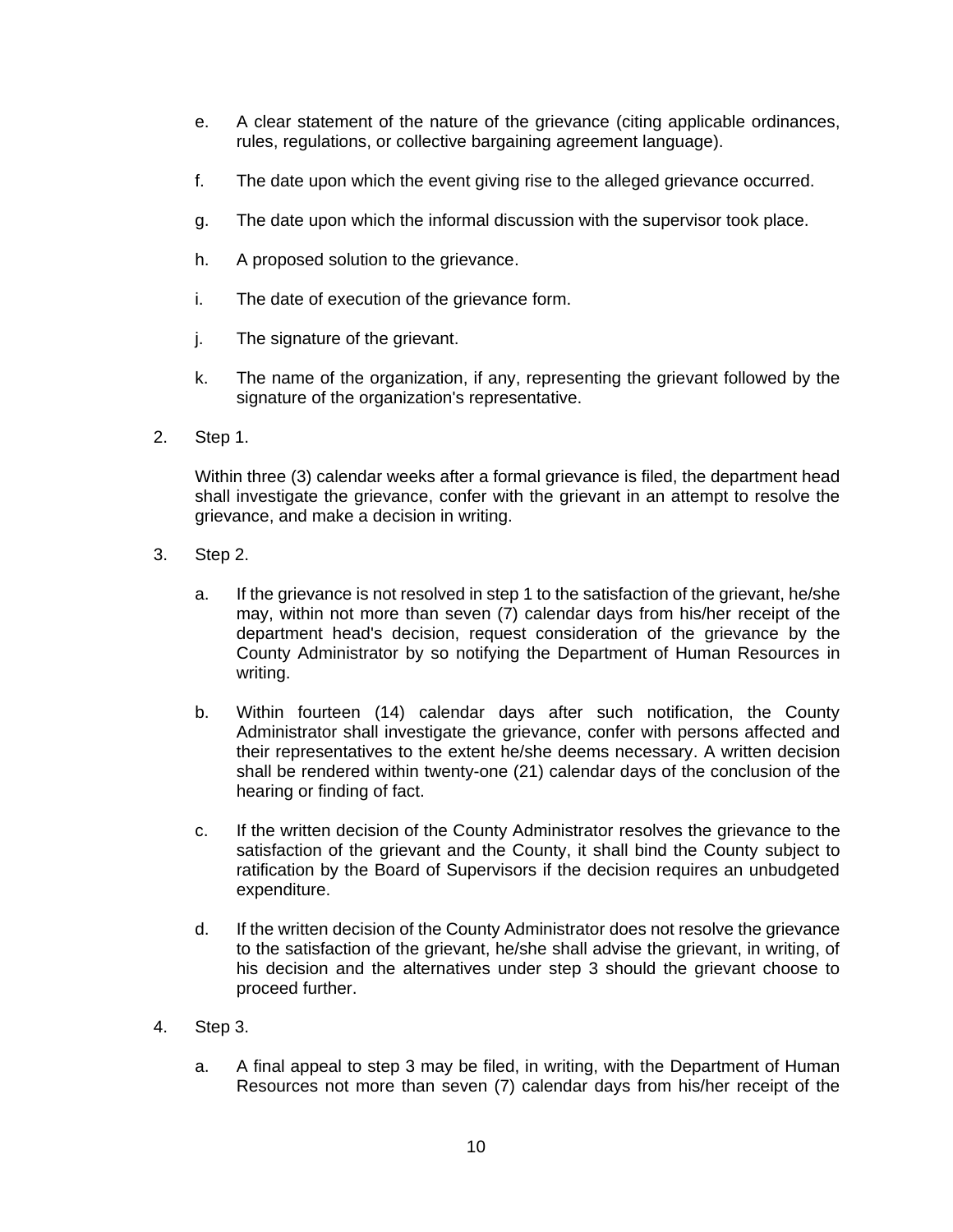County Administrator's decision. The grievant may, to the extent provided below, select either Alternative A or Alternative B as the final appeal step.

Only the Union may advance grievances under Section 11(A)(1)(a) collective bargaining agreement and Section 11(A)(1)(f) existing practices affecting the status of working conditions of County employees, to step 3. An individual grievant may advance any other grievance to step 3.

b. Alternative A.

The grievance shall be determined by the Personnel Commission. The decision of the Commission shall be made in writing within sixty (60) calendar days after the filing of the appeal at step 3 and shall be final and binding on all parties subject to ratification by the Board of Supervisors if the decision requires an unbudgeted expenditure.

c. Alternative B.

This alternative is reserved for the Union alone. Individual grievants may not choose alternative B. Provided that (i) the County Administrator and the grievant agree on the issues to be arbitrated or (ii) the grievance pertains to the specific terms of any existing collective bargaining agreement, the grievance shall be determined by an arbitrator selected by mutual agreement between the County and the grievant. The decision of the arbitrator shall be final and binding on all parties. However, the amount of the award is subject to the ratification by the Board of Supervisors if the decision requires an unbudgeted expenditure in excess of \$50,000.

Prior to a hearing before the Personnel Commission or an arbitrator, the parties will participate in a mandatory settlement conference in an attempt to resolve the grievance. All discussions in the settlement conference are confidential and may not be used in any subsequent hearing/arbitration or dispute resolution process.

Both parties shall endeavor to submit the grievance to the arbitrator within sixty (60) calendar days after filing of the appeal to step 3.

- <span id="page-14-0"></span>D. Limitations in Decision of Personnel Commission or Arbitrator (Hearing Officer(s)).
	- 1. The hearing officer(s) will not add to, detract from, or modify the language of the collective bargaining agreement or modify the language of departmental rules and regulations in considering any issue properly before them.
	- 2. The hearing officer(s) will expressly confine themselves to the precise issues raised by the grievance and submitted to them and will have no authority to consider any other issue not so submitted.
	- 3. Any monetary award in favor of the grievant is limited to lost wages suffered measured from the date of the grievance forward. In no event will the hearing officer(s) award any other type of monetary award, including, but not limited to, attorneys' fees.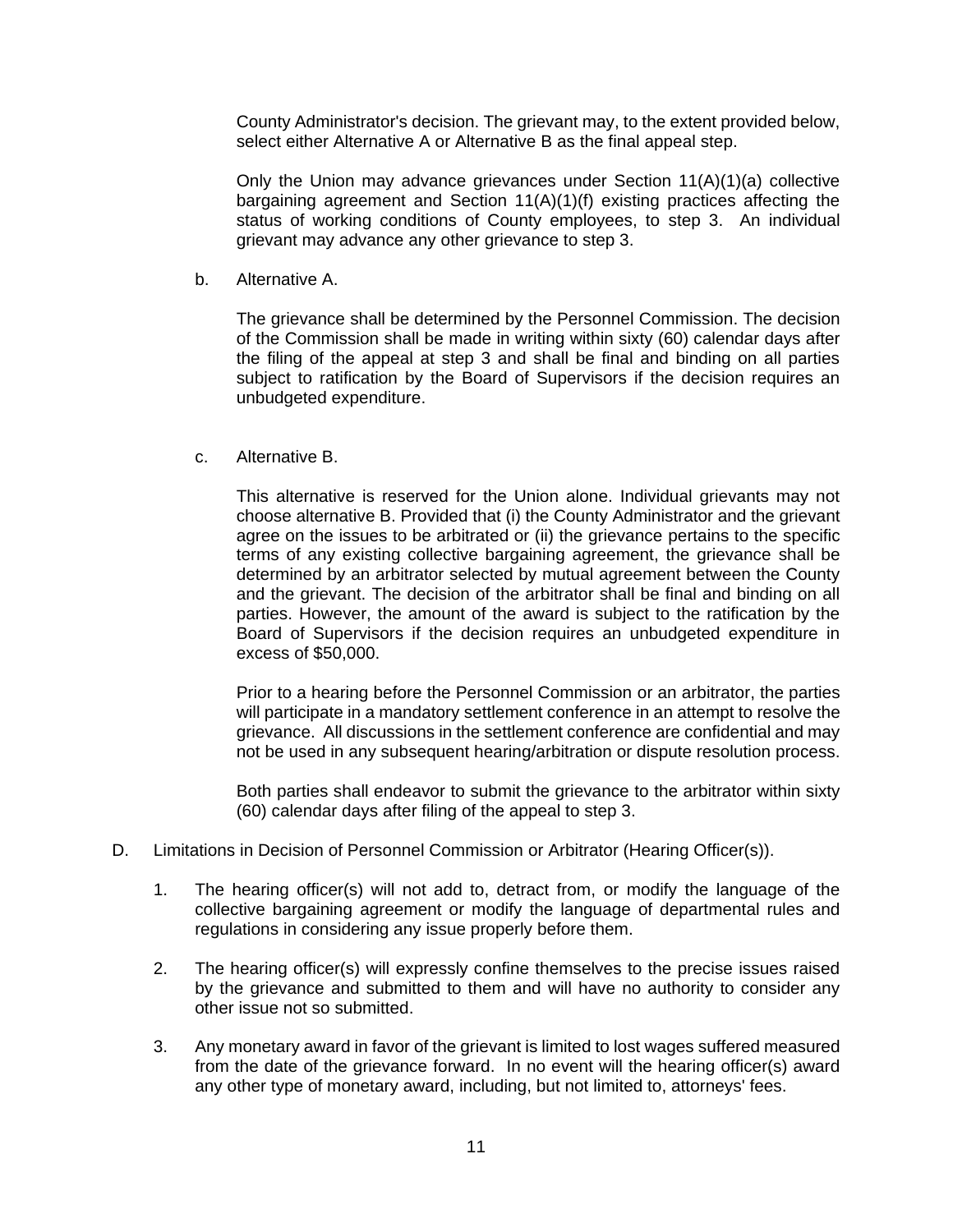- <span id="page-15-0"></span>E. General Conditions.
	- 1. The Department of Human Resources shall act as a central repository for all grievance records.
	- 2. Any time limit may be extended only by mutual agreement in writing. Requests to extend time limits shall not be unreasonably denied.
	- 3. An aggrieved employee may be represented by any person or organization certified to represent a majority of employees in a representation unit in which an aggrieved employee is included and is entitled to be present at all formal meetings, conferences, and hearings pertaining to the grievance.
	- 4. All expenses of arbitration shall be shared equally by the County and the Union.
	- 5. Failure on the part of the County or the grievant to appear in any case before the Personnel Commission or an arbitrator without good cause shall result in forfeiture of the case and responsibility for payment of all costs of arbitration.

### **Section 12: Regular Hire Part Time Employees**

<span id="page-15-1"></span>A. Effective October 1, 1986, all Regular Hire employees working less than forty (40) hours per pay period have had the option of continuing or discontinuing benefit coverage in the medical, dental and life insurance programs. Any employees electing to continue said coverage shall be entitled to all benefits provided in this Agreement on a reduced-time or payment basis computed on the ratio of part-time compensation received to normal, fulltime compensation.

No monies will be provided by the County if the employee elects to discontinue their medical, dental and life insurance coverage.

B. After October 1, 1986, all newly appointed Regular Hire employees working less than forty (40) hours per pay period are ineligible for County medical, dental and life insurance coverage and/or any other benefit.

#### **Section 13: Vacations**

<span id="page-15-3"></span><span id="page-15-2"></span>A. Accrual Amount.

Each Regular Hire employee shall be entitled to annual vacation credit on the basis of regular hours worked in continuous service in accordance with the following schedule. Vacation credit shall be expressed and accrued at the hourly rates shown.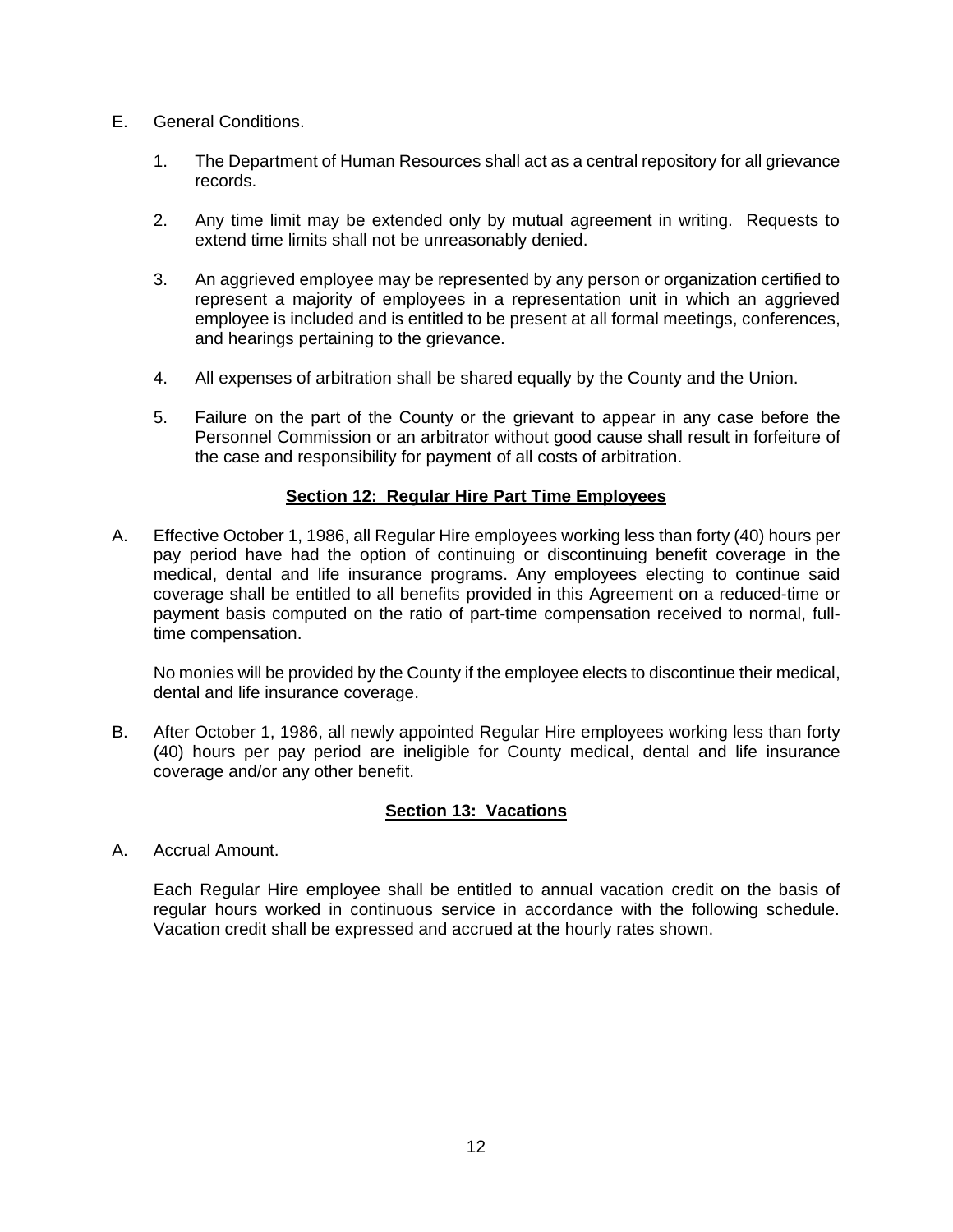| <b>Months of Service</b>                         | Hourly Accrual | <b>Maximum Hours</b><br>Accrued per Pay<br>Period | Maximum Hours<br>Accrued per Year |
|--------------------------------------------------|----------------|---------------------------------------------------|-----------------------------------|
| 0 through 108<br>months                          | .0577          | 4.616                                             | 120                               |
| Greater than 108<br>months through<br>288 months | .0770          | 6.160                                             | 160                               |
| Greater than 288<br>months                       | .0962          | 7.700                                             | 200                               |

<span id="page-16-0"></span>B. Vacation after Six (6) Months.

The department head may authorize vacations up to the number of days/hours actually accrued after six (6) months' (1,040 hours') continuous employment.

<span id="page-16-1"></span>C. Preference.

Employees shall be given their preference in vacation time within the limits of the vacation schedule established by the department head.

<span id="page-16-2"></span>D. Unused Vacation Time.

Accumulated unused vacation time shall not exceed three hundred (300) hours per employee. Thereafter, additional accumulation shall be suspended unless otherwise approved in advance by the County Administrator at his/her sole discretion in cases where such is beneficial to the County.

<span id="page-16-3"></span>E. Holiday and Sickness During Vacation.

When a holiday falls within an employee's vacation period, one (1) additional day's (8 hours) vacation shall be granted. If an employee becomes ill while on vacation, the time of actual illness may be charged against accumulated sick leave subject to sick leave requirements.

<span id="page-16-4"></span>F. Vacation Payment at Termination.

A Regular Hire employee who terminates with earned vacation time to his/her credit shall be paid for such vacation time as of the effective date of the termination.

#### **Section 14: Sick Leave**

- <span id="page-16-6"></span><span id="page-16-5"></span>A. General.
	- 1. Each regular, full-time employee's sick leave under the biweekly payroll system shall be accrued at the hourly rate of .0462 (3.696 hours per 80 hour pay period worked) with no maximum accumulation. Employees shall be entitled to sick-leave credit on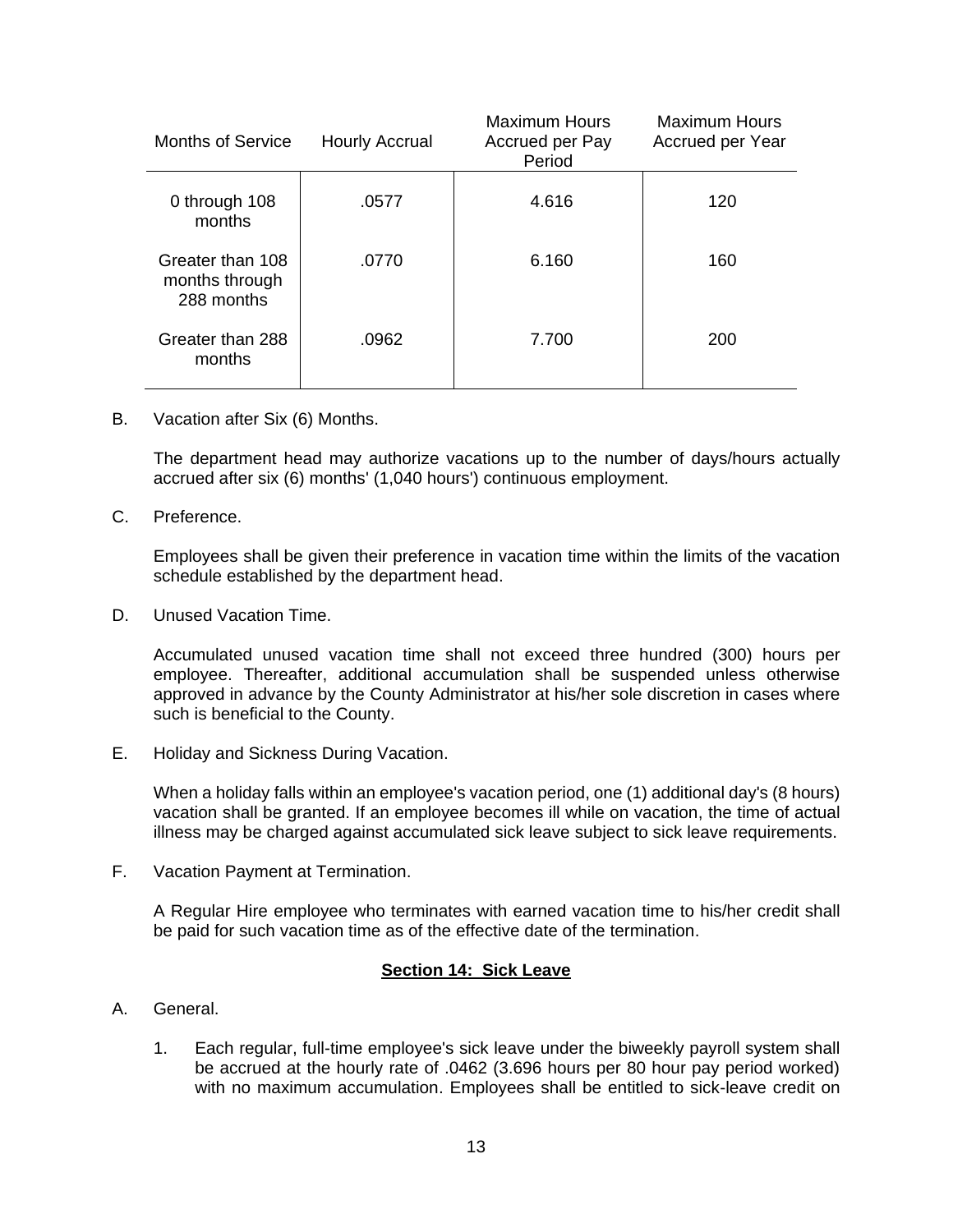the basis of regular hours worked in continuous service in accordance with the schedule on a pro-rated basis.

- 2. Leave with pay up to six (6) standard workdays (48 hours) may be granted during a calendar year by the department head for an employee who must care for a spouse, son, daughter, domestic partner, or person of familial relationship residing in the same household. Such leave shall be charged against accumulated sick leave.
- 3. Bereavement Leave.

Leave with pay up to five (5) consecutive standard workdays (40 hours) shall be granted during a calendar year by the department head in case of the death of a mother, father, spouse, registered domestic partner, parents of a spouse or registered domestic partner, sister, brother, son, daughter or son or daughter of a registered domestic partner of a Regular Hire employee, grandparent, grandchild, child, including adoptive or step child of a Regular Hire employee. Upon request of the employee and approval by the department head, bereavement leave may be used on a nonconsecutive basis. Bereavement leave in case of death of other persons may be granted only upon approval of the County Administrator. Bereavement leave shall be charged against accumulated sick leave.

- 4. During the first six (6) months of service, an employee may, one time only, borrow sick leave in excess of the amount of time accumulated under the provisions of Section 2.52.130 of the Marin County Code not to exceed forty (40) hours. However, if the employee takes excess sick leave, such excess sick leave shall be subtracted from future accumulations under Section 2.52.130 until accumulation equals excess sick leave actually taken. Thereafter, sick leave shall accumulate as provided in Section 2.52.130 of the Marin County Code.
- 5. Union recognizes the County's right to determine by reasonable means the validity of any sick leave usage by any employee at any time.
- 6. Regular Hire eligible employees who have exhausted sick leave may apply for leave donations according to the County's Catastrophic Leave Donation Plan.
- <span id="page-17-0"></span>B. Industrial Accidents.
	- 1. In accordance with Labor Code Section 4600, the County has the right to require the treatment of work-related injuries or illnesses by a County-designated physician, except that after thirty (30) days from the date that the injury is reported, the employee may be treated by a physician of his or her own choice within a reasonable geographic area.

Pursuant to Cal Reg. §9781, the employee may request a one-time change of physician with a notice provided to their assigned claims administrator.

Per LC 4600 (d)(a), if an employee has notified his or her employer in writing prior to the date of injury that he or she has a personal physician, the employee shall have the right to be treated by that physician from the date of injury.

A pre-designation form is available on the MINE.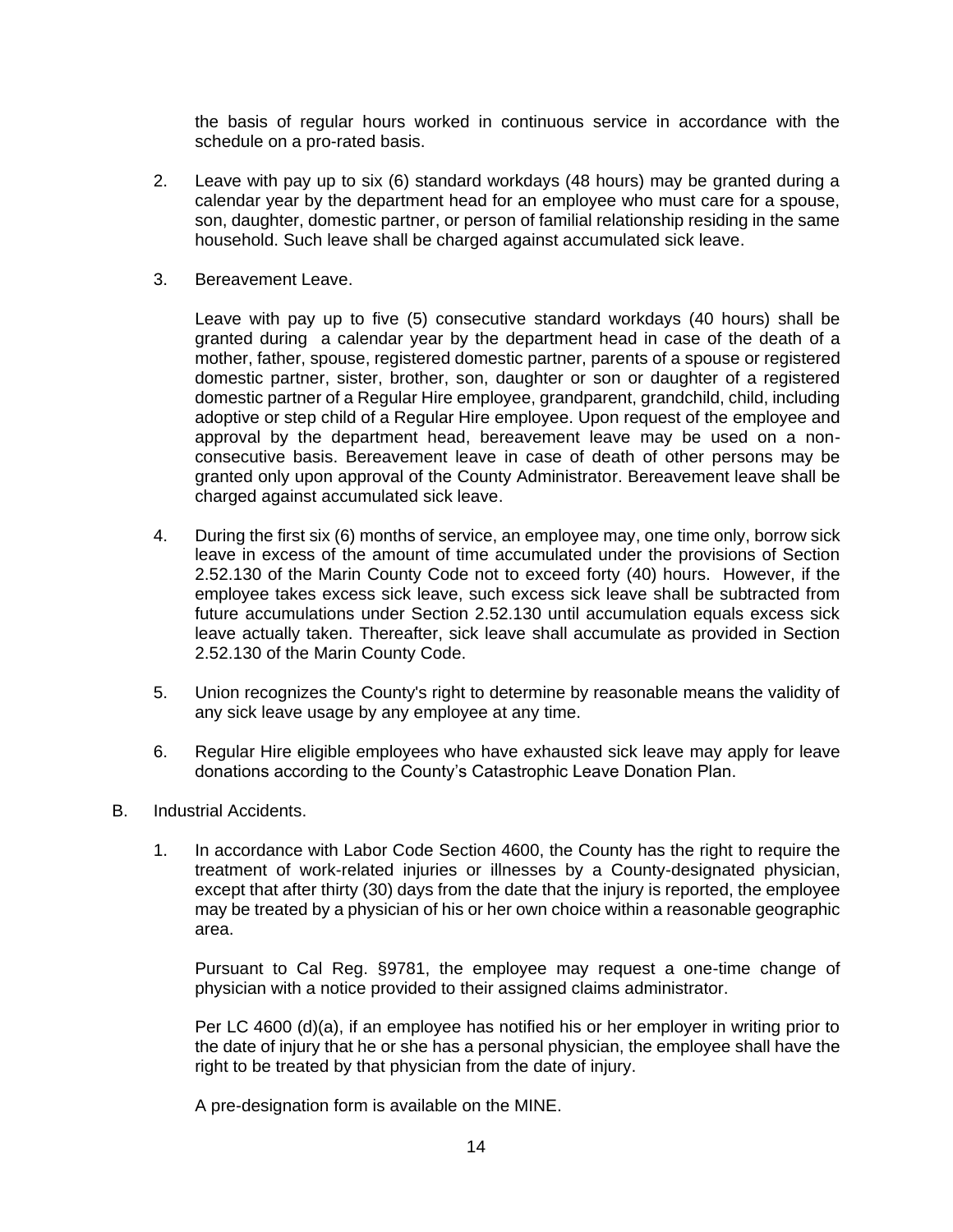## 2. First-Week Coverage.

In cases where an employee initiates a workers' compensation claim, the County will provide full pay, without charge against sick leave, during the first week off work, or any portion thereof, following an industrial accident, provided that the County determines (i) that time off work is warranted for the injury or for treatment and (ii) that the duration of time off work is warranted.

If a claim is denied and the following conditions are met—(i) the County continues to determine the time and duration off work are warranted and (ii) the employee has received the first week of coverage--then a leave adjustment will be completed by the department so that the week is charged against the employee's sick or other leave.

3. Continuation of Benefits.

In cases where an industrial accident victim exhausts all paid leave, the County will continue to contribute, for the period of the approved leave of absence, the amount due toward an employee's medical, dental, life, supplemental life, and long-term disability insurance premiums the employee was receiving at the time of the industrial accident. Such contributions will be made for the period of time computed on the basis of one (1) month for each two (2) years of continuous service, not to exceed twelve (12) months.

<span id="page-18-0"></span>C. Occupational Health.

County and Union agree that the maintenance of employees' physical health is a basic component of satisfactory work performance, that an ongoing program of medical examination and review of medical conditions as it relates to performance of assigned duties will be developed, and that the parties shall meet and confer on development of this program and endeavor to reach agreement during the term of this Agreement.

<span id="page-18-1"></span>D. Physical Examination.

County will provide at no cost to employees any physical or medical examinations, including chest x-rays, required by County in relation to employment.

- <span id="page-18-2"></span>E. COVID Related Leaves
	- a. COVID Sick Leave Extension
		- Employees Hired Prior to January 1, 2021
			- Employees covered by the Families First Coronavirus Response Act ("FFCRA") in 2020, and employees excluded from the FFCRA in 2020, will continue to have access to their respective and existing COVID-related sick leave balances (if any) to be used in accordance with the terms of the April 2020 COVID agreement between the PARTIES. This paragraph does not require the COUNTY to provide additional leave accruals to these employees, but rather extends the period of time that these existing COVID-related sick leave accruals may be used. All leaves described in this paragraph are subject to Paragraph c., below. In no event shall leave accruals described in this paragraph extend beyond December 31, 2021.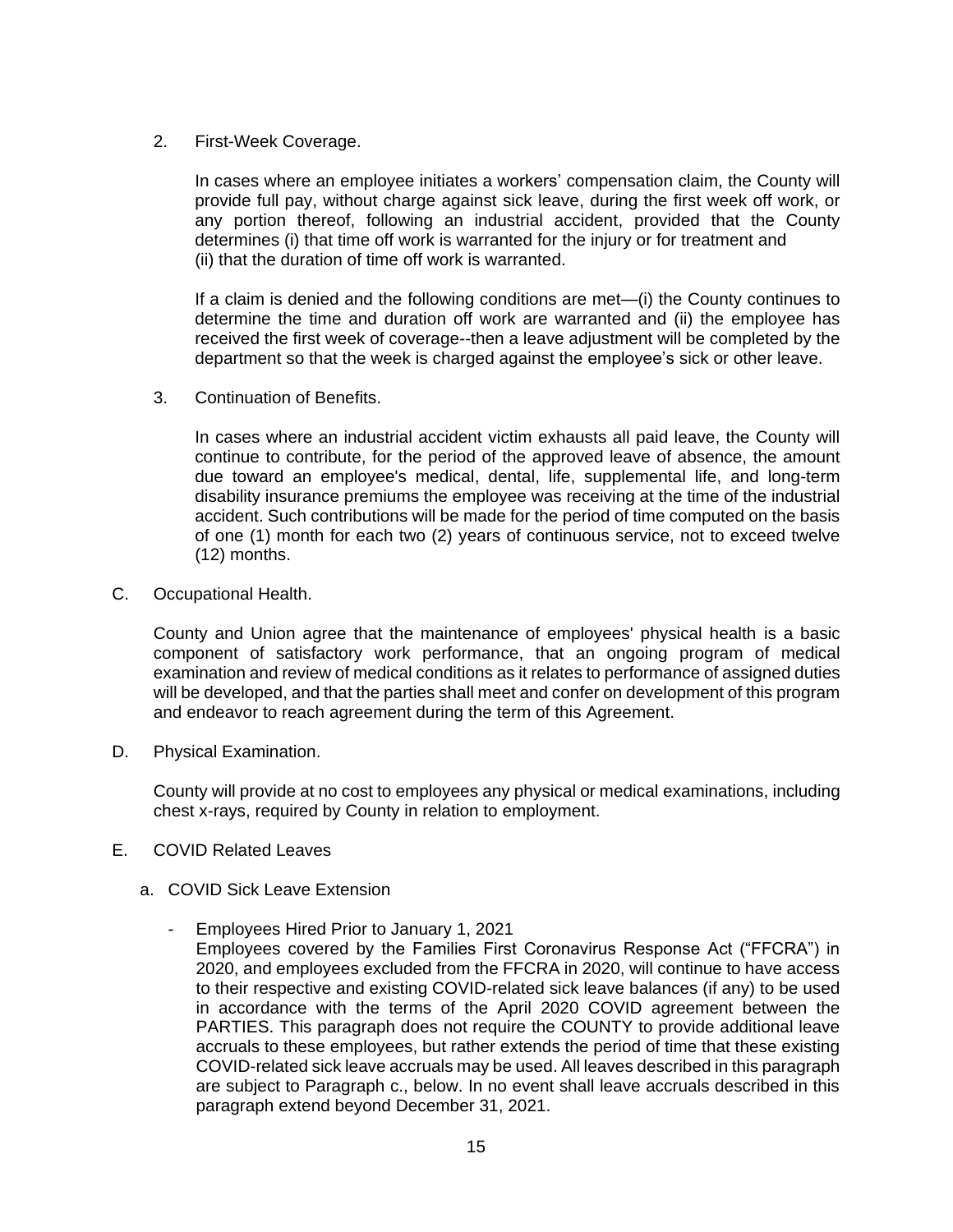- Employees Hired On or After January 1, 2021
	- Any employee hired on or after January 1, 2021, shall accrue, upon hire, eighty (80) hours of COVID-related sick leave. All leaves described in this paragraph, are subject to Paragraph c., below. In addition, this leave is not subject to cash-out and cannot be used for additional retirement service credit (years of service) at retirement. In no event shall leave accruals described in this paragraph extend beyond December 31, 2021.
- b. Childcare

Employees may request, to and including December 31, 2021, to use the leaves described in Paragraph a., above, for childcare purposes or may use regular county sick leave, both subject to operational considerations.

c. Effect of Future Law, Regulation, or Order

Should any applicable federal, state, and/or local law, or any action carrying the weight of law ("LAW"), be enacted to provide and/or extend COVID related leaves, Paragraph a., above, shall become null and void upon the effective date of the LAW, and the COUNTY shall implement legally required benefits. The PARTIES recognize that the scope of such requirements may be impacted by benefits already provided. If any LAW be enacted to provide or extend any other COVID-related benefit (e.g., EFMLA, etc.), the COUNTY shall implement the legally required benefits in strict accordance with the LAW and without any limitation or benefit imposed by any previous agreement. If, however, the requirements of the LAW require a lower COVID-related leave balance than an employee's accrual is on the effective date of the LAW, the employee will retain the higher leave balance accrued pursuant to this agreement. For example, if the LAW requires an employee to be provided forty (40) hours of leave, and the employee has sixty (60) hours of leave remaining as a result of this agreement, the employee will retain the sixty (60) hours of leave (existing leave balance will not be decreased by operation of the LAW). In no event will the County require an employee to pay back any time used pursuant to this agreement by operation of the LAW.

## **Section 15: Holidays**

- <span id="page-19-1"></span><span id="page-19-0"></span>A. Regular Holidays.
	- 1. Regular Hire employees shall be entitled to the following holidays with pay: the first (1st) day of January; the third (3rd) Monday in January; the third (3rd) Monday in February; the last Monday in May; the fourth (4th) day of July; the first (1st) Monday in September; Veterans' Day; Thanksgiving Day; the Friday immediately following Thanksgiving Day; December 25; and every day appointed by the President of the United States or the Governor of the State of California for a public fast, thanksgiving, or holiday if designated as a holiday by the Board of Supervisors.
	- 2. When a holiday falls on a Saturday or Sunday, the Friday preceding a Saturday holiday or a Monday following a Sunday holiday shall be deemed to be a holiday in lieu of the day observed. For an employee who does not work a Monday-through-Friday schedule, the day immediately following the employee's two days off shall be deemed to be a holiday in lieu of the day observed. Employees working in twenty-four- (24) hour facilities shall observe the holiday on the actual holiday.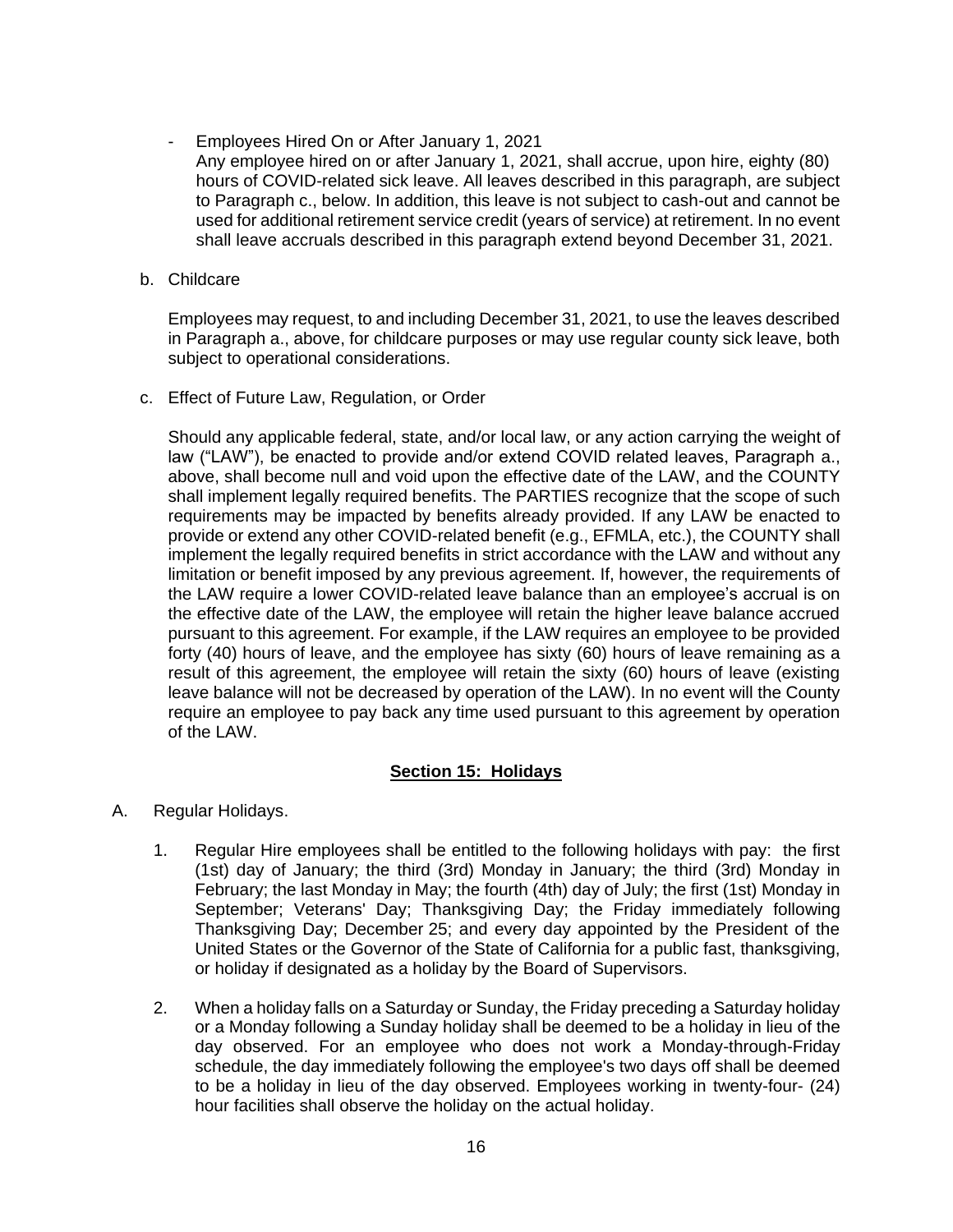- 3. December 24 and December 31 shall be observed as half-day (4 hours) holidays if those dates fall on a Monday, Tuesday, Wednesday, or Thursday, and providing that those days are not deemed holidays in accordance with sections XV(A)1 and XV(A)2 above.
- 4. To be eligible for holiday pay, employees must be in paid status on both the work day before and the work day after the holiday or work the holiday.
- <span id="page-20-0"></span>B. Contingent Hire (Extra Hire) - Compensation for Work on a Holiday

Contingent Hire (Extra Hire) employees who work on a holiday, as provided in the section 15.A.1 holiday list of Independence Day through Memorial Day only, shall be paid time and a half (1-1/2) in overtime pay for hours worked on the holiday. There shall be no other holiday compensation for Contingent Hire (Extra Hire) employees who work a holiday.

This provision does not apply to Contingent Hire (Extra Hire) employees who are specifically hired or recalled to work the annual County fair.

- <span id="page-20-1"></span>C. Floating Holidays.
	- 1. Four (4) workdays (32 hours) per year shall be deemed floating holidays which may be taken at any time or times during the year after accrual, with the approval of the department head.
	- 2. Each Regular Hire employee on the payroll as of July 1 shall be credited immediately with four (4) floating holidays (32 hours). Floating holidays for new employees will be prorated as follows: employees newly appointed prior to October 31 shall be credited with four (4) standard workdays as floating holidays for that fiscal year. Any employee appointed between November 1 and February 28 (29) shall be credited with two (2) standard workdays for the balance of that fiscal year. Any employee appointed between March 1 and May 31 shall be credited with one (1) standard workday for the balance of that fiscal year. Any employee appointed between June 1 and June 30 shall receive no floating holiday for that fiscal year.
	- 3. Floating holidays are to be taken in each fiscal year and shall not accrue from fiscal year to fiscal year.
	- 4. Upon termination, unused floating-holiday time shall be paid at the straight-time rate. For the purpose of pay-off computation, the total unused floating holidays to be paid off and floating holidays used by the employee shall not exceed two (2) workdays (16 hours) if the termination occurs between July 1 and December 31 or shall not exceed four (4) workdays (32 hours) if the termination occurs between January 1 and June 30.
	- 5. Equal Holidays.

Regardless of days worked or days off, each employee is entitled to the same number of paid holidays per year as would be earned by an employee covered by the holiday schedule in sections A and B above. This section is provided with the intent of assuring equitable treatment for all employees.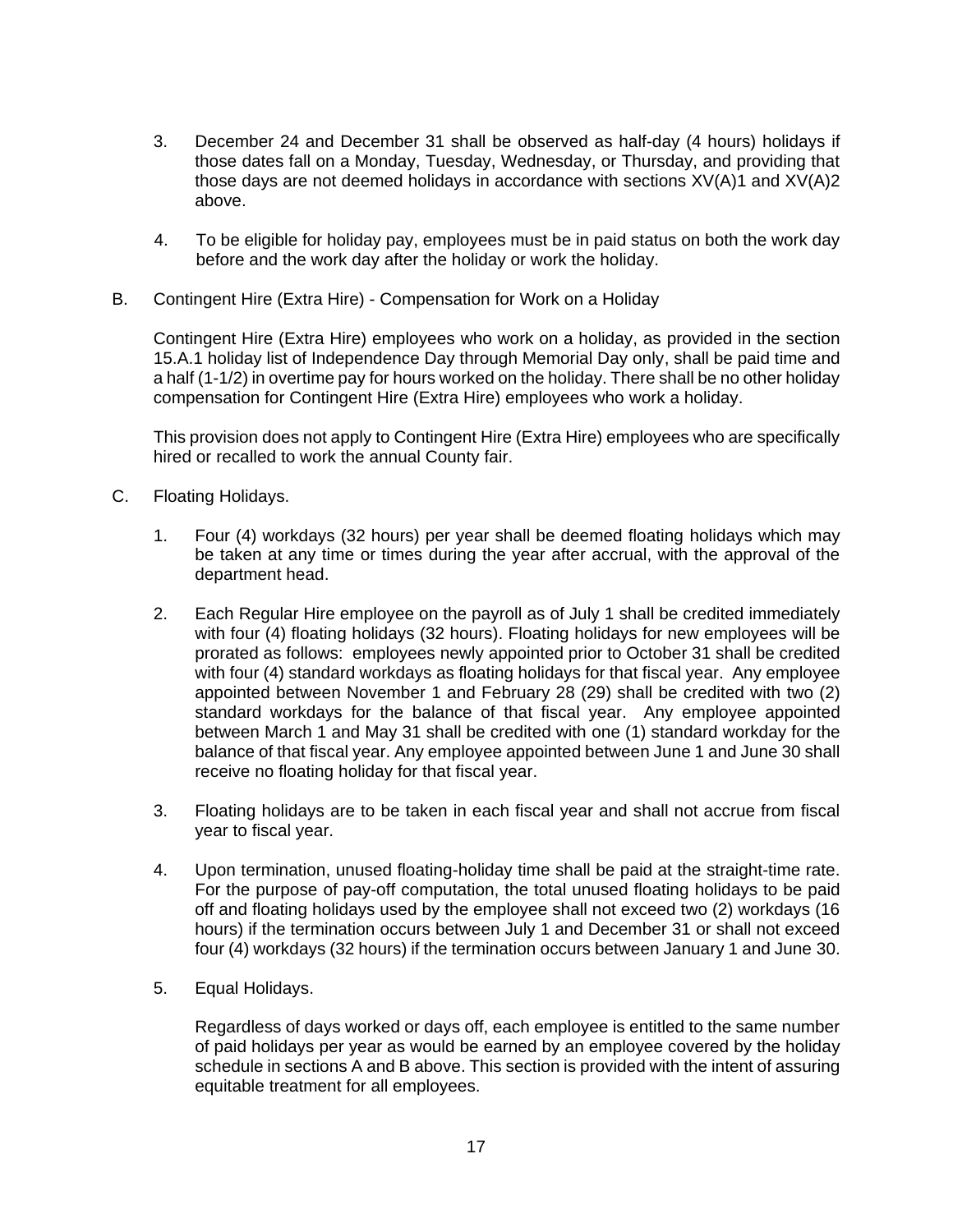## **Section 16: Shift Differentials**

<span id="page-21-0"></span>Shift differentials shall be calculated on the actual step of the salary rate for all regular and contingent personnel for all hours worked on a regularly assigned shift in which four (4) or more hours fall between 3:00 p.m. and 7:00 a.m. Swing shifts will receive 7.5% and night shifts will receive 15%. An additional 10% will be paid for weekend assignment.

Shift differentials shall not be included within the base rate of pay but shall be added to the base rate of pay under the conditions specified in this section. All employees in the same class on the same step shall be paid the same differential for each hour worked. Employees working between the hours of 3:00 p.m. and 7:00 a.m. for their own convenience are not eligible for a shift differential. Shift differentials will not be paid to employees while on vacation or other leave status.

### **Section 17: Insurance and Retirement Contributions**

<span id="page-21-1"></span>The County provides a fringe benefits package described below. Unless expressly stated, all benefits listed in this article are prorated based upon the employee's Regular Hire FTE. Hours worked as a Contingent Hire (i.e., Extra Hire) employee, and/or hours worked in excess of a part-time Regular Hire FTE, and/or overtime hours do not count toward the accrual of benefits.

<span id="page-21-2"></span>A. Biweekly Fringe Benefits.

Regular Hire employees enrolled in a County medical plan and in fringe Group SE13 receive bi-weekly fringe benefit payments beginning in December 2021 for calendar year 2022 as follows:

|                      | <b>Biweekly Payment Annual</b><br>Salaries At/Above \$75,000 | <b>Biweekly Payment Annual</b><br>Salaries Below \$75,000 |
|----------------------|--------------------------------------------------------------|-----------------------------------------------------------|
| Employee Only        | \$514.60                                                     | \$514.60                                                  |
| Employee + Dependent | \$645.39                                                     | \$657.68                                                  |
| Employee + Family    | \$865.47                                                     | \$890.03                                                  |

Effective December 2022 in the pay period in which there will be an increase in health insurance premiums, the County will increase the bi-weekly fringe benefit package in an amount equivalent to zero percent (0%) - five percent (5%), based on the Kaiser Silver premium increase to benefited employees at the employee plus one (1) and employee plus two (2) benefit levels. The Annual salary threshold to determine the County's fringe benefit contributions shall be adjusted from \$75,000 to \$77,000.

Effective December 2023 in the pay period in which there will be an increase in health insurance premiums, the County will increase the bi-weekly fringe benefit package in an amount equivalent to zero percent (0%) - five percent (5%), based on the Kaiser Silver premium increase to benefited employees at the employee plus one (1) and employee plus two (2) benefit levels. The Annual salary threshold to determine the County's fringe benefit contributions shall be adjusted from \$77,000 to \$79,000.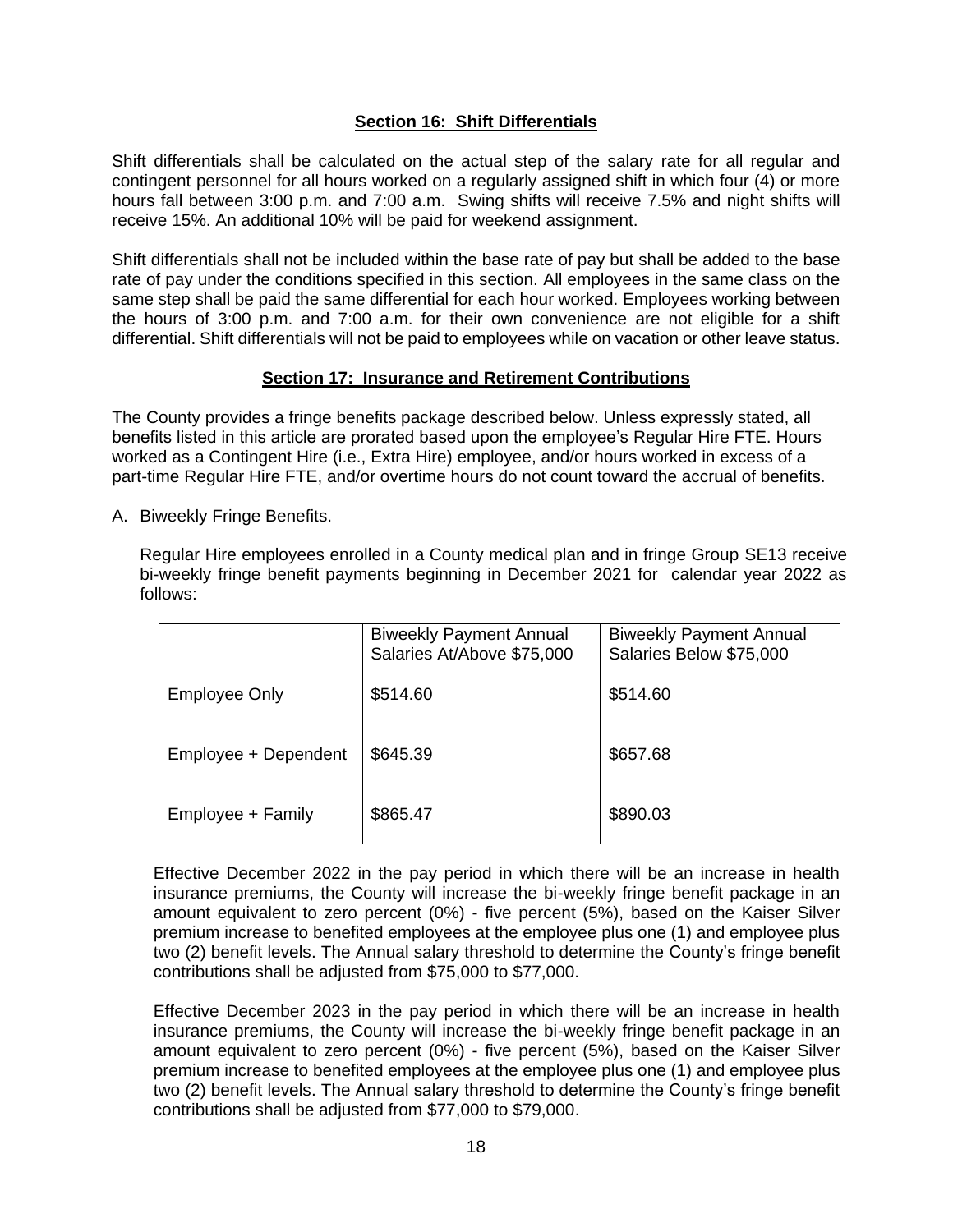Regular Hire Part time, benefits-eligible employees will be provided allowances as described above but on a pro-rata basis.

Adjustment to County Fringe Contribution at the Employee-Only Enrollment Level in Plan Years 2023 and 2024: If the biweekly premium at the Kaiser Silver employee-only level in plan years 2023 and 2024 exceeds the County's plan year 2022 biweekly fringe contribution at the employee-only level (i.e., \$514.50 biweekly), the County will increase its biweekly fringe contribution at the employee-only level to an amount equal to 100% of the biweekly premiums for employee-only enrollment in Kaiser Silver, for all represented employees who enroll in employee-only medical plans.

<span id="page-22-0"></span>B. Cash Back.

An employee, who enrolls in County medical coverage, is eligible to receive up to \$100.00 cash back of any remaining unused amount of the employee's bi-weekly fringe benefit package provided that they were hired before July 1, 2019 and they received cash back as of July 1, 2019.

<span id="page-22-1"></span>C. Waiver of Participation.

During open enrollment or within 30 days of a qualifying event, as defined by the County of Marin 125 plan, any employee covered by this Agreement may make written application to the Human Resources Director for waiver of required participation in a County medical plan if said employee provides evidence of equivalent coverage in a group plan through other sources. An employee who waives participation under this section shall use the fringebenefit package to pay for mandated benefits and may receive up to one hundred dollars (\$100) cash back of any remaining portion of their biweekly fringe package.

<span id="page-22-2"></span>D. Coverage and Cost Containment.

The County and the Union agree to meet and confer at the request of the County during the term of this Agreement regarding health and dental contract coverage and cost containment.

<span id="page-22-3"></span>E. Domestic Partners.

The County will offer medical insurance coverage for registered domestic partners and children of registered domestic partners. Employees will be responsible for all taxes incurred on such benefits in accordance with Internal Revenue Service (IRS) and Franchise Tax Board regulations regarding imputed income.

<span id="page-22-4"></span>F. Vision Services Plan (VSP).

The Vision Services Plan is a mandatory benefit for employees and optional for dependents at time of employee enrollment.

<span id="page-22-5"></span>G. Dependent Care Assistance Program (DCAP).

The Dependent Care Assistance Plan is offered to employees.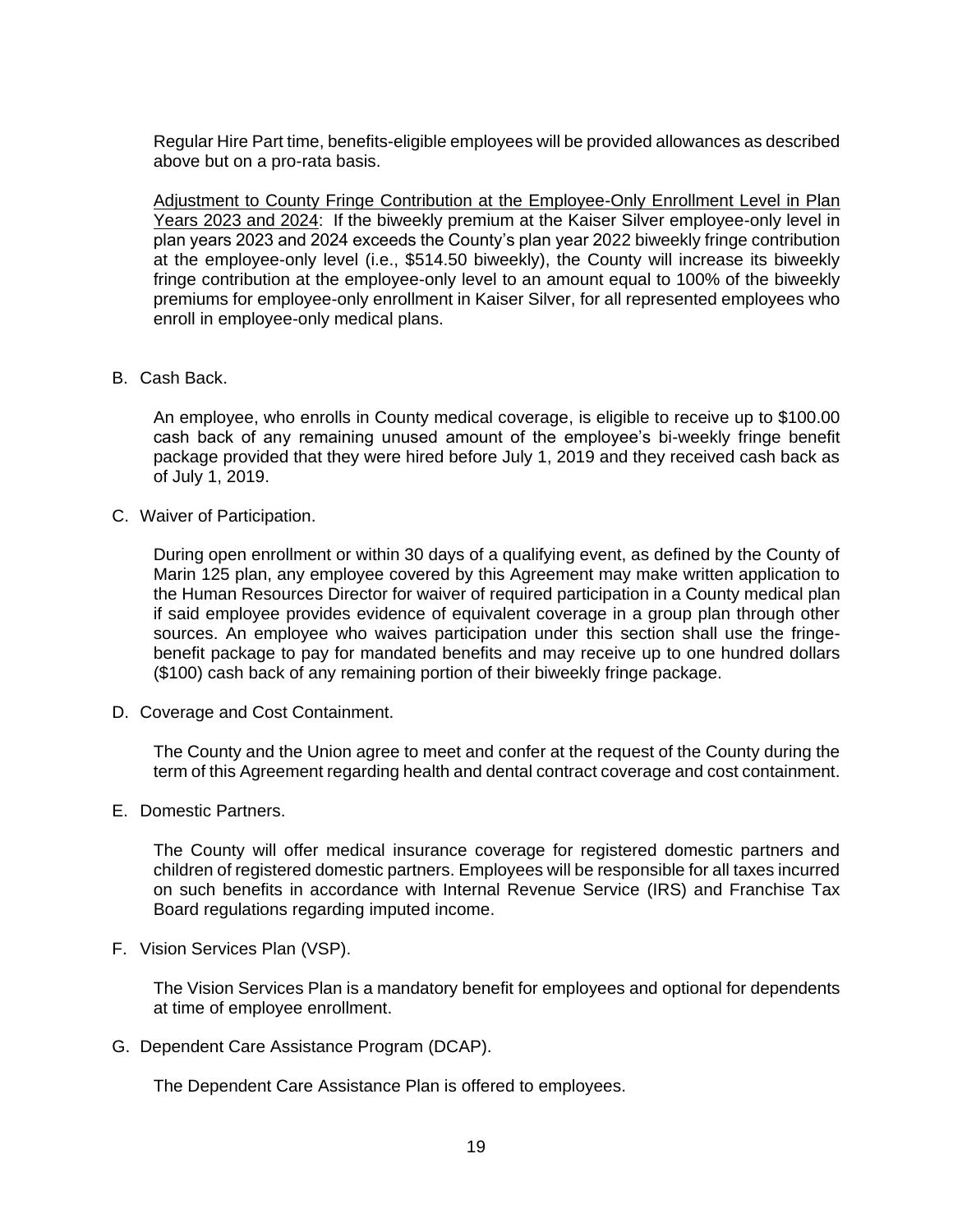<span id="page-23-0"></span>H. Pre-Tax Dollars.

Employees' contributions to retirement are considered pre-tax dollars.

<span id="page-23-1"></span>I. Long-Term Care Insurance.

Long-term care insurance is offered to employees with the premiums to be paid by the employee.

<span id="page-23-2"></span>J. Flexible Spending Account (FSA).

A flexible spending account will be offered to employees in accordance with IRS Section 125. This account allows employees to set aside pretax dollars by payroll deduction for approved medical expenses up to a limit set by the County and not to exceed IRS-set limits.

K. Part-Time Regular Hire Nurses In-Lieu-of Benefits

For part-time regular hire employees only, the County will pay this 15% differential on hours worked in addition to the part-time, regular hire appointment percentage in a two (2) week pay period. In no event, however, shall this 15% differential be applied to any hours in excess of forty (40) hours worked (in any appointment) in an FLSA work period.

### **Section 18: Non-Stated Benefits**

<span id="page-23-3"></span>The County and the Union agree that the benefits specifically stated in the basic contract or applicable contract addendum, if any, fully and completely provide the benefit program specifically negotiated and agreed to by the parties. Other or related benefits not specifically provided in this contract language may not be inferred by either party.

## **Section 19: Reimbursements**

<span id="page-23-5"></span><span id="page-23-4"></span>A. Cell Phones: This section applies only to employees who are required by the Department Head to use a cell phone in the performance of County duties.

#### **Reimbursement for use of Personal Cell Phone**

- 1. Employees who have been authorized by their Department to use their personal cell phone for County business shall be reimbursed twenty-five dollars (\$25.00) per month. The Department may at its sole discretion authorize employees to use their personal cell phone for County business and may withdraw the authorization. The reimbursement of employees for the use of their cell phone pursuant to this subsection does not provide the County access to the employee's personal cell phone records. The County retains any legal right it has to access County business records maintained on employees' personal cell phones. Employees are responsible for all costs related to securing and maintaining their personal cell phones and are wholly responsible for any damage to or loss of their personal cell phones.
- 2. Employees who do not wish to obtain a cell phone or to use their personal phone for workrelated business will have the option of using a County phone. The number of monthly minutes will be limited and employees will use these phones for County business only.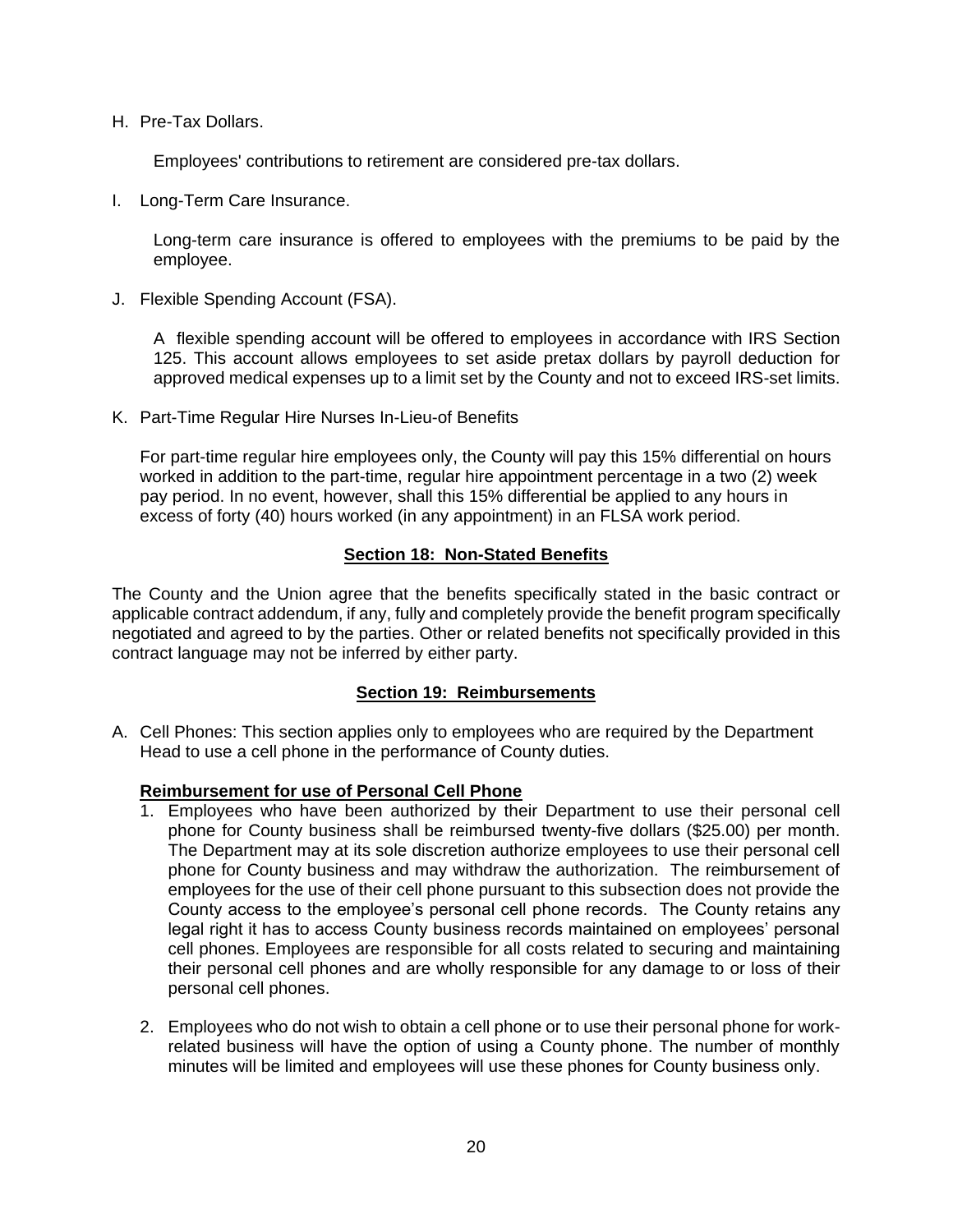- 3. Employees are not expected to give their private cell phone numbers to clients or other service providers. Supervisors will maintain a roster of employee cell phone numbers. Management will not give out employee cell phone numbers.
- <span id="page-24-0"></span>B. Licenses and Certifications: The County will reimburse for the cost of required license and certificate renewal to each Regular Hire employee of this bargaining unit according to the chart below:

| <b>Description</b>                                                 |
|--------------------------------------------------------------------|
| CPR                                                                |
| Licensed Vocational Nurse (LVN) Renewal<br>every 2 years           |
| Registered Nurse (RN) Renewal<br>every 2 years                     |
| Nurse Practitioner (NP) Renewal<br>every 2 years                   |
| Nurse Practitioner (NP) Furnishing Number<br>Renewal every 2 years |
| Public Health Nurse (PHN) Renewal<br>every 2 years                 |
| Psychiatric/Mental Health Nurse Renewal<br>every 2 years           |
| <b>Nurse Practitioners - DEA number</b><br>every 3 years           |

## **Section 20: Performance Evaluation**

- <span id="page-24-1"></span>A. All newly hired nurses shall serve a probationary period of one (1) year (2,080 hours). All probationary employees (either new hire or promotional) shall be evaluated not later than the end of their fourth (4th) month of probationary service and again not later than the end of the tenth (10th) month of such service. Nothing in this section shall alter the County's right to release an employee from employment at any time during the probationary period.
- B. With the implementation of the biweekly payroll system, employees shall be eligible to receive a step increase within their salary range effective the first (1st) day of the pay period following completion of the specified time intervals if said step increase is supported by an appropriate performance evaluation and all other requirements are met.
- C. For five- (5) step salary ranges, employees are eligible upon completion of two thousand eighty (2,080) hours of regularly scheduled service to receive salary step increases based upon "meets standards" or higher performance evaluations.
- D. For three- (3) step salary ranges, employees are eligible after two thousand eighty hours (2,080) hours of employment for a step increase if supported by a "meets standards" or higher performance evaluation and annually thereafter.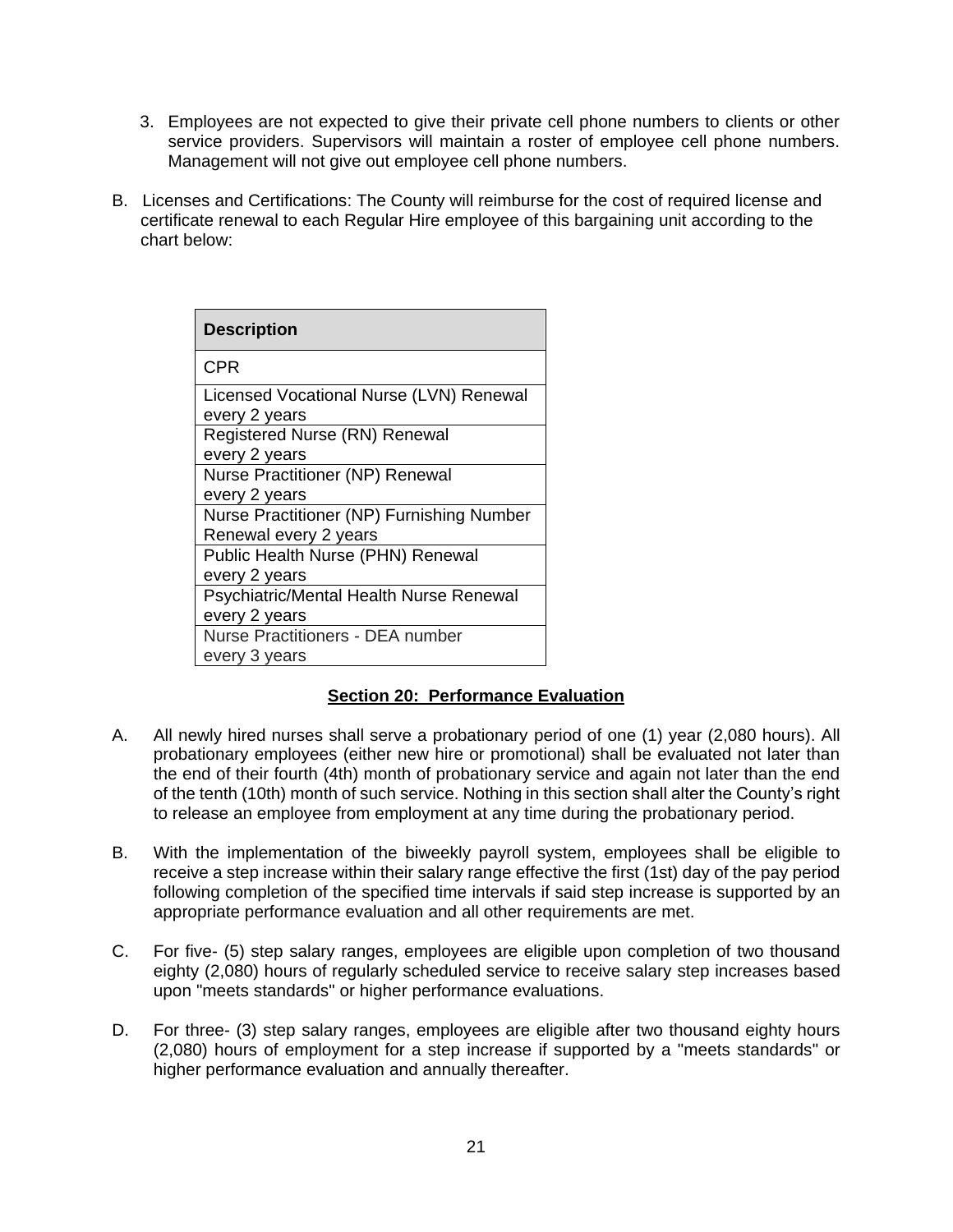- E. A performance evaluation for Regular and Contingent Hire employees must accompany the payroll-personnel action form (101) when a salary step increase is recommended.
- F. An employee who does not receive a step increase beyond the third (3rd) step of the salary range on said employee's yearly anniversary date shall be eligible after six (6) months (1,040 hours) of regular service to be reconsidered for the step increase if the employee demonstrates job performance which meets standards. If said step increase is granted, the employee's anniversary date for future step increases shall remain the original anniversary date, as long as the above criteria in paragraph B are met.

## **Section 21: Notice of Termination**

- <span id="page-25-0"></span>A. No Regular Hire employee covered under this Agreement shall be discharged for incompetence or inefficiency unless said employee has, at least forty-five (45) days prior to termination, been notified in writing, with a copy to Union, of the deficiencies in his/her performance. If satisfactory evidence of correction is presented within this period, the notice of termination may be withdrawn. An employee is entitled to only one forty-five- (45) day notice during the tenure of his/her employment with the County of Marin.
- B. An employee who has previously received a forty-five (45) day notice and who has been reinstated shall thereafter be entitled to ten (10) days' written notice of termination.
- C. Notwithstanding subsections A and B above, should the County Director of Human Resources determine on certification from the department head involved that public health or safety is endangered by such inefficiency or incompetence, notice need not be provided and discharge of the employee may be affected forthwith.

## **Section 22: Retirement**

- <span id="page-25-1"></span>A. An employee's date of membership in the Marin County Employees' Retirement Association ("MCERA") will determine the appropriate pension tier and calculation of retirement allowance.
- B. Effective July 1, 2004, the County shall provide seventy-five percent (75%) of unused accrued sick leave towards retirement service credit.
- C. Part-Time, Regular Hire Employee PST Plan Contribution

Effective the first full pay period in January, 2022, County will pay 3% of applicable salary to the Omnibus Budget Reconciliation Act of 1990 (OBRA)/Part-Time Seasonal Temporary (PST) (*safe harbor*) plan for all Part-time regular hire employees who are not eligible to be members of MCERA.

The County's 3% contribution shall be in addition to the contributions made by the employees.

#### **Section 23: Contingent Hire Employees**

<span id="page-25-3"></span><span id="page-25-2"></span>A. Conversion of Benefits (Contingent Hire Appointment).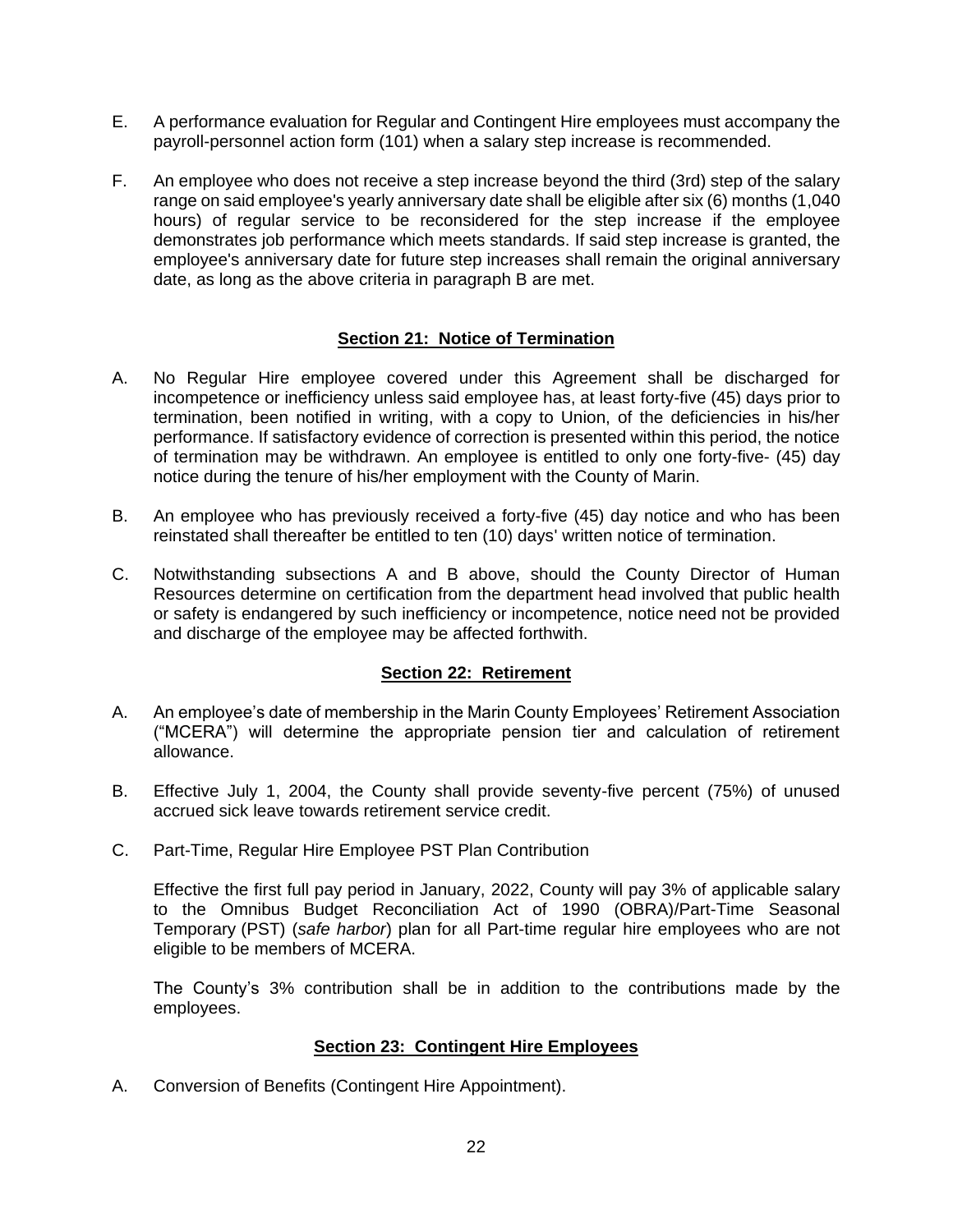An employee who has worked twenty (20) or more hours per week on a contingent basis for at least twenty (20) of the twenty-two (22) regularly scheduled working days immediately preceding appointment on a regular-hire basis shall be credited with vacation and sick leave on a pro rata basis of actual hours worked in the six (6) months (1,040 hours) up to a maximum of ten (10) days of sick leave and ten (10) days of vacation leave prior to appointment on a regular-hire basis. Contingent Hire employees shall be notified at the time of hire that they shall receive vacation and sick leave accrual credit if they work at least twenty (20) of the twenty-two (22) preceding regularly scheduled working days prior to appointment on a regular-hire basis.

<span id="page-26-0"></span>B. Promotional Examinations.

Employees working in a contingent appointment will have contingent appointment time with the County credited toward experience required for promotional examinations.

<span id="page-26-1"></span>C. Contingent Hire Employees After October 1, 1986.

Contingent Hire employees hired after October 1, 1986 shall not receive vacation and sick leave benefits.

<span id="page-26-2"></span>D. Pay in Lieu of Benefits (Contingent Hire Employees).

Contingent Hire employees on all assignments shall have added to their regular salary an amount equal to fifteen percent (15%) of their pay per hour, including all applicable shift premiums and assignment differentials. For part-time regular hire employees only, the County will pay this 15% differential on hours worked in addition to the part-time, regular hire appointment percentage in a two (2) week pay period. In no event, however, shall this 15% differential be applied to any hours in excess of forty (40) hours worked (in any appointment) in an FLSA work period.

The County and the Union will meet on a quarterly basis during the term of this Agreement to discuss the use of Contingent Hire employees in Union-represented job classes. The purpose of the meetings will be to review payroll data for Contingent Hire employees, to identify any possible issues related to the use of the Contingent Hire employee, and with the use of interest-based problem solving, to attempt to resolve any issues identified by either of the parties.

#### **Section 24: Salaries**

<span id="page-26-4"></span><span id="page-26-3"></span>A. General Increases

Effective September 19, 2021,the rate of pay for all job classes and employees shall be increased by one and a half percent (1.5%).

Effective the first full pay period of July 2022, the rate of pay for all classes and employees shall be increased by two and a half percent (2.5%).

Effective the first full pay period of July 2023, the rate of pay for all classes and employees shall be increased by two and a half percent (2.5%).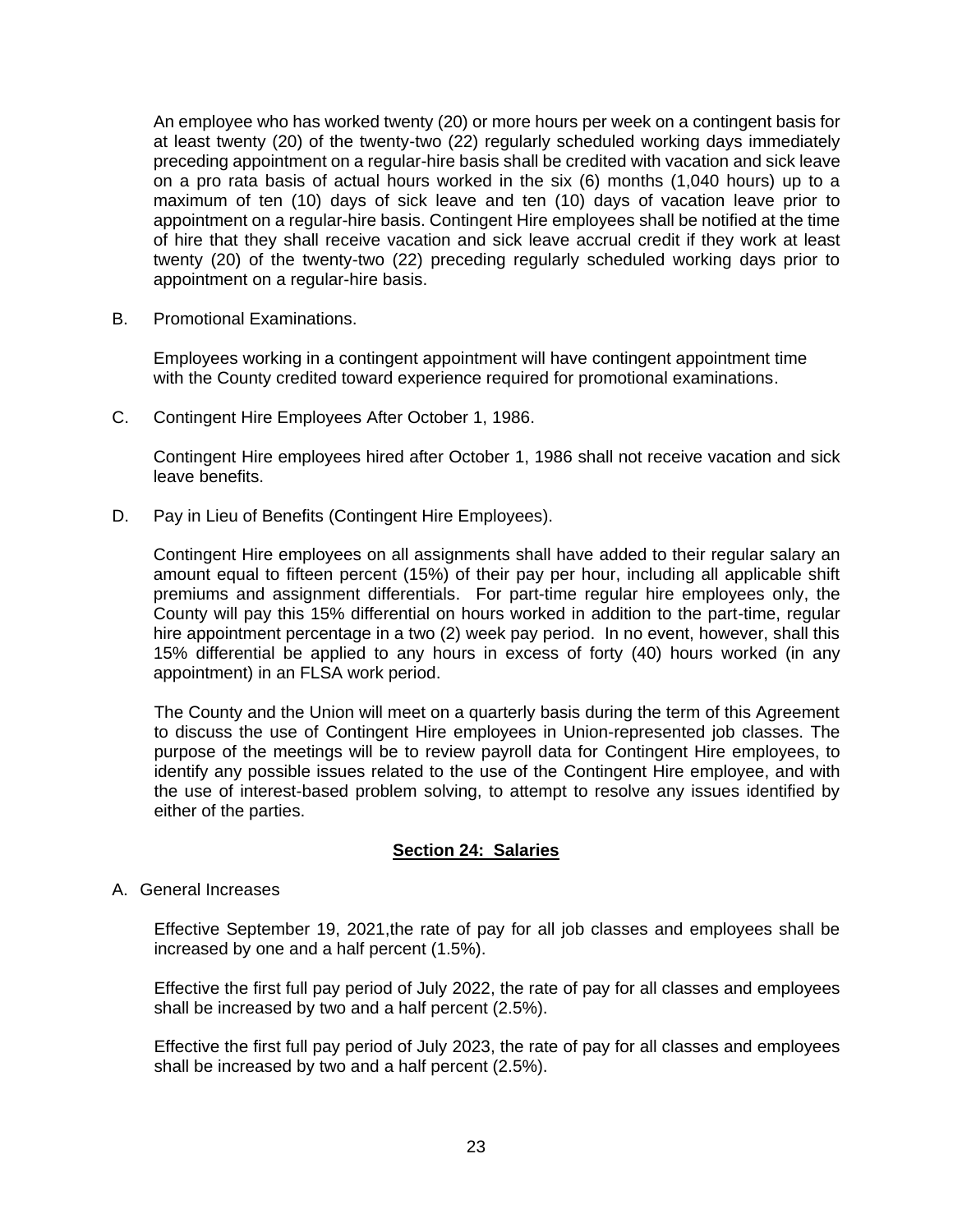#### <span id="page-27-0"></span>B. Salary Equity Adjustments

The County will complete a salary survey for benchmark classifications by March 31, 2022. For this round of salary surveys only, the County will use the jurisdictions table below. The parties will meet and confer only on the classifications that are below market AND/OR classifications with demonstrated recruitment problems. The County will make adjustments up to a maximum of \$250,000 for all three MAPE contracts ongoing for the salary survey. The adjustments will be effective the first full pay period of July 2022.

The following agencies will be surveyed:

Counties: Alameda, Contra Costa, Napa, San Francisco, San Mateo, Santa Clara, Santa Cruz, Solano, and Sonoma Cities: San Francisco and Berkeley

<span id="page-27-1"></span>C. One-time Payment

Effective September 19, 2021, Regular Hire full-time employees shall receive a one-time, non-pensionable payment of \$2,400. This amount will be prorated for Regular Hire part-time employees based on the part-time employee's FTE.

Effective September 19, 2021, Contingent Hire employees who do not have a Regular Hire appointment will receive the following one-time payment based on hours worked in the July 1, 2020 - June 30, 2021 fiscal year:

500 hours or more but less than 1,000 hours: \$600 1,000 hours or more but less than 1,800 hours: \$1,200 1,800 hours or more: \$1,800.

This lump sum payment is for regular and contingent hire employees who are on the payroll as of September 19, 2021. It shall be made by a separate payment from the biweekly payroll. The payment shall not be pensionable.

## **Section 25: Bilingual Skills Pay Policy**

- <span id="page-27-2"></span>A. When a department head, with the approval of the Director of Human Resources, designates a position as requiring bilingual skills of at least fifty percent (50%) of the employee's work time and this special language skill is a qualification for recruitment and selection purposes, any employee in such a designated position who has first demonstrated proficiency in a language acceptable to the department and Director of Human Resources shall be eligible to receive a five-percent (5%) salary differential based on their hourly pay rate. Upon separation of the employee from said position requiring designated bilingual skills, this salary differential payment to the employee will be discontinued.
- B. When a department head, with the approval of the Director of Human Resources, designates an assignment as requiring bilingual skills of at least 50% of the employee's work time, any employee in such a designated assignment who has first demonstrated proficiency in a language acceptable to the department and the Director of Human Resources shall be eligible to receive a five percent (5%) salary differential based on their hourly pay rate for time spent using such skills. Upon the separation of the employee from said assignment requiring bilingual skills, this salary differential payment to the employee will be discontinued.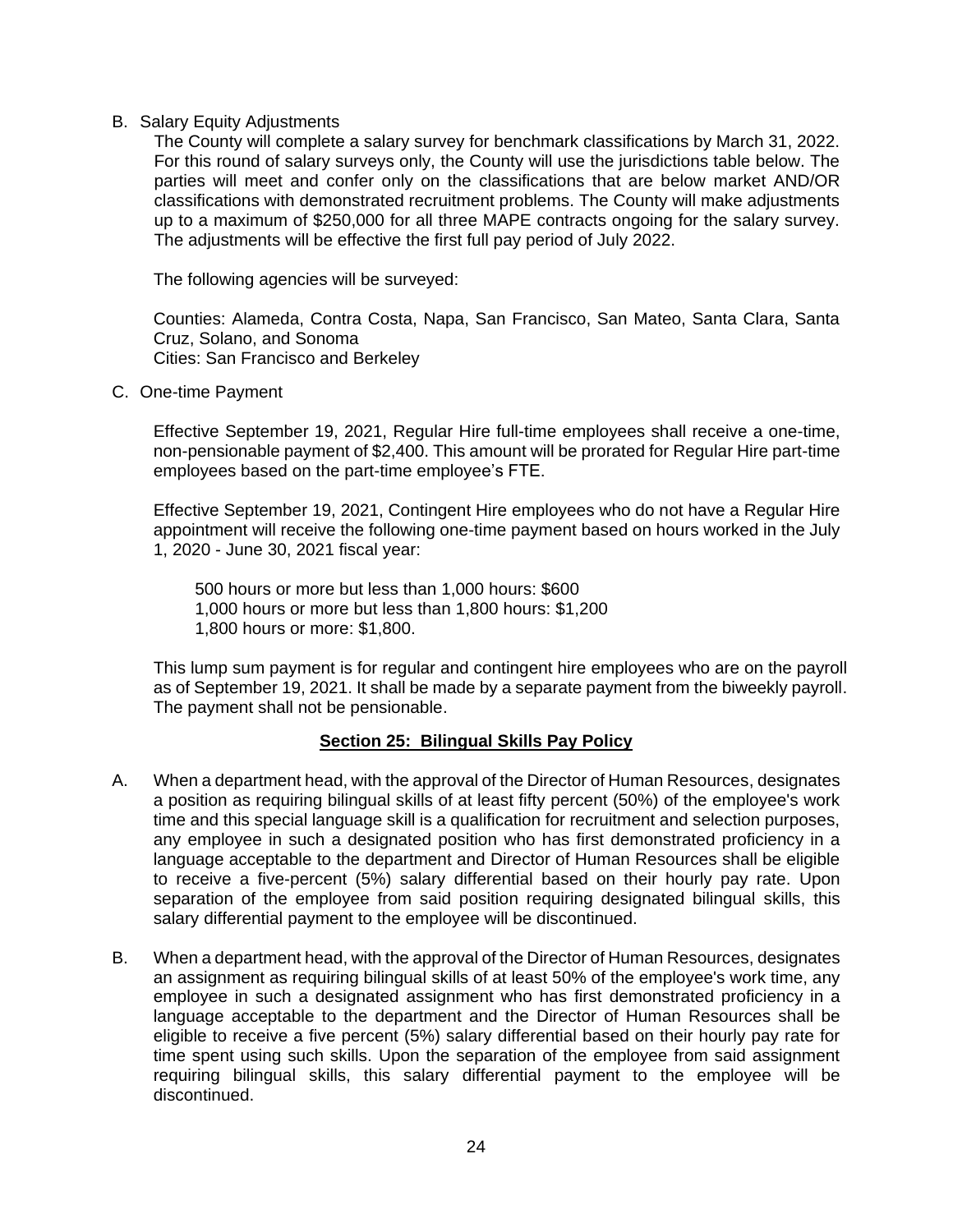C. Effective October 3, 2021, all employees who are in a non-bilingual classification for which there is a bilingual analog will be reclassified into the bilingual classification if they meet the criteria to be paid the bilingual differential. Going forward, all employees hired into classifications for which there is a non-bilingual classification, and an analog bilingual classification shall be hired into the bilingual classification if they meet the criteria to be paid bilingual differential.

## **Section 26: Temporary Special Assignment Pay**

<span id="page-28-0"></span>Temporary special assignment is defined as a practice where, as directed by an appointing authority, at least 25% of an employee's work time requires the performance of higher level duties outside of their regularly assigned classification that significantly changes the nature of their work.

Temporary special assignments must be a minimum of ten (10) working days, and shall not exceed six (6) calendar months. In the event of unusual circumstances, a department head may request an extension from the Director of Human Resources. Temporary special assignments will be effective no earlier than the start of the pay period in which the application was received.

An employee shall be paid an additional five percent (5%) of his or her present salary on hours worked. Temporary special assignment pay shall not be provided in addition to temporary promotion pay.

The request for temporary special assignment pay may only be initiated by the appointing authority by submitting the request for temporary special assignment pay to Human Resources in writing. The request should include a description of the additional duties assigned that are not represented in the employee's regularly assigned classification and the expected duration of the assignment. Any conflicts concerning the application of this policy shall be decided by the County Administrator, whose decision shall be final.

The granting and/or discontinuance of temporary special assignment pay shall not be subject to the grievance procedure.

## **Section 27: Temporary Promotion**

<span id="page-28-1"></span>In cases of prolonged absence from duty, vacancy of an approved position, or other emergencies, the appointing authority with the consent of the Director of Human Resources or designee may, in writing, temporarily promote a Regular Hire employee when such employee is regularly required to substantially perform the full duties of a budgeted position within a higher classification for a period in excess of ten (10) days. In such cases, the employee shall be paid for all hours in paid status at the rate on the salary range of the higher classification that is closest to, but not less than five percent (5%) above his/her base hourly rate in the classification in which he/she holds regular status at the time he/she is temporarily promoted. All increases shall be rounded to the nearest whole percentage using regular rounding rules. In no event shall an employee in a temporary promotion receive more than the top step of the higher classification into which the employee is temporarily promoted. If the full time status of the classification into which the employee temporarily promotes is different from the classification in which he/she holds regular status (e.g., an employee in a classification that is 37.5 hours full time per week temporarily promotes into a classification that is 40 hours per week full time, or vice versa), the employee will continue to work the scheduled hours of his/her Regular Hire classification. An employee's eligibility for overtime and leave accrual shall be pursuant to his/her regular classification.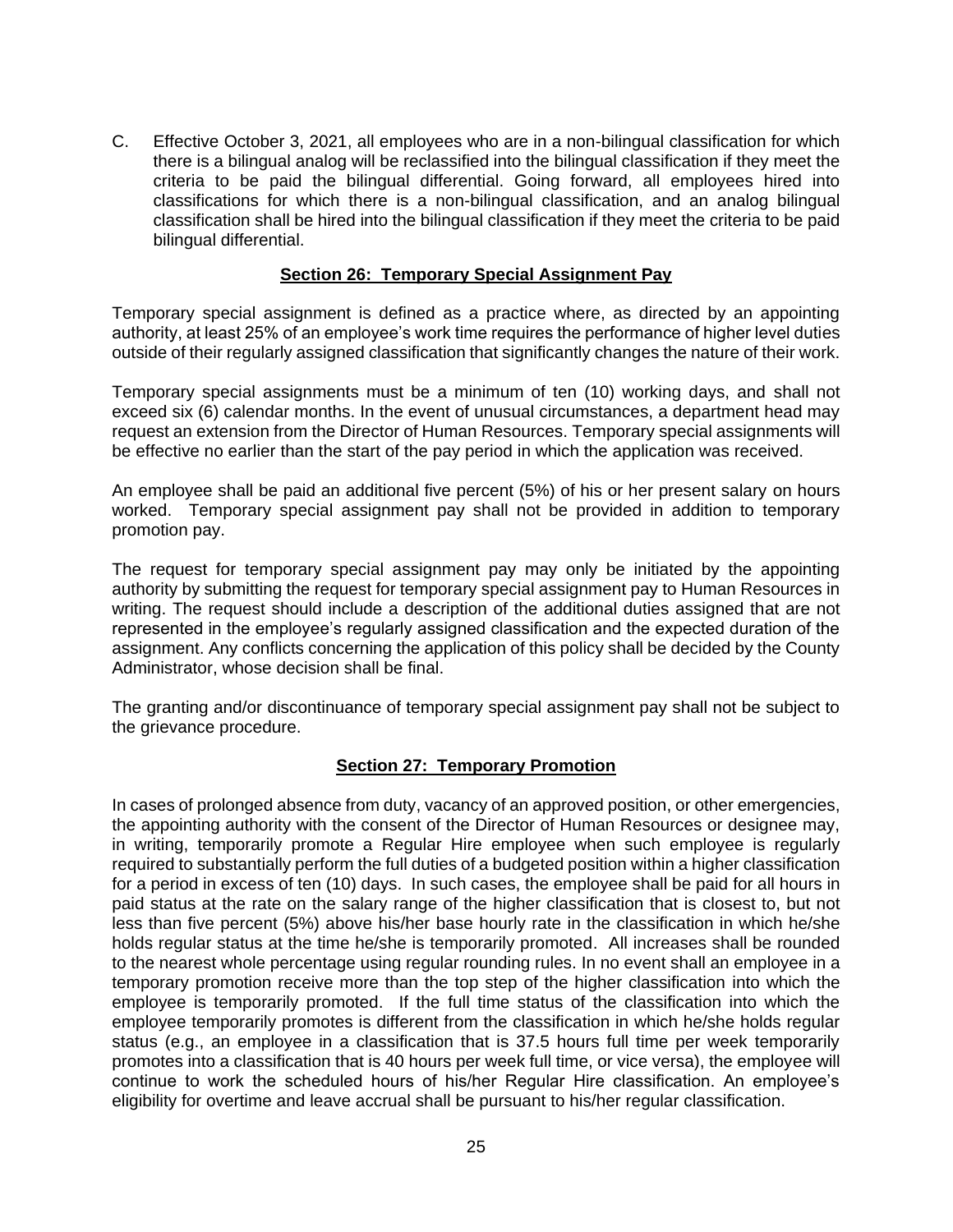An employee must meet the minimum qualifications for the job class to which he/she is being temporarily promoted and must have completed the first six (6) months of his or her initial probationary period with the County. The appointing authority will notify all department employees of temporary promotional opportunities and will allow department employees five (5) working days to express an interest in the assignment. The appointing authority will consider all interested and eligible employees. The selection decision rests with the appointing authority.

The request for temporary promotion must be submitted to Human Resources by the appointing authority in writing and should include the justification for the temporary promotion along with the required documentation. Temporary promotions shall not exceed one (1) year. In the event of unusual circumstances, the appointing authority may request an extension from the Director of Human Resources. Beyond the first year of a temporary promotion, extensions may only be granted in up to six (6) month intervals. The temporary promotion will be reassessed for justification at each extension request. Should a temporary promotion result from a vacancy in a budgeted position that has been approved by the County Administrator's Office to fill, the appointing authority will submit a personnel requisition to Human Resources within two (2) months of the effective date of the temporary promotion.

The granting and/or discontinuance of a temporary promotion shall not be subject to the grievance procedure. Otherwise, the relevant section of PMR 41 shall govern temporary promotion.

## **Section 28: Promotion**

<span id="page-29-0"></span>An employee who is promoted to a classification having a greater maximum salary than his/her former position shall receive the minimum salary for the new range or one step not less than five percent (5%) above his/her former salary, whichever is greater, providing that the salary is within the new salary range.

## **Section 29: Reduction in Force**

<span id="page-29-1"></span>The County and Union agree that the reduction in force and reappointment procedures specified as follows are binding on all parties in the event of a reduction in force.

Whereas PMR 48 provides that the Board of Supervisors may abolish any position or employment in the interest of sound management, now, therefore, the County and Union agree to hereby adopt the following procedures to effect a layoff, reduction in force, or reappointment.

<span id="page-29-2"></span>A. Scope.

County and Union agree that the procedures to effect layoff, reduction in force, and reappointment set forth herein establish the method of calculating seniority of employees who hold or have held status in classes covered by this Agreement. It is the intent of the parties that nothing in this Agreement shall be construed to exclude those employees outside the bargaining unit who have held status in classes as set forth in Section 1(A), "Recognition," from exercising bumping rights into said classes nor to deny any rights and obligations conferred upon them by this Agreement establishing the reduction in force and reappointment procedures.

<span id="page-29-3"></span>B. Order of Layoff.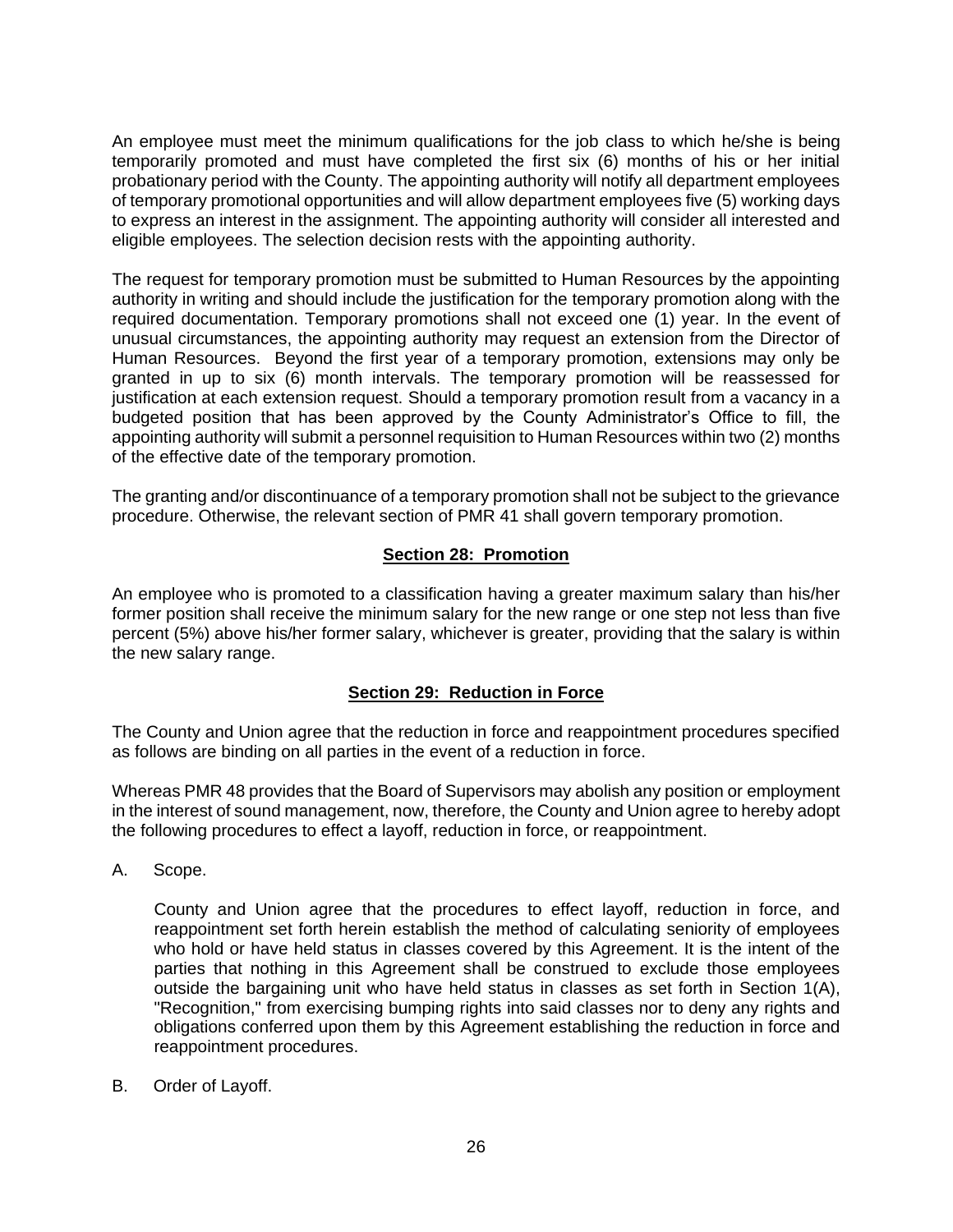1. Layoffs and/or reduction in force shall be made by classification under an appointing authority. A classification is defined as a position or number of positions having the same title, job description, and salary.

The order of layoff is

- a. Contingent Hire employees in the classification.
- b. Probationary employees in the classification.
- c. Regular Hire employees underfilling the affected classification or in the lower class of a sliding class.
- d. Regular Hire employees in the inverse order of seniority.

In effecting the preceding order, a Regular Hire Part time employee with more seniority can displace a Regular Hire Fulltime employee from that part-time portion of the hours worked, but in no case will the County be required to break up a full-time position to accommodate a Regular Hire Part time employee with greater seniority. Employees in a Regular Hire, fixed-term appointment may be laid off in the order described above but are not subject to or eligible for bumping rights.

- 2. If two (2) or more employees within a classification have achieved permanent status, such employees will be laid off or reduced on the following basis:
	- a. Seniority will be based on date of hire in the affected classification and will be determinative. Such seniority shall include time served in higher classification(s). The computation of seniority for Regular Hire Part time employees will be credited based on date of hire into the classification and full time equivalency (FTE). Time spent on a leave of absence without pay beyond 12 consecutive weeks will not count toward determining seniority. Time spent as a contingent, provisional, emergency, or special appointment employee will not count toward determining seniority.
	- b. If the seniority of two (2) or more employees in the affected classification or higher classification(s) is equal, departmental seniority shall be determinative. Department seniority is the total time (based on date of hire) employed in the department, regardless of classification. Neither time spent on leave of absence without pay beyond 12 weeks nor time spent as a contingent, provisional, emergency, temporary, or special appointment employee will count toward determining seniority.
	- c. If the classification and departmental seniority of two (2) or more employees are equal, the date of the regular appointment to County service is determinative, favoring the employee with the earliest appointment date.
	- d. If the date of regular appointment is identical, then the date of certification for appointment shall be determinative.
	- e. If the date of certification is equal, the date of application is determinative.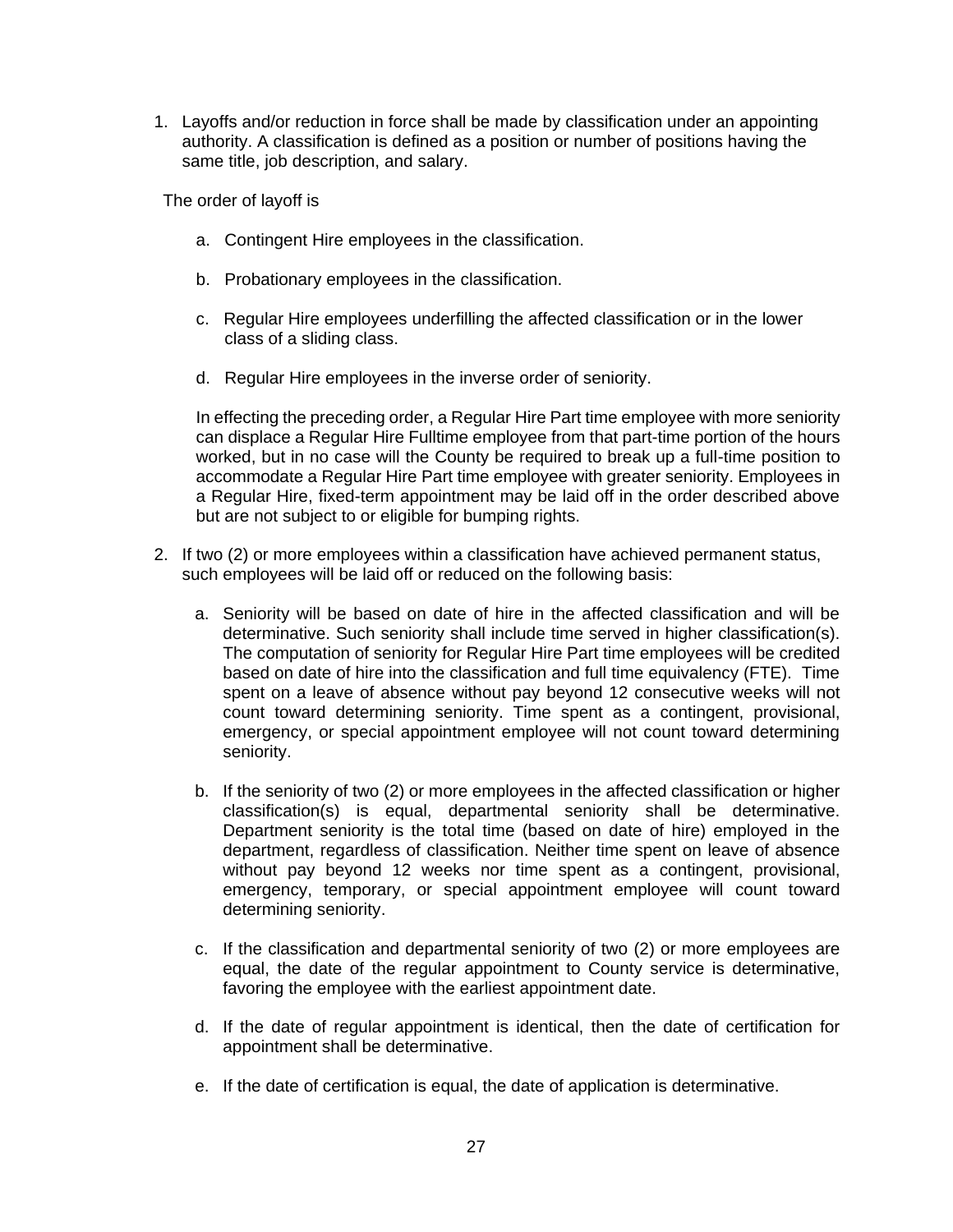- f. If the date of application is equal, then seniority will be determined by flipping a coin.
- 3. The break in service of an employee who is reinstated pursuant to Section 6 shall not be counted as County service.
- <span id="page-31-0"></span>C. Exceptions.

Notwithstanding the foregoing, if the appointing authority determines that the public interest will not be served by application of the above criteria, the appointing authority may designate a more senior employee to be laid off upon showing of demonstrable special skill(s) which are essential for the job. If more than one employee possesses such special skill(s), seniority, as defined in Section B, shall be the determining factor within that group of employees. If that determination is made, the laid-off employee may appeal the determination to the Personnel Commission seven (7) calendar days after written notice of lay off. The Commission will hold a hearing within twenty-one (21) calendar days after receipt of the appeal and make a decision within seven (7) calendar days thereafter, and that decision shall be final.

<span id="page-31-1"></span>D. Bumping.

An employee designated to be laid off may displace ("bump") an employee with less seniority in a classification at the same salary level within the same department or into the next lower classification within the same department in which employee has previously held status. The employee must meet the minimum qualifications of the position into which the employee seeks to bump. An employee who is bumped shall be laid off in the same manner as an employee whose position is abolished. An employee who is bumped may bump in the same manner as set forth above.

<span id="page-31-2"></span>E. Transfer in Lieu of Layoff.

All effort will be made by County Department of Human Resources to transfer any employee who is to be affected by a reduction in force to another vacant position for which such employees may qualify prior to the effective date of lay off. The length of eligibility for such transfer will be the period of notification as provided in Section 29.G. but no longer than the effective date of such layoff or reduction. An employee who does not accept the transfer will be laid off.

- <span id="page-31-3"></span>F. Reemployment Following Reduction in Force.
	- 1. Individuals who have been laid off or demoted shall be offered reappointment to the same classification in which they held status in the order of seniority in other classifications. Individuals demoted in lieu of reduction in force shall be offered restoration to the highest class in which they held status and in which there is a vacancy prior to the reappointment of individuals who had been laid off.
	- 2. Each person who has been laid off or demoted in lieu of a layoff from a position the person held shall, in writing, be offered reappointment in the same classification in the same department should a vacancy occur in the classification within two (2) years after the layoff or demotion.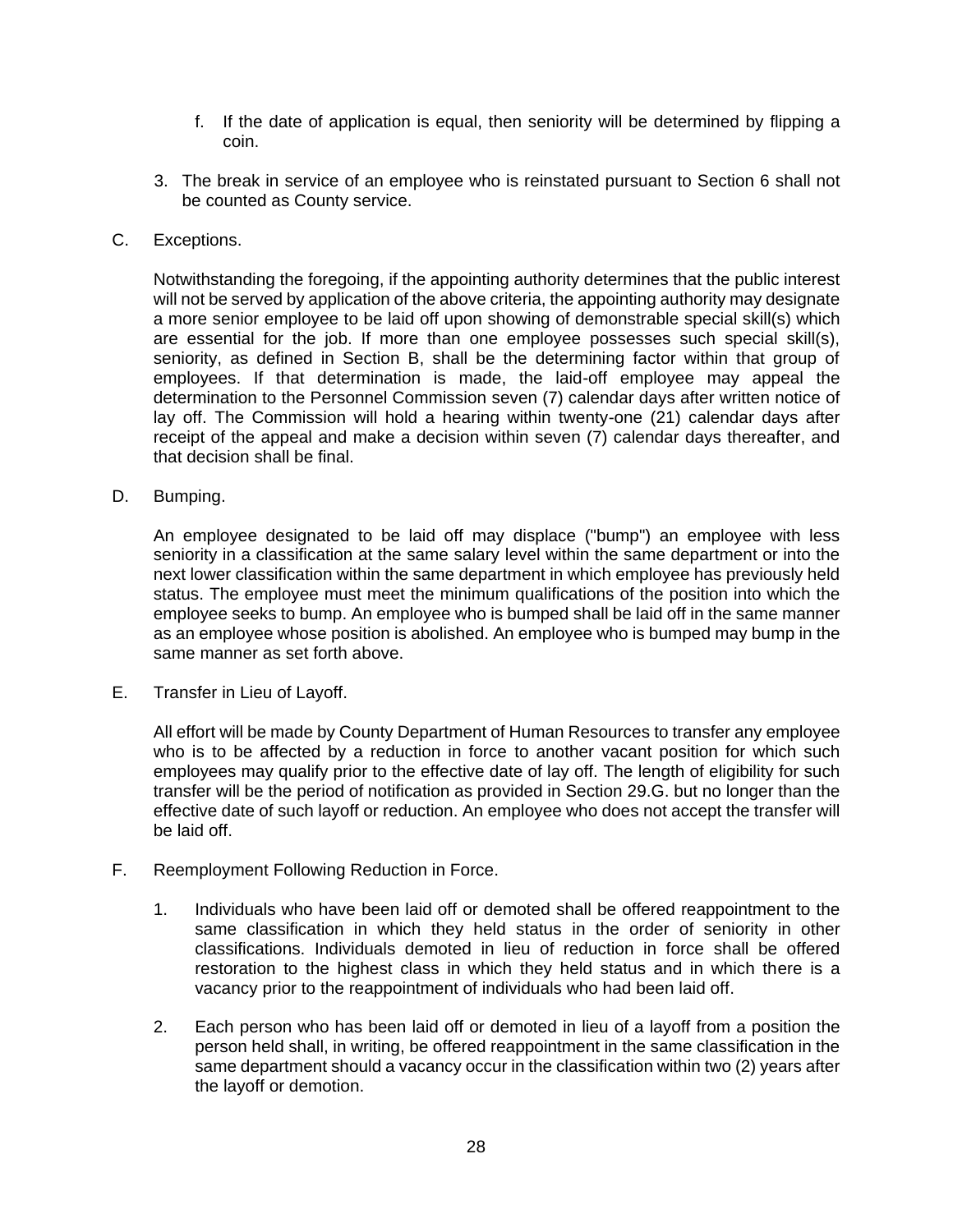- 3. Should the person not accept the reappointment within seven (7) calendar days after the date of the offer, or should the person decline or be unable to begin work within two (2) weeks after the date of acceptance of the offer, the person shall be considered unavailable for employment, forfeit the right to reemployment, and be removed from the reemployment list.
- 4. Whenever a person is unavailable for reemployment, the next senior person who is eligible on the department reemployment list shall be offered reemployment in the same manner and under the same conditions as section 29(F)1 above.
- 5. Should there be no person on the department reemployment list eligible and available for reemployment, the position shall be filled by the countywide reemployment list for the same classification. The Department of Human Resources shall certify up to five (5) of the remaining eligible persons in order of seniority in the classification from the countywide reemployment list for selection by the appointing authority. The countywide reemployment list shall consist of the names of all individuals laid off or demoted in order of seniority by classification irrespective of department.
- 6. Persons selected from the countywide reemployment list shall have their names removed from the department reemployment list for the classification in which they were reemployed. Should the person selected not accept the reappointment within fourteen (14) calendar days after the date of the offer, or should the person decline or be unable to begin work within two (2) weeks after the date of acceptance of the offer, the person shall be considered unavailable for employment, forfeit the right to reemployment, and be removed from the reemployment list. Should there be no one on the countywide reemployment list eligible and available for reemployment, vacancies shall be filled from an appropriate eligible list.
- 7. Employees reappointed under the provisions above will not be required to complete a new probationary period if they had previously held permanent status in the classification. Employees who had not completed their probationary period shall serve the remainder of the probationary period upon reappointment. Periodic increase dates shall be controlled by the Personnel Management Regulations.
- 8. Regular Hire employees who are reemployed following layoff will have their balance at the time of layoff reinstated, and accrual of leave will be reinstated at the same level.
- 9. Right to Re-employment to Contingent Position After Reduction in Force

If a contingent position is opened in the same department and classification in which a Regular Hire employee who held status has been laid off or demoted in lieu of layoff, in order of seniority in the classification, the Regular Hire employee who held status shall be offered the contingent position, based upon the existing reemployment list.

Within one (1) year after the layoff or demotion, this Regular Hire employee shall be offered this contingent position in writing should a contingent vacancy occur in the same classification and department in which the employee held status.

Should the person not accept the reappointment within seven (7) calendar days after the date of the offer or should the person decline or be unable to begin work within two weeks after the date of acceptance of the offer, the person shall not forfeit the right to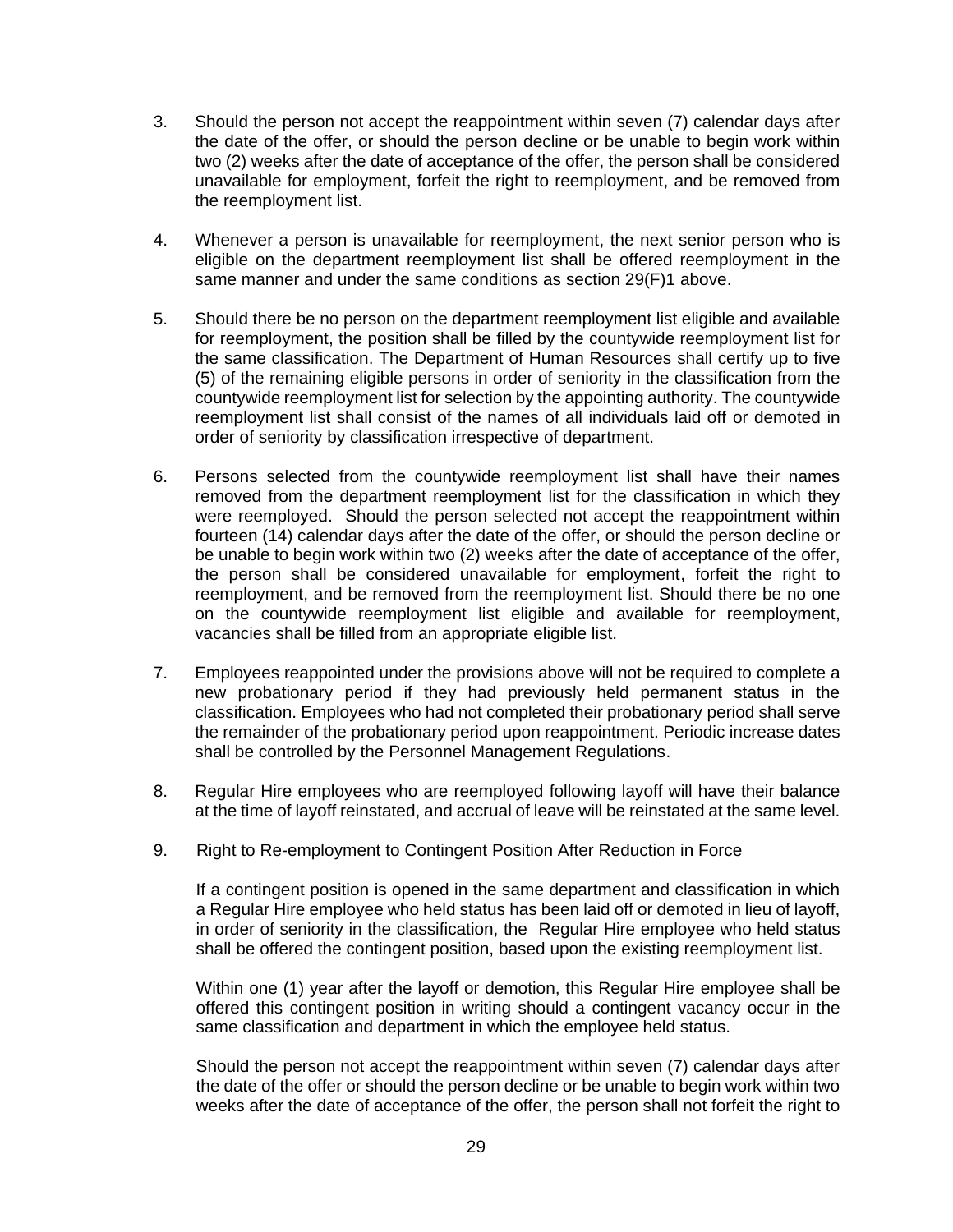reemployment to a regular position, as described in Section F1 – F8 of this Article, but shall forfeit the right to further reemployment under this Section F9.

<span id="page-33-0"></span>G. Notice to Employees and Recognized Employee Organizations.

Regular Hire employees designated for layoff or demotion and the Union shall be notified in writing at least four (4) calendar weeks prior to the anticipated date of termination or demotion. The notice will inform employees of their bumping rights, if any. Bumping rights must be exercised within seven (7) calendar days of notice of layoff.

Upon request by the Union, the County shall meet to explore alternatives to layoff prior to the layoff. This Process, however, shall not alter the proposed date of layoffs. Also, upon request by the Union, the County shall meet and confer regarding the impact of any layoff to affected bargaining unit employees.

### **Section 30: Overtime**

<span id="page-33-1"></span>Employees shall be paid for overtime worked at one and one-half (1-1/2) times the base rate of pay, subject to the following conditions and authorizations.

- A. Overtime is time worked beyond forty (40) hours per week, or on holidays.
- B. Nurses shall receive a minimum of ten (10) hours' off duty between shifts. If a nurse is required to double back and return to work before the expiration of this ten- (10) hour offduty period, the second (2nd) shift in a twenty-four- (24) hour workday will be paid at the rate of time-and-a-half overtime.
- C. Overtime shall be compensated in pay to the nearest tenth of an hour (6 minutes). Compensatory time is calculated at time and a half and may be granted by mutual agreement between the department head/designee and the employee.
- D. Prior authorization of the County Administrator for overtime must be secured by the department head. Each staff person shall secure prior authorization from his or her supervisor or other designated manager in advance of working overtime.
- E. Qualifying employees may accumulate up to forty (40) hours of overtime to be taken as compensatory time off in lieu of paid overtime with the approval of the department head.
- F. Notwithstanding Subsection A, nurses working in a program or facility with minimum staffing requirements and nurses coordinating or participating in disaster relief activities or disaster preparedness activities, shall be paid overtime for hours worked beyond her/his scheduled shift when assigned to work in order to assure minimum staffing requirements.

Disaster preparedness activities for which overtime can be authorized under this section are solely defined by the Director of Health and Human Services or his/her designee.

Mandatory Overtime Incentive Bonus: When the County requires nurses to meet minimum staffing requirements in Psychiatric Emergency Services or the Jail, such nurses shall be paid overtime for hours worked beyond their regularly-scheduled shift plus \$200 for working an additional entire shift.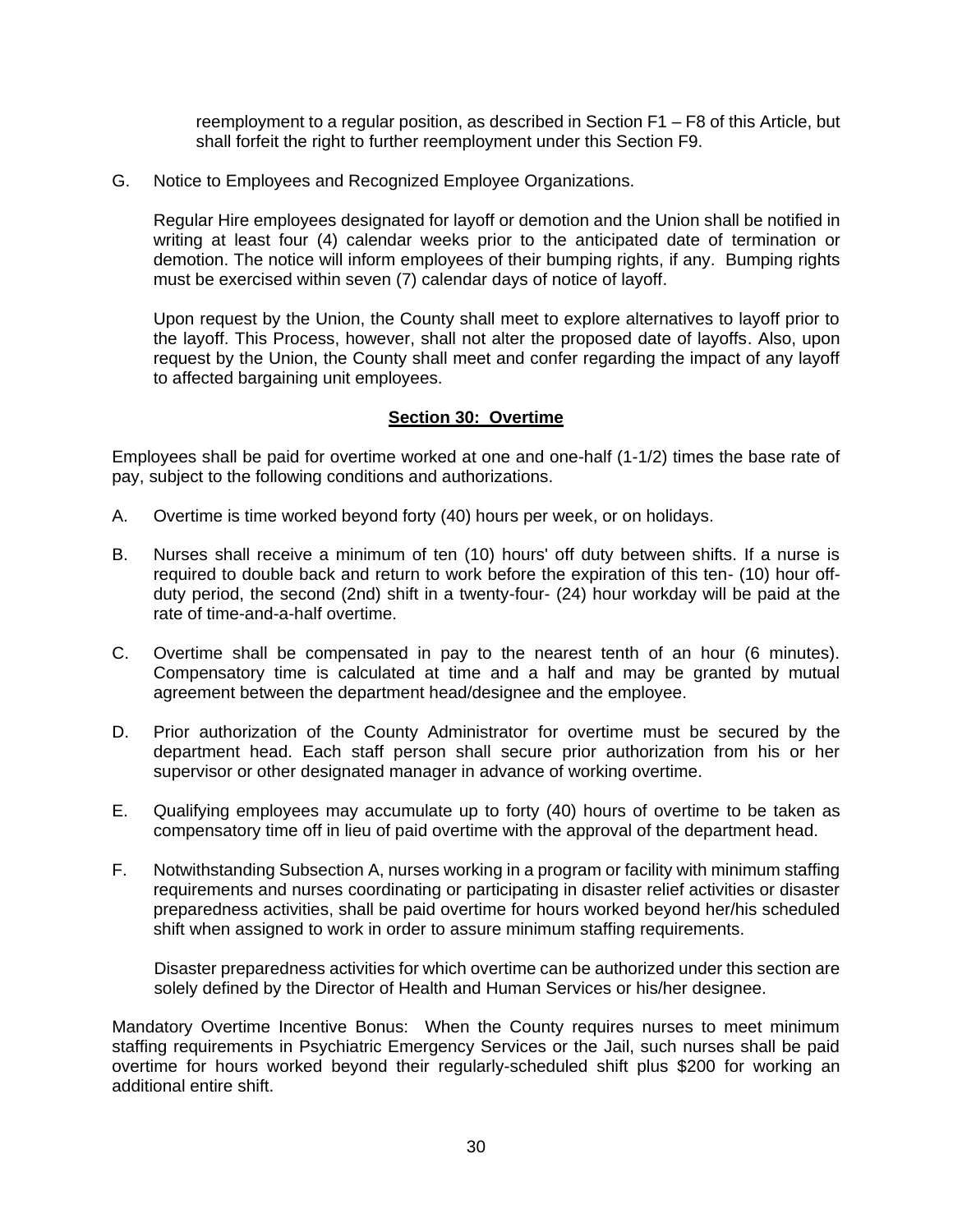## **Section 31: Break in Service**

- <span id="page-34-0"></span>A. A Regular Hire employee in a pay range changing from full-time to part-time status with a break in continuous County service of less than ninety (90) days shall be compensated in the pay range at which the employee left full-time service.
- B. A Regular Hire employee who has passed his/her probation period and terminates County service under positive circumstances shall be eligible for reemployment without loss of certain benefits if reemployed within sixty (60) calendar days of termination. For the purpose of salary and seniority the employee will be treated as if he/she were on a leave of absence without pay. Seniority shall be restored for the purposes of merit increase eligibility, vacation accruals and reduction in force.

## **Section 32: State Disability Insurance (SDI)**

<span id="page-34-1"></span>Benefits from plans sponsored by the County will be coordinated to integrate all applicable compensation sources due employee. Employee must file claims with the Department of State Disability Insurance and Long-Term Disability. For benefits under workers' compensation, an employee should report injury to his/her supervisor within twenty-four (24) hours. The Risk Management Division will coordinate benefits for all workers' compensation claims.

As agreed, employees will have the full premium cost for state disability insurance coverage automatically deducted from their pay check, and no County contribution will be made toward participation in the plan.

Coordination of Benefits:

- 1. SDI benefits of two-thirds (2/3) average weekly wage (computed from a 12-month base period determined by the state) to a maximum set by the State of California will be applied first.
- 2. Long-term disability benefits, if applicable, of sixty percent (60%) of the current weekly wage will be applied second.
- 3. Accrued sick leave and vacation will be applied in a proportionate amount which when added to SDI will provide compensation equal to the employee's regular wage or salary.
- 4. Sick Leave Borrowing.

During the first six (6) months of service, an employee may, one time only, take sick leave not to exceed five (5) days or forty (40) hours; however, if any employee takes excess sick leave, such excess sick leave will be subtracted from future accumulations until accumulation equals excess sick leave actually taken.

## **Section 33: Policies and Procedures**

<span id="page-34-2"></span>A. The County agrees to send recruitment announcements to shop stewards. These announcements are to be posted in the following locations: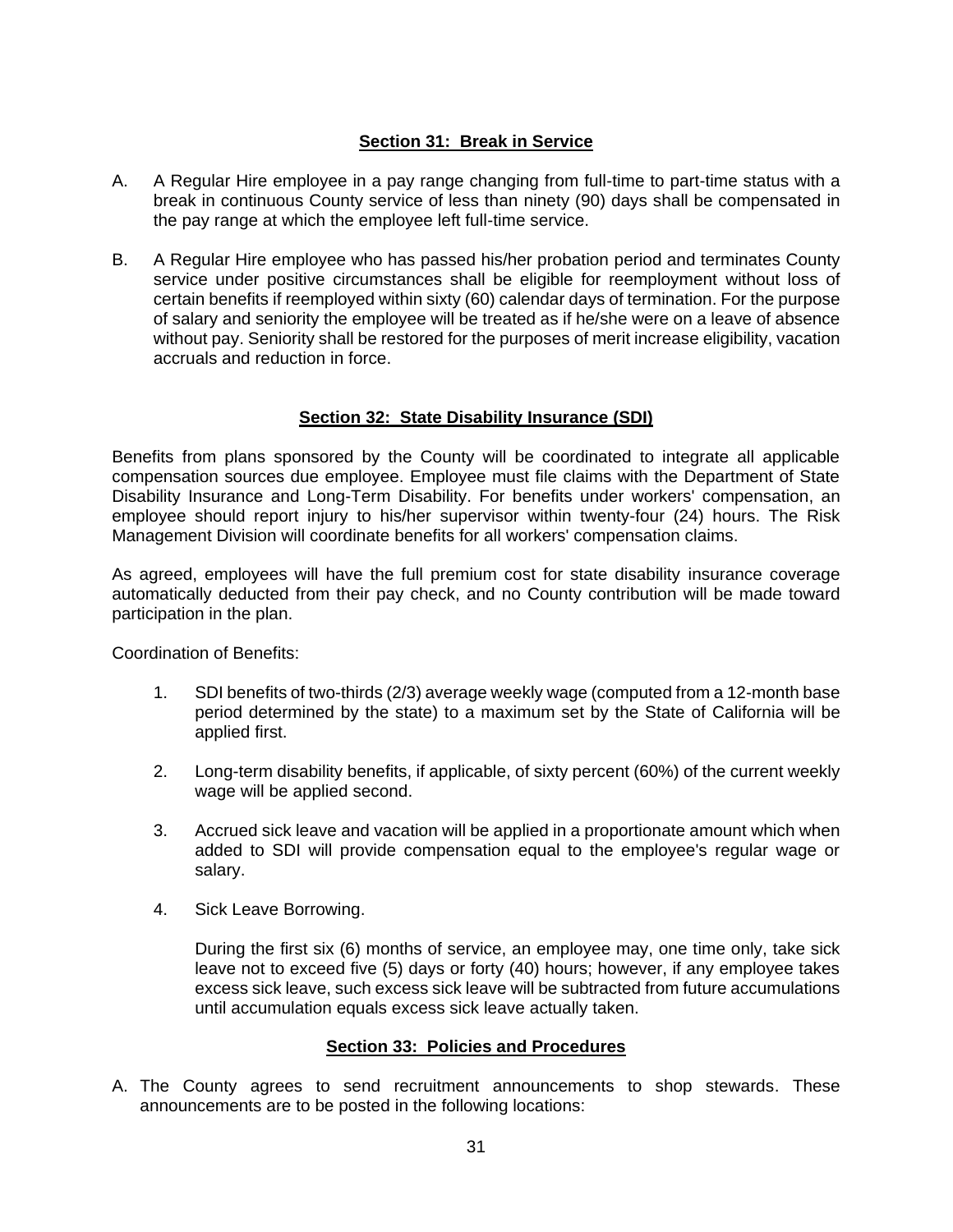RN office at the Jail RN office at Juvenile Hall Break room at Health Clinic at 3260 Kerner Breakroom at 3250 Kerner CFS Breakroom at 3270 Kerner CSU work area at the Crisis Center at 250 Bon Air Main Reception Area at 10 North San Pedro Road West Marin Service Center

The County agrees to provide announcements of training opportunities to all nurses through the Health & Human Services (H&HS) bulletin or other announcements on a timely basis. These will be sent to the shop steward and posted at the above locations.

The County agrees to meet with the Union to discuss activities being performed that may not be appropriate to nursing duties.

The County agrees to meet with the Union to discuss training by departments.

B. The County and Union agree that all Regular Hire Registered Nurses on the payroll as of July 9, 1988 will be grandparented as one (1) class with existing seniority.

### **Section 34: Personnel Files**

<span id="page-35-0"></span>The original or a copy of all material which reflects on an employee or an employee's performance which is to be placed in any employee personnel file shall be provided to said employee in advance of placement in the personnel file. Said file shall be available at all reasonable times for inspection by the employee and/or such persons as the employee may authorize in writing.

## **Section 35: No Discrimination**

- <span id="page-35-1"></span>A. No member, official, or representative of the Union shall in any way suffer any type of discrimination in connection with continued employment, promotion, or otherwise by virtue of membership or participation in or representation of the Union.
- B. The parties to this Agreement agree that they shall not in any manner discriminate against any person whatsoever because of sex, race, color, ancestry, religious creed, national origin, physical or mental disability, medical condition, marital status, the taking of family and medical leave per the Family and Medical Leave Act (FMLA) or pregnancy disability leave, sexual orientation, political or religious opinions or affiliations, gender identity, and any other factor unrelated to job performance. Complaints pursuant to such issues will be handled pursuant to the County Equal Employment Opportunity and Anti-Harassment Policies (PMR 21) and may not be grieved under Article XI Agreement.

## **Section 36: Notification**

<span id="page-35-2"></span>A. The County shall provide the Union with five (5) working days' notice in advance of final action relating to salaries, hours, working conditions and/or fringe benefits of employees. The County shall also provide the union with five (5) working days notice whenever possible in advance of Board of Supervisors' consideration of staff proposals on the above matters.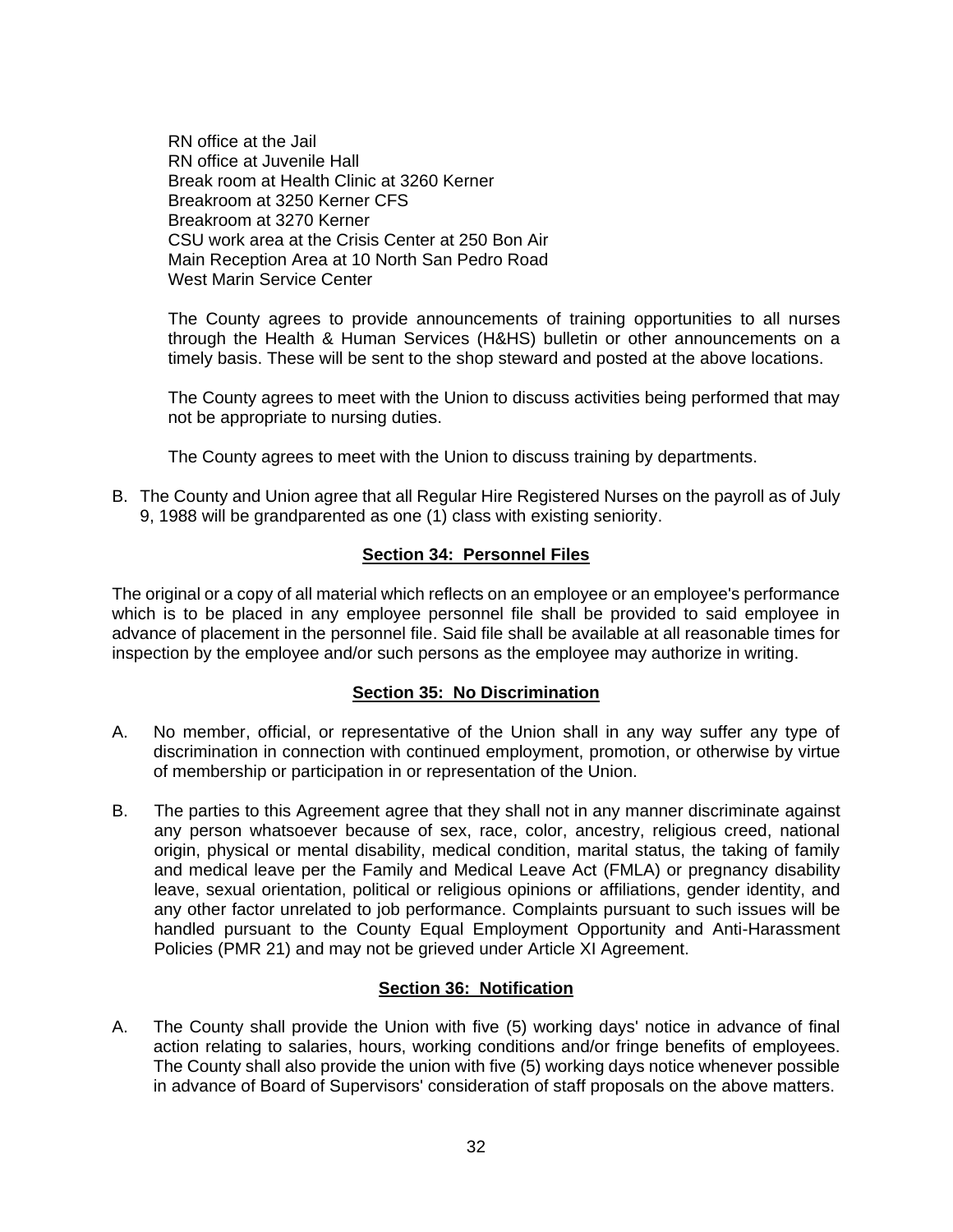B. On a regular basis during the term of this Agreement, but not less than one (1) time per quarter, the County shall provide the Union with a copy of each regular personnel listing which contains the names of all employees in the bargaining unit, dates of employment, classifications, rates of pay and terminations.

It is also understood that the County will provide the Union with a list of status changes (new hires, terminations, reclassifications, salary changes, etc.) in the bargaining unit not less than one (1) time per month.

## **Section 37: Health and Safety**

<span id="page-36-1"></span><span id="page-36-0"></span>A. Safe Working Conditions.

County shall make every reasonable effort to provide safe working conditions for bargaining unit members.

<span id="page-36-2"></span>B. Health and Safety.

The County shall comply with all applicable federal, state, and County safety regulations and shall furnish to employees, as needed, all safety equipment therein required.

<span id="page-36-3"></span>C. Health and Human Services Preparedness & Safety Committee.

One MAPE designated representative may attend meetings of the Health and Human Services Department's Preparedness & Safety Committee. If the MAPE designated representative's attendance at a particular meeting will cause a hardship because of the representative's work assignment on that date, MAPE shall designate another bargaining unit employee to attend the meeting. The Committee will discuss any safety issues employees raise. Employees in the Nurse bargaining unit will submit identified safety issue(s) in writing in advance of the meeting for inclusion on the agenda. The County shall review health and safety issues raised by employees and shall respond to the employees in writing. Such responses shall include what, if any, action management will take to address the matter raised by employees.

## <span id="page-36-4"></span>**Section 38: Voluntary Payroll Deductions**

The County shall develop whatever computer mechanisms are necessary to accommodate voluntary payroll deductions which will be authorized in writing by bargaining unit employees.

- A. Up to three (3) code items may be requested by the Union and will be implemented by the County as soon as possible after County receives notification from the Union.
- B. Deductions may be a percentage or a fixed dollar amount.
- C. Individual employees may change the amount of a deduction or make other individual changes no more than one (1) time in a four- (4) month period.
- D. If additional deduction codes are requested by the Union, the Union agrees to pay the cost for the changes.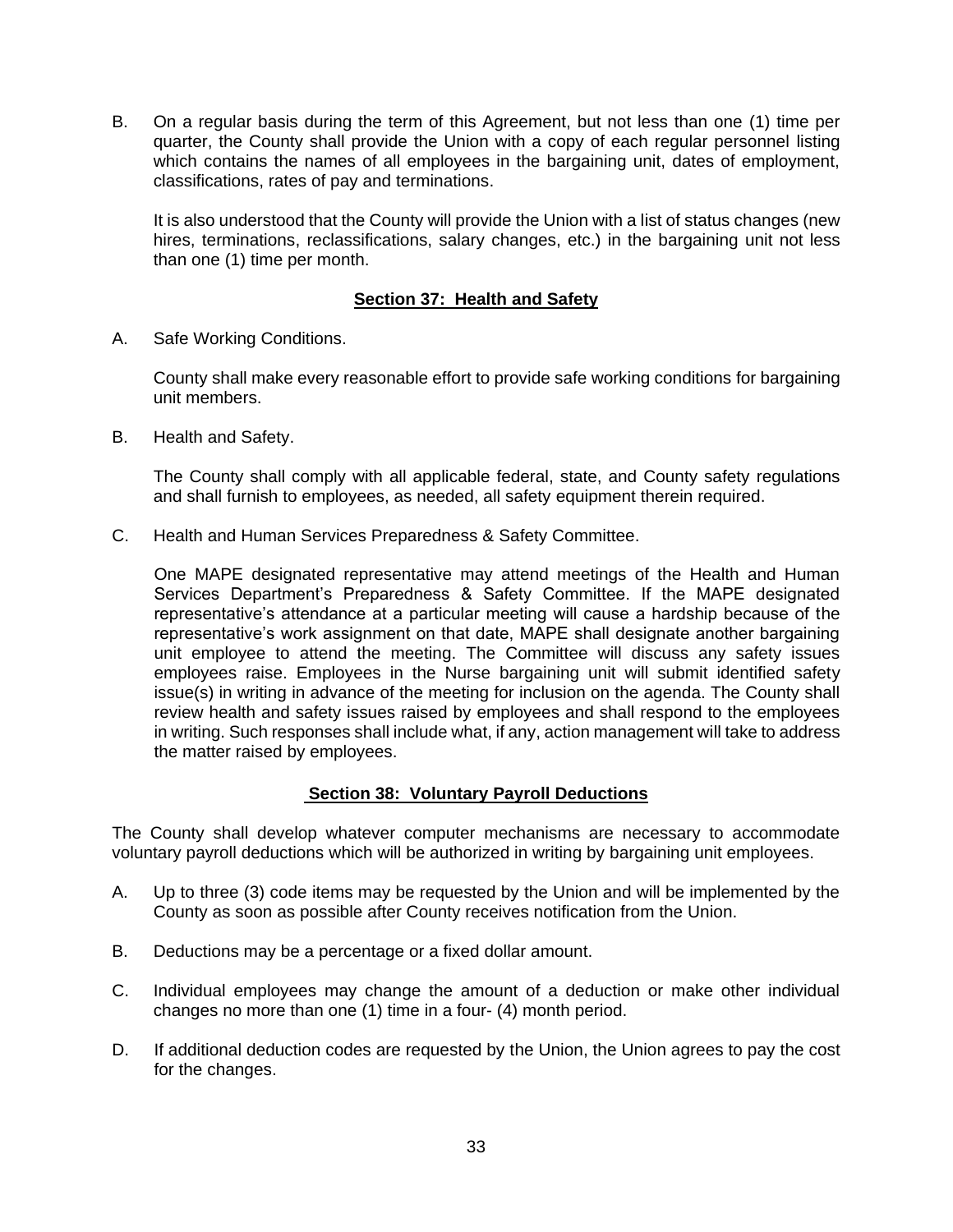#### **Section 39: Indemnification of County Employees**

<span id="page-37-0"></span>The County shall defend and indemnify an employee against any claim or action against the employee on account of any act or omission in the scope of the employee's employment with the County as an employee in accord with and subject to the provisions of California Government Code Sections 825, et seq., and 995, et seq. Nothing herein is intended to, nor shall be deemed to, supersede the County's herein referenced obligations as they may be defined by statutory or case authority.

## **Section 40: MOU Cleanup Committee**

<span id="page-37-1"></span>The union field representative along with two (2) members of the bargaining unit will meet with up to three (3) members of County staff on County time to reorganize/cleanup the Agreement. No changes will be made without agreement from all members of the committee. Members of the Union's committee will obtain approval from the chapter executive board prior to reaching agreement.

### **Section 41: Use of Volunteers**

<span id="page-37-2"></span>The parties agree that volunteers provide a valuable resource to the County. Use of volunteers is to supplement and assist paid staff, not to replace, supervise or manage them.

### **Section 42: Waiver Clause**

<span id="page-37-3"></span>The parties acknowledge that for the life of this Agreement, each voluntarily and unqualifiedly waives the right, and each agrees that the other shall not be obligated, to bargain collectively with respect to any subject or matter pertaining to or covered by this Agreement, except as otherwise provided herein.

#### **Section 43: Severability**

<span id="page-37-4"></span>If any section or subsection of this Agreement should be held invalid by operation of law, or by any tribunal of competent jurisdiction, or if compliance with or enforcement of any section or subsection would be restrained by such tribunal, the remainder of this Agreement shall not be affected thereby, and the parties shall, if possible, enter into collective bargaining negotiations for the sole purpose of arriving at a mutually satisfactory replacement for such article or section.

## **Section 44: Term**

<span id="page-37-5"></span>The Agreement shall be in effect from September 19, 2021 through June 30, 2024. Negotiations on the changes or amendments desired shall begin as soon as possible upon receipt of the notice. Every effort shall be made to complete such negotiations prior to the end of the Agreement term; this Agreement shall continue in full force and effect until agreement is reached.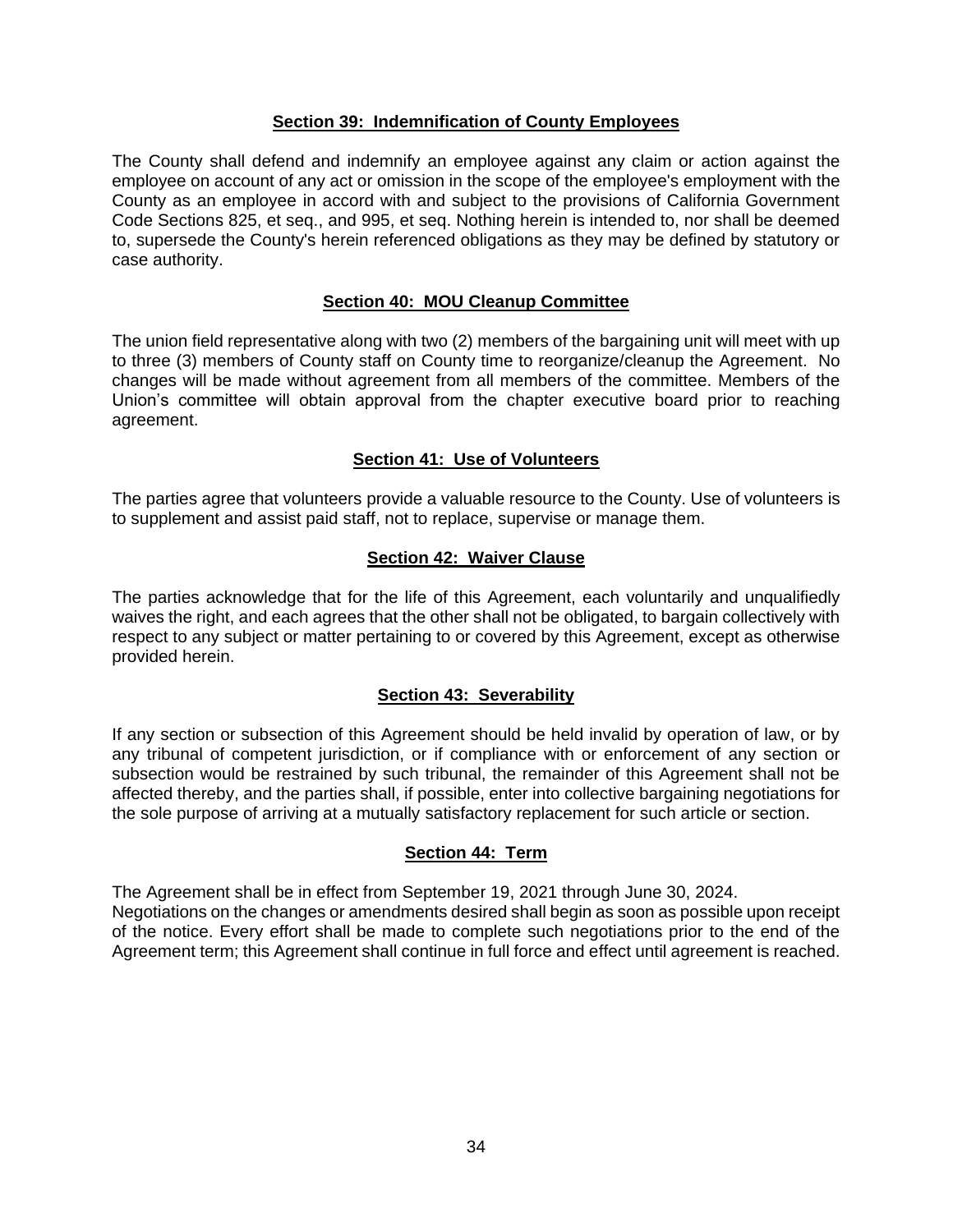IN WITNESS WHEREOF, the parties hereto have caused their duly authorized representatives to execute the within Agreement this \_\_ day of 202\_.

COUNTY OF MARIN NEGOTIATION MARIN ASSOCIATION OF PUBLIC COMMITTEE: EMPLOYEES – NURSES UNIT:

Robert Bonner, Assistant Director HR Roland M. Katz

 $\overline{a}$ 

l

l

Executive Director/Chief Negotiator

Mary Hao, Director HR Cathy Clary, MAPE Secretary

Jessica Middleton, Unit Negotiator

Elizabeth Rodriguez, MAPE President

Daniela Zuccarello Negotiator

APPROVED:

RATIFIED:

 $\overline{a}$ 

 $\overline{a}$ 

BOARD OF SUPERVISORS OF THE COUNTY OF MARIN

MARIN ASSOCIATION OF PUBLIC EMPLOYEES – NURSES UNIT

ATTEST ATTEST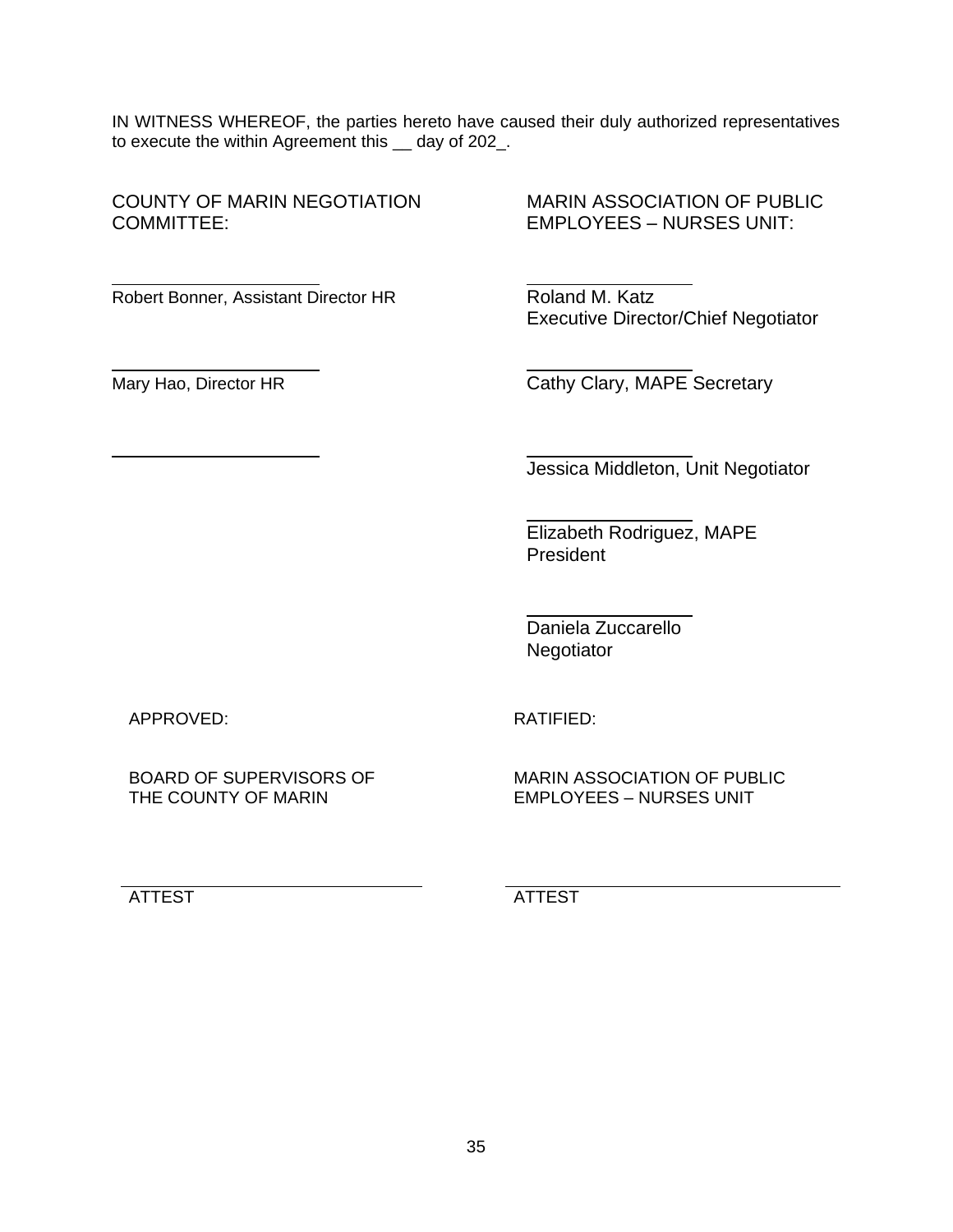#### **Side Letter Agreements County of Marin & MAPE (Nurses Unit) 2019 – 2021**

### <span id="page-39-0"></span>**Side Letter – Comparable Employers for Future Contract Negotiations**

<span id="page-39-1"></span>The parties agree that in any future negotiations, they will use the following list for purposes of analyzing wages, benefits, and working conditions of comparable employers of nurses:

- City & County of San Francisco
- Alameda County
- Contra Costa County
- San Mateo County
- Sonoma County
- Napa County
- Solano County
- City of Berkeley
- Santa Clara County
- Santa Cruz County

#### **Side Letter – Affordable Care Act (ACA) Reopener**

<span id="page-39-2"></span>The parties agree to a re-opener on the ACA during the term of the Collective Bargaining Agreements if any of the health plans now provided to employees or retirees will be subject to the excise tax. The purpose of the re-opener will be to address implementing new plans or changes in plan design that would help the County and employees avoid the excise tax or penalty related to plan design. The intent is not to increase the County contribution to offset the excise tax for employees.

The parties also agree that if the level of benefits the ACA mandates be provided to Contingent Hire employees and Regular Hire Part time (less than half-time) employees or if the number of hours an employee must work to be eligible for benefits under the ACA changes, the union or the County may re-open the contract on this subject.

## **Side Letter – PMR Revisions**

The County is updating its Personnel Management Regulations. The County agrees to meet and confer on any mandatory subjects of bargaining. While we provide the Association with all of the proposed changes for the purposes of seeking input on the clarity of the document, the County does not consent to bargain non-mandatory subjects.

In the interest of facilitating expeditious MOU negotiations, the County is proposing that these PMR updates be negotiated/discussed in a separate process, focusing only on PMR's. The parties agree that appropriate release time will be provided to representatives to attend the consultation and meet and confer session.